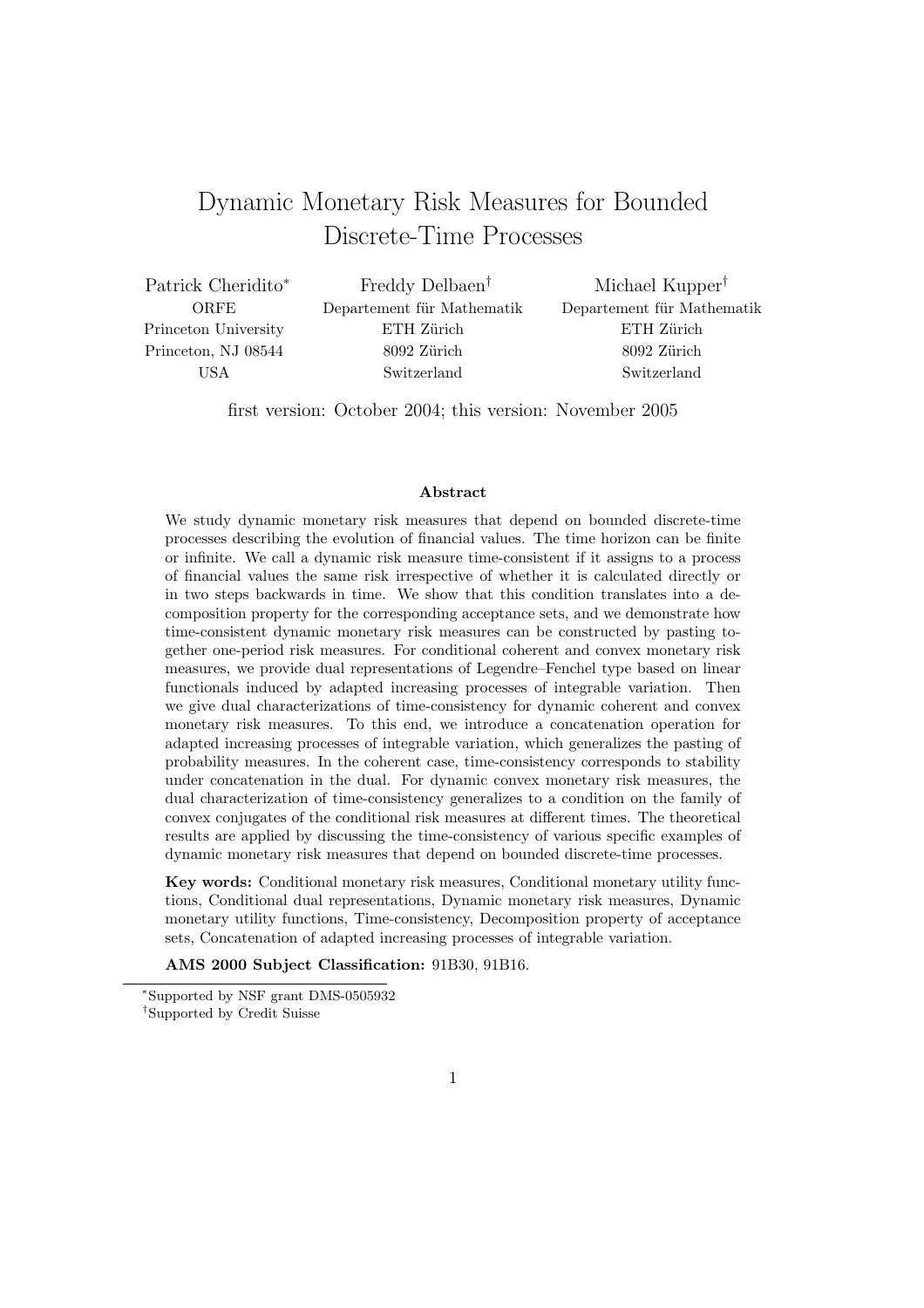# 1 Introduction

Motivated by certain shortcomings of traditional risk measures such as Value-at-Risk, Artzner et al. (1997, 1999) gave an axiomatic analysis of capital requirements and introduced the notion of a coherent risk measure. These risk measures were further developed in Delbaen  $(2000, 2002)$ . In Föllmer and Schied  $(2002a, 2002b, 2004)$  and Frittelli and Rosazza Gianin (2002) the more general concepts of convex and monetary risk measures were established. In all these works the setting is static, that is, the risky objects are realvalued random variables describing future financial values and the risk of such financial values is only measured at the beginning of the time-period under consideration. It has been shown that in this framework, monetary risk measures can be characterized by their acceptance sets, and dual representations of Legendre–Fenchel type have been derived for coherent as well as convex monetary risk measures. For relations of coherent and convex monetary risk measures to pricing and hedging in incomplete markets, we refer to Jaschke and Küchler (2001), Carr et al. (2001), Frittelli and Rosazza Gianin (2004), and Staum (2004).

In a multi-period or continuous-time model, the risky objects can be taken to be cash-flow streams or processes that model the evolution of financial values, and risk measurements can be updated as new information is becoming available over time.

The study of dynamic consistency or time-consistency for preferences goes back at least to Koopmans (1960). For further contributions, see for instance, Epstein and Zin (1989), Duffie and Epstein (1992), Wang (2003), Epstein and Schneider (2003).

Examples and characterizations of time-consistent coherent risk measures are given in Artzner et al. (2004), Delbaen (2003), Riedel (2004), Roorda et al. (2005). Weber (2005) studies time-consistent distribution-based convex monetary risk measures that depend on final values. Rosazza Gianin (2003) and Barrieu and El Karoui (2004) give relations between dynamic risk measures and backward stochastic differential equations. Cheridito et al. (2004, 2005) contain representation results for static coherent and convex monetary risk measures that depend on financial values evolving continuously in time. Frittelli and Scandolo (2005) study static risk measures for cash-flow streams in a discrete-time framework.

In this paper we consider dynamic coherent, convex monetary and monetary risk measures for discrete-time processes modelling the evolution of financial values. We simply call these processes value processes. Typical examples are:

- the market value of a firm's equity
- the accounting value of a firm's equity
- the market value of a portfolio of financial securities
- the surplus of an insurance company.

We first introduce coherent, convex monetary and monetary risk measures conditional on the information available at a stopping time and study the relation between such risk measures and their acceptance sets. Then, we pair the space of bounded adapted processes with the space of adapted processes of integrable variation and provide dual representations of Legendre–Fenchel type for conditional coherent and convex monetary risk measures; see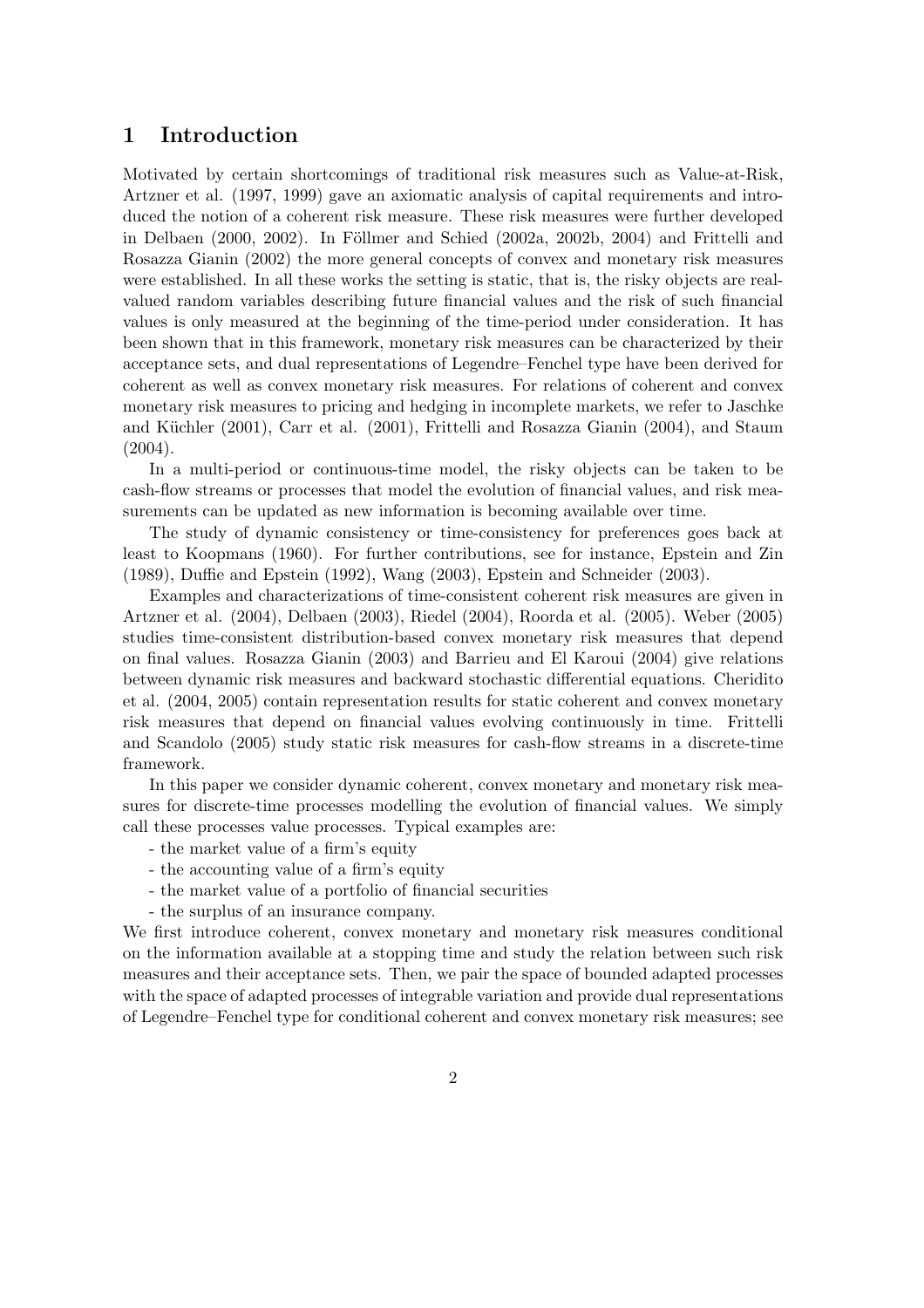Theorems 3.16 and 3.18. In Definition 3.19, we extend the notion of relevance to our setup. It plays an important role in the consistent updating of risk measures. In Proposition 3.21, Theorem 3.23 and Corollary 3.24, we relate relevance of conditional coherent and convex monetary risk measures to a strict positivity condition in the dual.

A dynamic risk measure is a family of conditional risk measures at different times. We call it time-consistent if it fulfills a dynamic programming type condition; see Definition 4.2. In Theorem 4.6, we show that for dynamic monetary risk measures, the time-consistency condition is equivalent to a simple decomposition property of the corresponding acceptance sets. The ensuing Corollary 4.8 shows that a relevant static monetary risk measure has at most one dynamic extension that is time-consistent. Also, it is shown how arbitrary one-period monetary risk measures can be pasted together to form a time-consistent dynamic risk measures. For dynamic coherent and convex monetary risk measures, we give dual characterizations of time-consistency. To this end, we introduce a concatenation operation for adapted increasing processes of integrable variation. This generalizes the pasting of probability measures as it appears, for instance, in Wang (2003), Epstein and Schneider (2003), Artzner et al. (2004), Delbaen (2003), Riedel (2004), Roorda et al. (2005). In the coherent case, time-consistency corresponds to stability under concatenation in the dual; see Theorems 4.13, 4.15 and their Corollaries 4.14, 4.16. In the convex monetary case, the dual characterization generalizes to a condition on the convex conjugates of the conditional risk measures at different times; see Theorems 4.19, 4.22 and their Corollaries 4.20, 4.23. The paper concludes with a discussion of the time-consistency of various examples of dynamic monetary risk measures for processes.

We also refer to the articles Bion Nadal (2004), Detlefsen and Scandolo (2005), and Ruszczyniski and Shapiro (2005), which were written independently of this paper and study conditional dual representations and time-consistency of convex monetary risk measures.

## 2 The setup and notation

We denote  $\mathbb{N} = \{0, 1, 2, \dots\}$  and let  $(\Omega, \mathcal{F}, (\mathcal{F}_t)_{t \in \mathbb{N}}, P)$  be a filtered probability space with  $\mathcal{F}_0 = \{\emptyset, \Omega\}$ . All equalities and inequalities between random variables or stochastic processes are understood in the P-almost sure sense. For instance, if  $(X_t)_{t\in\mathbb{N}}$  and  $(Y_t)_{t\in\mathbb{N}}$ are two stochastic processes, we mean by  $X \geq Y$  that for P-almost all  $\omega \in \Omega$ ,  $X_t(\omega) \geq$  $Y_t(\omega)$  for all  $t \in \mathbb{N}$ . Also, equalities and inclusions between sets in  $\mathcal F$  are understood in the P-almost sure sense, that is, for  $A, B \in \mathcal{F}$ , we write  $A \subset B$  if  $P[A \setminus B] = 0$ . By  $\mathcal{R}^0$  we denote the space of all adapted stochastic processes  $(X_t)_{t\in\mathbb{N}}$  on  $(\Omega, \mathcal{F}, (\mathcal{F}_t)_{t\in\mathbb{N}}, P)$ , where we identify processes that are equal P-almost surely. The two subspaces  $\mathcal{R}^{\infty}$  and  $\mathcal{A}^{1}$  of  $\mathcal{R}^0$  are given by ª

$$
\mathcal{R}^{\infty} := \left\{ X \in \mathcal{R}^0 \mid ||X||_{\mathcal{R}^{\infty}} < \infty \right\} ,
$$

where

$$
||X||_{\mathcal{R}^{\infty}} := \inf \left\{ m \in \mathbb{R} \mid \sup_{t \in \mathbb{N}} |X_t| \le m \right\}
$$

$$
\mathcal{A}^1 := \left\{ a \in \mathcal{R}^0 \mid ||a||_{\mathcal{A}^1} < \infty \right\},\,
$$

and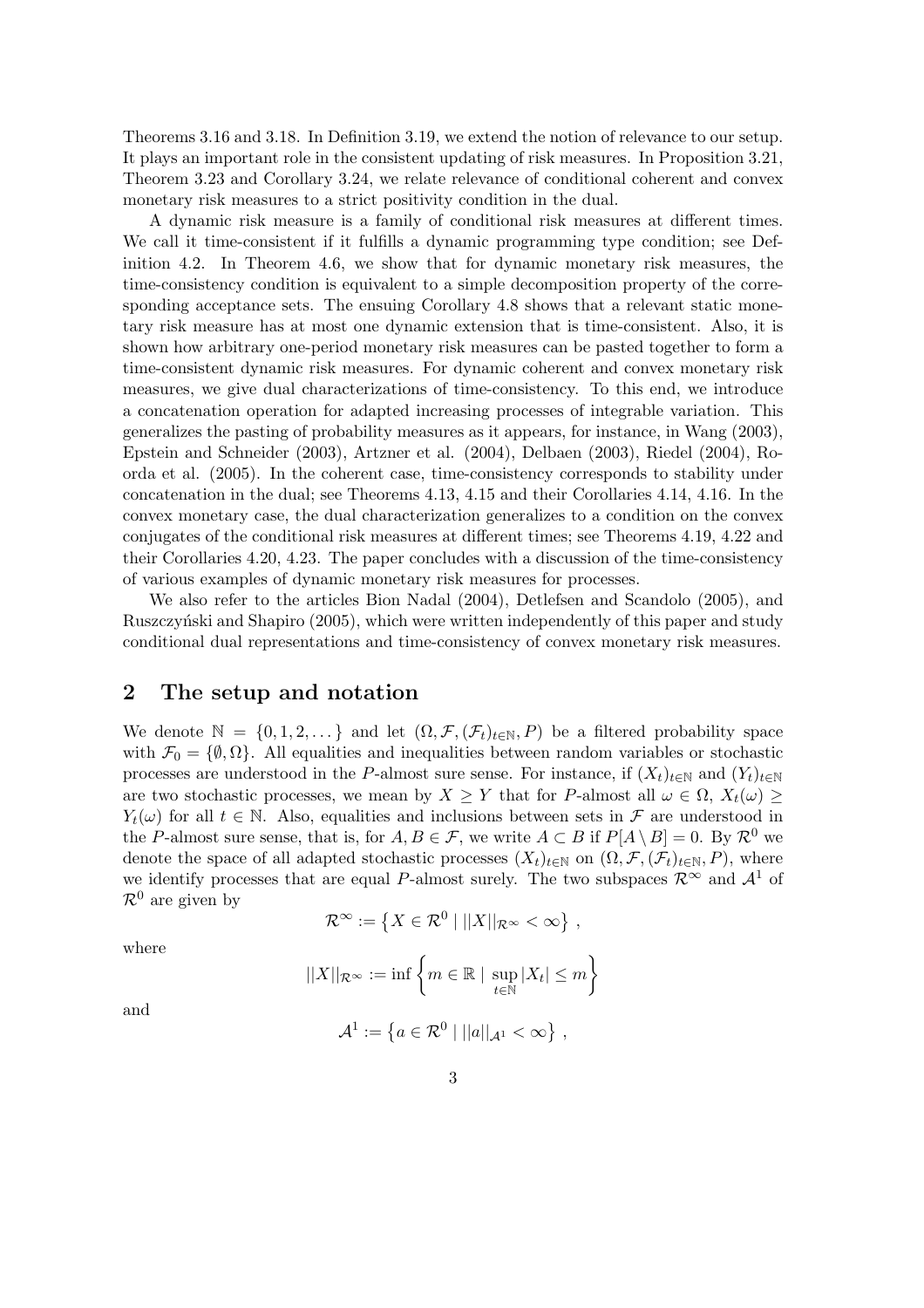where

$$
a_{-1}:=0\,,\quad \Delta a_t:=a_t-a_{t-1}\,,\text{ for }t\in\mathbb{N}\,,\quad\text{and}\quad ||a||_{\mathcal{A}^1}:=\mathrm{E}\left[\sum_{t\in\mathbb{N}}|\Delta a_t|\right]\,.
$$

The bilinear form  $\langle ., . \rangle$  on  $\mathcal{R}^{\infty} \times \mathcal{A}^1$  is given by

$$
\langle X, a \rangle := \mathbf{E} \left[ \sum_{t \in \mathbb{N}} X_t \, \Delta a_t \right].
$$

 $\sigma(\mathcal{R}^{\infty}, \mathcal{A}^1)$  denotes the coarsest topology on  $\mathcal{R}^{\infty}$  such that for all  $a \in \mathcal{A}^1$ ,  $X \mapsto \langle X, a \rangle$  is a continuous linear functional on  $\mathcal{R}^{\infty}$ .  $\sigma(\mathcal{A}^1, \mathcal{R}^{\infty})$  denotes the coarsest topology on  $\mathcal{A}^1$ such that for all  $X \in \mathcal{R}^{\infty}$ ,  $a \mapsto \langle X, a \rangle$  is a continuous linear functional on  $\mathcal{A}^1$ .

We call an  $(\mathcal{F}_t)$ -stopping time  $\tau$  finite if  $\tau < \infty$  and bounded if  $\tau \leq N$  for some  $N \in \mathbb{N}$ . For two  $(\mathcal{F}_t)$ -stopping times  $\tau$  and  $\theta$  such that  $\tau$  is finite and  $0 \leq \tau \leq \theta \leq \infty$ , we define the projection  $\pi_{\tau,\theta} : \mathcal{R}^0 \to \mathcal{R}^0$  by

$$
\pi_{\tau,\theta}(X)_t := 1_{\{\tau \le t\}} X_{t \wedge \theta}, \quad t \in \mathbb{N}.
$$

For  $X \in \mathcal{R}^{\infty}$ , we set

$$
||X||_{\tau,\theta} := \mathrm{ess\,inf}\left\{ m \in L^{\infty}(\mathcal{F}_{\tau}) \mid \sup_{t \in \mathbb{N}} |\pi_{\tau,\theta}(X)_t| \leq m \right\},\,
$$

where ess inf denotes the essential infimum of a family of random variables (see for instance, Proposition VI.1.1 of Neveu, 1975).  $||X||_{\tau,\theta}$  is the  $\mathcal{R}^{\infty}$ -norm of the projection  $\pi_{\tau,\theta}(X)$ conditional on  $\mathcal{F}_{\tau}$ . Clearly,  $||X||_{\tau,\theta} \leq ||X||_{\mathcal{R}^{\infty}}$ . The risky objects considered in this paper are stochastic processes in  $\mathcal{R}^{\infty}$ . But since we want to consider risk measurement at different times and discuss time-consistency questions, we also need the subspaces

$$
\mathcal{R}_{\tau,\theta}^{\infty}:=\pi_{\tau,\theta}\mathcal{R}^{\infty}\,.
$$

A process  $X \in \mathcal{R}_{\tau,\theta}^{\infty}$  is meant to describe the evolution of a financial value on the discrete time interval  $[\tau, \theta] \cap \mathbb{N}$ . We assume that there exists a cash account where money can be deposited at a risk-free rate and use it as numeraire, that is, all prices are expressed in multiples of one dollar put into the cash account at time 0. We emphasize that we do not assume that money can be borrowed at the same rate. A conditional monetary risk measure on  $\mathcal{R}^{\infty}_{\tau,\theta}$  is a mapping

$$
\rho: \mathcal{R}_{\tau,\theta}^{\infty} \to L^{\infty}(\mathcal{F}_{\tau}),
$$

assigning a value process  $X \in \mathcal{R}^{\infty}_{\tau,\theta}$  a real number that can depend on the information available at the stopping time  $\tau$  and specifies the minimal amount of money that has to be held in the cash account to make X acceptable at time  $\tau$ . By our choice of the numeraire, the infusion of an amount of money m at time  $\tau$  transforms a value process  $X \in \mathcal{R}_{\tau,\theta}^{\infty}$  into  $X + m1_{[\tau,\infty)}$  and reduces the risk of X to  $\rho(X) - m$ .

We find it more convenient to work with negatives of risk measures. If  $\rho$  is a conditional monetary risk measure on  $\mathcal{R}_{\tau,\theta}^{\infty}$ , we call  $\phi = -\rho$  the conditional monetary utility function corresponding to  $\rho$ .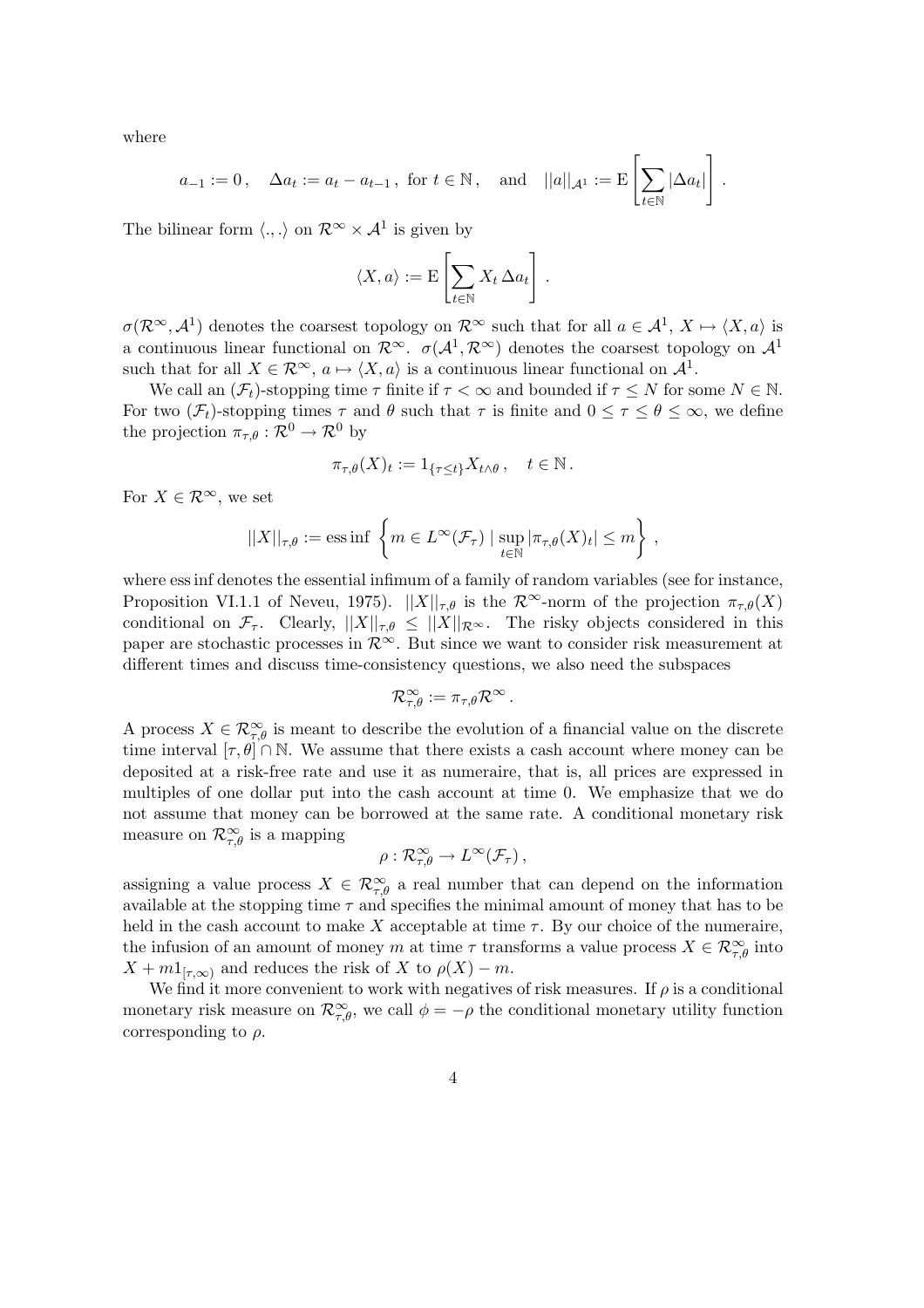# 3 Conditional monetary utility functions

In this section we extend the concepts of monetary, convex and coherent risk measures to our setup and prove corresponding representation results. In all of Section 3,  $\tau$  and  $\theta$  are two fixed  $(\mathcal{F}_t)$ -stopping times such that  $0 \leq \tau < \infty$  and  $\tau \leq \theta \leq \infty$ .

#### 3.1 Basic definitions and easy properties

In the subsequent definition we extend the axioms of Artzner et al.  $(1999)$ , Föllmer and Schied (2002a), Frittelli and Rosazza Gianin (2002) for static risk measures to our dynamic framework. Now, the risky objects are value processes instead of random variables, and risk assessment at a finite  $(\mathcal{F}_t)$ -stopping time  $\tau$  is based on the information described by  $\mathcal{F}_{\tau}$ .

Axiom (M) in Definition 3.1 is the extension of the monotonicity axiom in Artzner et al. (1999) to value processes. (TI), (C) and (PH) are  $\mathcal{F}_{\tau}$ -conditional versions of corresponding axioms in Artzner et al. (1999), Föllmer and Schied (2002a), Frittelli and Rosazza Gianin (2002). The normalization axiom (N) is convenient for the purposes of this paper. Differently normalized conditional monetary utility functions on  $\mathcal{R}^{\infty}_{\tau,\theta}$  can be obtained by the addition of an  $\mathcal{F}_{\tau}$ -measurable random variable.

**Definition 3.1** We call a mapping  $\phi$  :  $\mathcal{R}^{\infty}_{\tau,\theta} \to L^{\infty}(\mathcal{F}_{\tau})$  a conditional monetary utility function on  $\mathcal{R}^{\infty}_{\tau,\theta}$  if it has the following properties:

(N) Normalization:  $\phi(0) = 0$ 

(M) Monotonicity:  $\phi(X) \leq \phi(Y)$  for all  $X, Y \in \mathcal{R}_{\tau,\theta}^{\infty}$  such that  $X \leq Y$ 

(TI)  $\mathcal{F}_{\tau}$ -Translation Invariance:  $\phi(X+m1_{[\tau,\infty)}) = \phi(X) + m$  for all  $X \in \mathcal{R}_{\tau,\theta}^{\infty}$  and  $m \in L^{\infty}(\mathcal{F}_{\tau})$ 

We call a conditional monetary utility function  $\phi$  on  $\mathcal{R}_{\tau,\theta}^{\infty}$  a conditional concave monetary utility function if it satisfies

(C)  $\mathcal{F}_{\tau}$ -Concavity:  $\phi(\lambda X + (1 - \lambda)Y) \geq \lambda \phi(X) + (1 - \lambda)\phi(Y)$  for all  $X, Y \in \mathcal{R}_{\tau,\theta}^{\infty}$  and  $\lambda \in L^{\infty}(\mathcal{F}_{\tau})$  such that  $0 \leq \lambda \leq 1$ 

We call a conditional concave monetary utility function  $\phi$  on  $\mathcal{R}_{\tau,\theta}^{\infty}$  a conditional coherent utility function if it satisfies

(PH)  $\mathcal{F}_{\tau}$ -Positive Homogeneity:  $\phi(\lambda X) = \lambda \phi(X)$  for all  $X \in \mathcal{R}_{\tau,\theta}^{\infty}$  and  $\lambda \in L^{\infty}_{+}(\mathcal{F}_{\tau}) :=$  ${f \in L^{\infty}(\mathcal{F}_{\tau}) \mid f \geq 0}.$ 

For a conditional monetary utility function  $\phi$  on  $\mathcal{R}^{\infty}_{\tau,\theta}$  and  $X \in \mathcal{R}^{\infty}$ , we define  $\phi(X) :=$  $\phi \circ \pi_{\tau,\theta}(X)$ .

A conditional monetary risk measure on  $\mathcal{R}^{\infty}_{\tau,\theta}$  is a mapping  $\rho:\mathcal{R}^{\infty}_{\tau,\theta}\to L^{\infty}(\mathcal{F}_{\tau})$  such that  $-\rho$  is a conditional monetary utility function on  $\mathcal{R}_{\tau,\theta}^{\infty}$ .  $\rho$  is a conditional convex monetary risk measure if  $-\rho$  is a conditional concave monetary utility function and a conditional coherent risk measure if  $-\rho$  is a conditional coherent utility function.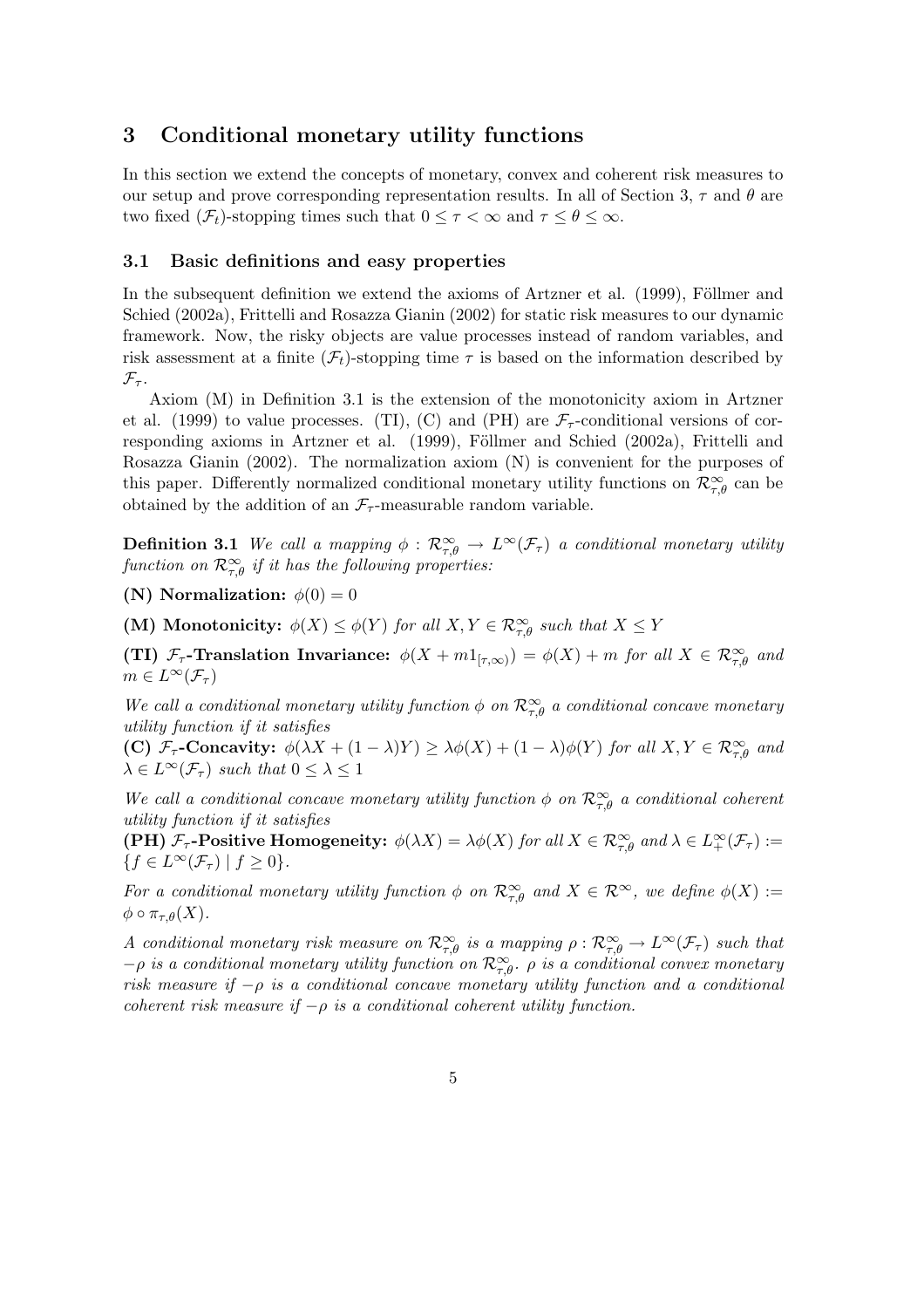**Remark 3.2** It is easy to check that a mapping  $\phi$  :  $\mathcal{R}^{\infty}_{\tau,\theta} \to L^{\infty}(\mathcal{F}_{\tau})$  is a conditional coherent utility function on  $\mathcal{R}_{\tau,\theta}^{\infty}$  if and only if it satisfies (M), (TI) and (PH) of Definition 3.1 together with

(SA) Superadditivity:  $\phi(X+Y) \ge \phi(X) + \phi(Y)$  for all  $X, Y \in \mathcal{R}_{\tau,\theta}^{\infty}$ .

As in the static case, the axioms (M) and (TI) imply Lipschitz-continuity. But since here, (TI) means  $\mathcal{F}_{\tau}$ -translation invariance instead of translation invariance with respect to real numbers, we can derive the stronger  $\mathcal{F}_{\tau}$ -Lipschitz continuity (LC) below, which implies the local property (LP). The economic interpretation of (LP) is that a conditional monetary utility function  $\phi$  on  $\mathcal{R}^{\infty}_{\tau,\theta}$  does only depend on future scenarios that have not been ruled out by events that have occurred until time  $\tau$ .

**Proposition 3.3** Let  $\phi$  be a function from  $\mathcal{R}^{\infty}_{\tau,\theta}$  to  $L^{\infty}(\mathcal{F}_{\tau})$  that satisfies (M) and (TI) of Definition 3.1. Then it also satisfies the following two properties:

(LC)  $\mathcal{F}_{\tau}$ -Lipschitz Continuity:  $|\phi(X) - \phi(Y)| \leq ||X - Y||_{\tau,\theta}$ , for all  $X, Y \in \mathcal{R}_{\tau,\theta}^{\infty}$ .

(LP) Local Property:  $\phi(1_A X + 1_{A^c} Y) = 1_A \phi(X) + 1_{A^c} \phi(Y)$  for all  $X, Y \in \mathcal{R}_{\tau,\theta}^{\infty}$  and  $A \in \mathcal{F}_{\tau}$ .

*Proof.* It follows from (M) and (TI) that for all  $X, Y \in \mathcal{R}_{\tau,\theta}^{\infty}$ ,

$$
\phi(X) \le \phi(Y + ||X - Y||_{\tau,\theta}) = \phi(Y) + ||X - Y||_{\tau,\theta},
$$

Hence,  $\phi(X) - \phi(Y) \leq ||X - Y||_{\tau,\theta}$ , and (LC) follows by exchanging the roles of X and Y. It can be deduced from (LC) that for all  $X \in \mathcal{R}_{\tau,\theta}^{\infty}$  and  $A \in \mathcal{F}_{\tau}$ ,

$$
|1_A\phi(X) - 1_A\phi(1_A X)| = 1_A |\phi(X) - \phi(1_A X)| \le 1_A ||X - 1_A X||_{\tau,\theta} = 0,
$$

which implies (LP).  $\Box$ 

**Remark 3.4** It can be shown with an approximation argument that every function  $\phi$ :  $\mathcal{R}_{\tau,\theta}^{\infty} \to L^{\infty}(\mathcal{F}_{\tau})$  satisfying (M), (LP) and the real translation invariance:

(TI')  $\phi(X+m1_{[\tau,\infty)}) = \phi(X) + m$  for all  $X \in \mathcal{R}_{\tau,\theta}^{\infty}$  and  $m \in \mathbb{R}$ ,

also fulfills the  $\mathcal{F}_{\tau}$ -translation invariance (TI). Indeed, it follows from (TI') and (LP) that  $(TI')$  also holds for m of the form

$$
m = \sum_{k=1}^{K} m_k 1_{A_k}, \qquad (3.1)
$$

where  $m_k \in \mathbb{R}$  and  $A_k \in \mathcal{F}_{\tau}$  for  $k = 1, ..., K$ . For general  $m \in L^{\infty}(\mathcal{F}_{\tau})$ , there exists a sequence  $(m^n)_{n\geq 1}$  of elements of the form  $(3.1)$  such that  $||m - m^n||_{L^{\infty}} \to \infty$ , as  $n \to \infty$ . As in the proof of Proposition 3.3, it can be deduced from (M) and (TI') that

$$
|\phi(X) - \phi(Y)| \le ||X - Y||_{R^{\infty}} \quad \text{for all } X, Y \in \mathcal{R}_{\tau,\theta}^{\infty} \, .
$$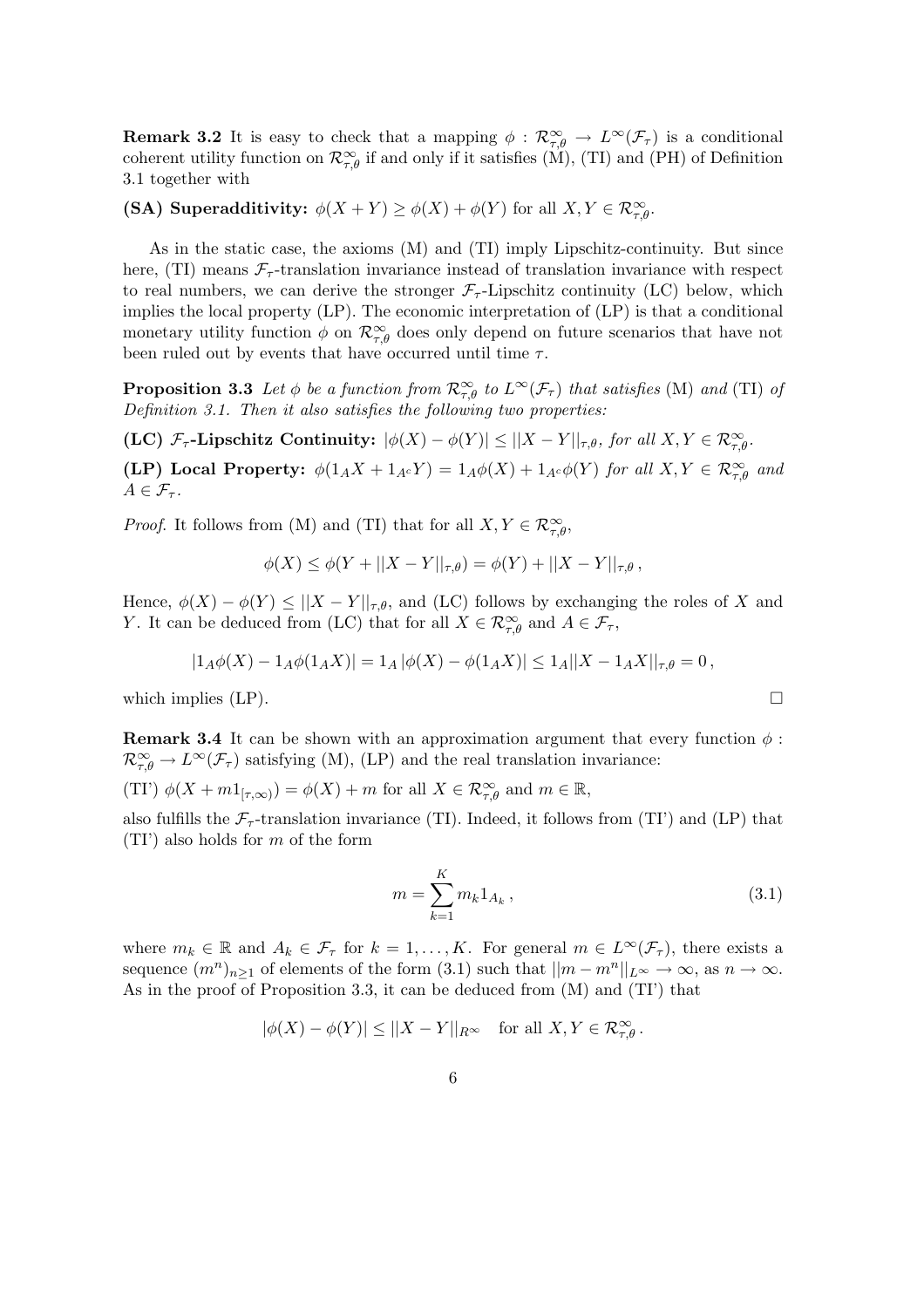Hence,

$$
\phi(X + m1_{[\tau, \infty)}) = \lim_{n \to \infty} \phi(X + m^{n}1_{[\tau, \infty)}) = \lim_{n \to \infty} \phi(X) + m^{n} = \phi(X) + m.
$$

Analogously, it can be shown that under  $(M)$ ,  $(LP)$  and  $(TI')$ , ordinary concavity implies  $\mathcal{F}_{\tau}$ -concavity, and positive homogeneity with respect to  $\lambda \in \mathbb{R}_+$ , implies  $\mathcal{F}_{\tau}$ -positive homogeneity.

Next, we introduce the acceptance set  $\mathcal{C}_{\phi}$  of a conditional monetary utility function  $\phi$  on  $\mathcal{R}_{\tau,\theta}^{\infty}$  and show how  $\phi$  can be recovered from  $\mathcal{C}_{\phi}$ . In contrast to the static case, everything is done conditionally on  $\mathcal{F}_{\tau}$  and the local property plays an important role.

**Definition 3.5** The acceptance set  $\mathcal{C}_{\phi}$  of a conditional monetary utility function  $\phi$  on  $\mathcal{R}_{\tau,\theta}^{\infty}$  is given by ª

$$
\mathcal{C}_{\phi} := \left\{ X \in \mathcal{R}_{\tau,\theta}^{\infty} \mid \phi(X) \geq 0 \right\} \, .
$$

**Proposition 3.6** The acceptance set  $\mathcal{C}_{\phi}$  of a condtional monetary utility function  $\phi$  on  $\mathcal{R}_{\tau,\theta}^{\infty}$  has the following properties:

(n) Normalization: ess inf  $\{f \in L^{\infty}(\mathcal{F}_{\tau}) \mid f1_{[\tau,\infty)} \in C_{\phi}\}\$  $= 0.$ 

(m) Monotonicity:  $X \in \mathcal{C}_{\phi}, Y \in \mathcal{R}_{\tau,\theta}^{\infty}, X \leq Y \Rightarrow Y \in \mathcal{C}_{\phi}$ 

(cl)  $\mathcal{F}_{\tau}$ -Closedness:  $(X^n)_{n \in \mathbb{N}} \subset \mathcal{C}_{\phi}, X \in \mathcal{R}_{\tau,\theta}^{\infty}, ||X^n - X||_{\tau,\theta} \stackrel{\text{a.s.}}{\to} 0 \Rightarrow X \in \mathcal{C}_{\phi}.$ 

(lp) Local Property  $1_A X + 1_{A^c} Y \in \mathcal{C}_{\phi}$  for all  $X, Y \in \mathcal{C}_{\phi}$  and  $A \in \mathcal{F}_{\tau}$ .

If  $\phi$  is a conditional concave monetary utility function, then  $\mathcal{C}_{\phi}$  satisfies

(c)  $\mathcal{F}_{\tau}$ -Convexity:  $\lambda X + (1 - \lambda)Y \in \mathcal{C}_{\phi}$  for all  $X, Y \in \mathcal{C}_{\phi}$  and  $\lambda \in L^{\infty}(\mathcal{F}_{\tau})$  such that  $0 \leq \lambda \leq 1$ .

If  $\phi$  is a conditional coherent utility function, then  $\mathcal{C}_{\phi}$  satisfies

(ph)  $\mathcal{F}_{\tau}$ -Positive Homogeneity:  $\lambda X \in \mathcal{C}_{\phi}$  for all  $X \in \mathcal{C}_{\phi}$  and  $\lambda \in L^{\infty}_{+}(\mathcal{F}_{\tau})$ , and

(sa) Stability under addition:  $X + Y \in \mathcal{C}_{\phi}$  for all  $X, Y \in \mathcal{C}_{\phi}$ .

*Proof.* (n): It follows from the definition of  $C_{\phi}$  together with (N) and (TI) of Definition 3.1 that

$$
\text{ess}\inf\left\{f \in L^{\infty}(\mathcal{F}_{\tau}) \mid f1_{[\tau,\infty)} \in \mathcal{C}_{\phi}\right\} = \text{ess}\inf\left\{f \in L^{\infty}(\mathcal{F}_{\tau}) \mid \phi(f1_{[\tau,\infty)}) \ge 0\right\}
$$
\n
$$
= \text{ess}\inf\left\{f \in L^{\infty}(\mathcal{F}_{\tau}) \mid \phi(0) + f \ge 0\right\} = \text{ess}\inf\left\{f \in L^{\infty}(\mathcal{F}_{\tau}) \mid f \ge 0\right\} = 0.
$$

(m) follows directly from (M) of Definition 3.1.

(cl): Let  $(X^n)_{n\in\mathbb{N}}$  be a sequence in  $\mathcal{C}_{\phi}$  and  $X \in \mathcal{R}_{\tau,\theta}^{\infty}$  such that  $||X^n - X||_{\tau,\theta} \stackrel{\text{a.s.}}{\to} 0$ . By (LC) of Proposition 3.3,

$$
\phi(X) \ge \phi(X^n) - ||X^n - X||_{\tau,\theta},
$$

for all  $n \in \mathbb{N}$ . Hence,  $\phi(X) \geq 0$ .

(lp) follows from the fact that  $\phi$  satisfies the local property (LP) of Proposition 3.3. The remaining statements of the proposition are obvious.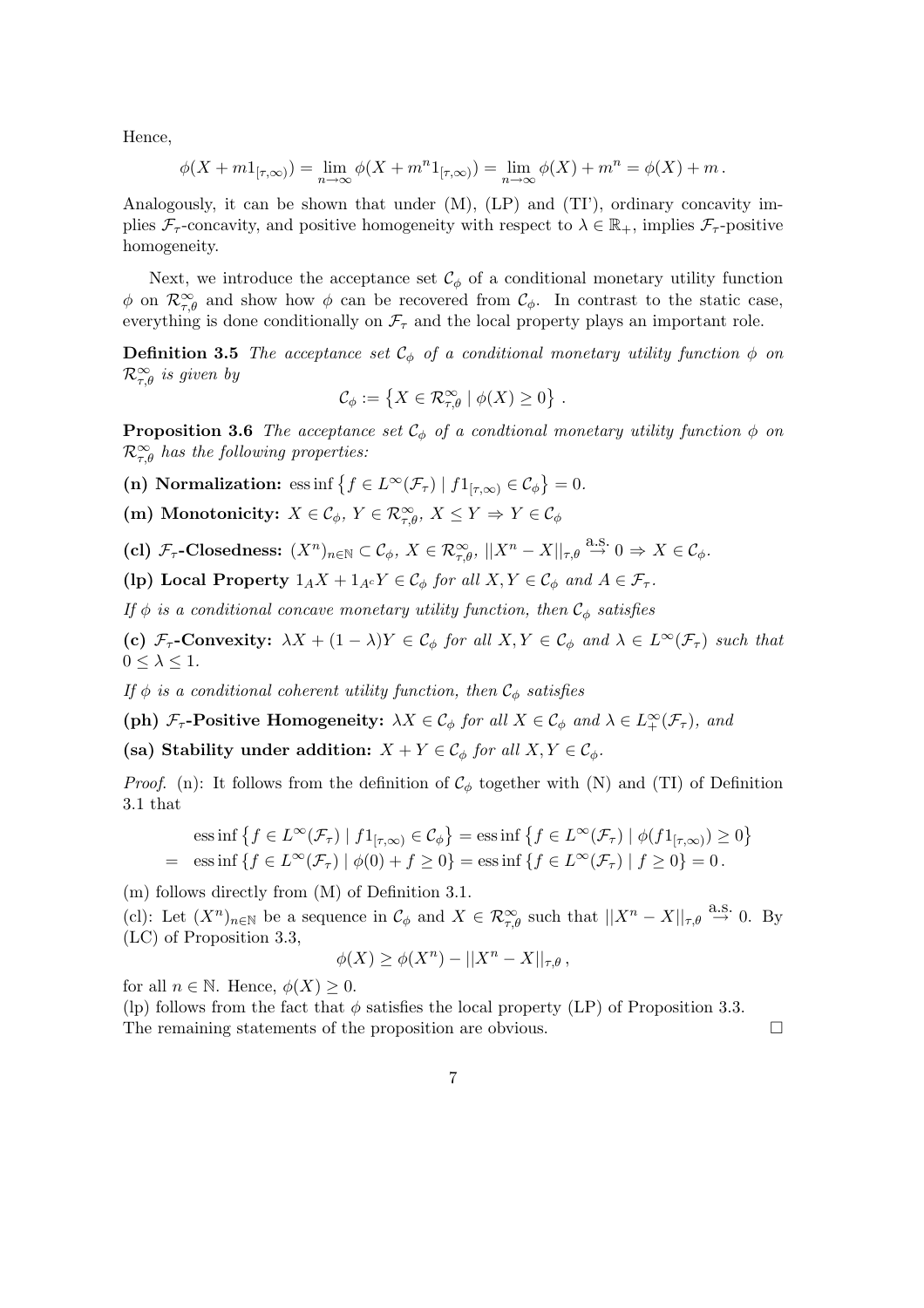**Definition 3.7** For an arbitrary subset C of  $\mathcal{R}^{\infty}_{\tau,\theta}$ , we define for all  $X \in \mathcal{R}^{\infty}_{\tau,\theta}$ ,

$$
\phi_{\mathcal{C}}(X) := \operatorname{ess} \operatorname{sup} \left\{ f \in L^{\infty}(\mathcal{F}_{\tau}) \mid X - f 1_{[\tau, \infty)} \in \mathcal{C} \right\},\,
$$

with the convention

$$
\operatorname{ess} \operatorname{sup} \emptyset := -\infty.
$$

**Remark 3.8** Note that if C satisfies the local property (lp) of Proposition 3.6 and, for given  $X \in \mathcal{R}^{\infty}_{\tau,\theta}$ , the set ©

$$
\left\{ f \in L^{\infty}(\mathcal{F}_{\tau}) \mid X - f 1_{[\tau, \infty)} \in \mathcal{C} \right\}
$$

is non-empty, then it is directed upwards, and hence, contains an increasing sequence  $(f^n)_{n\in\mathbb{N}}$  such that  $\lim_{n\to\infty} f^n = \phi_c(X)$  almost surely (see Proposition VI.1.1 of Neveu, 1975).

**Proposition 3.9** Let  $\phi$  be a conditional monetary utility function on  $\mathcal{R}_{\tau,\theta}^{\infty}$ . Then  $\phi_{\mathcal{C}_{\phi}} = \phi$ .

*Proof.* For all  $X \in \mathcal{R}_{\tau,\theta}^{\infty}$ ,

$$
\begin{array}{rcl}\n\phi_{\mathcal{C}_{\phi}}(X) & = & \text{ess sup}\left\{f \in L^{\infty}(\mathcal{F}_{\tau}) \mid X - f1_{[\tau,\infty)} \in \mathcal{C}_{\phi}\right\} \\
& = & \text{ess sup}\left\{f \in L^{\infty}(\mathcal{F}_{\tau}) \mid \phi(X - f1_{[\tau,\infty)}) \ge 0\right\} \\
& = & \text{ess sup}\left\{f \in L^{\infty}(\mathcal{F}_{\tau}) \mid \phi(X) \ge f\right\} = \phi(X)\,. \n\end{array}
$$

 $\Box$ 

**Proposition 3.10** If C is a subset of  $\mathcal{R}_{\tau,\theta}^{\infty}$  that satisfies (n) and (m) of Proposition 3.6, then  $\phi_c$  is a conditional monetary utility function on  $\mathcal{R}^{\infty}_{\tau,\theta}$  and  $\mathcal{C}_{\phi_c}$  is the smallest subset of  $\mathcal{R}_{\tau,\theta}^{\infty}$  that contains C and satisfies the conditions (cl) and (lp) of Proposition 3.6.

If C satisfies (n), (m) and (c) of Proposition 3.6, then  $\phi_C$  is a conditional concave monetary utility function on  $\mathcal{R}_{\tau,\theta}^{\infty}$ .

If C satisfies (n), (m), (c) and (ph) or (n), (m), (a) and (ph) of Proposition 3.6, then  $\phi_c$ is a conditional coherent utility function on  $\mathcal{R}_{\tau,\theta}^{\infty}$ .

*Proof.* (N) of Definition 3.1 follows from (n) of Proposition 3.6, and (M) of Definition 3.1 from (m) of Proposition 3.6. (TI) of Definition 3.1 follows directly from the definition of  $\phi_c$ . By Proposition 3.6,  $\mathcal{C}_{\phi_c}$  satisfies the conditions (cl) and (lp), and it obviously contains C. To show that  $\mathcal{C}_{\phi_c}$  is the smallest subset of  $\mathcal{R}^{\infty}_{\tau,\theta}$  that contains C and satisfies the properties (cl) and (lp) of Proposition 3.6, we introduce the set

$$
\tilde{\mathcal{C}} := \left\{ \sum_{k=1}^K 1_{A_k} X^k \mid K \ge 1, (A_k)_{k=1}^K \text{ an } \mathcal{F}_{\tau} \text{-partition of } \Omega, X^k \in \mathcal{C} \text{ for all } k \right\}.
$$

It is the smallest subset of  $\mathcal{R}^{\infty}_{\tau,\theta}$  containing C and satisfying (lp). Obviously,  $\tilde{\mathcal{C}}$  inherits from  $C$  the monotonicity property (m) of Proposition 3.6, and by Remark 3.8, there exists for every  $X \in \mathcal{C}_{\phi_{\mathcal{C}}},$  an increasing sequence  $(f^n)_{n \in \mathbb{N}}$  in  $L^{\infty}(\mathcal{F}_{\tau})$  such that  $X - f^n 1_{[\tau,\infty)} \in \tilde{\mathcal{C}}$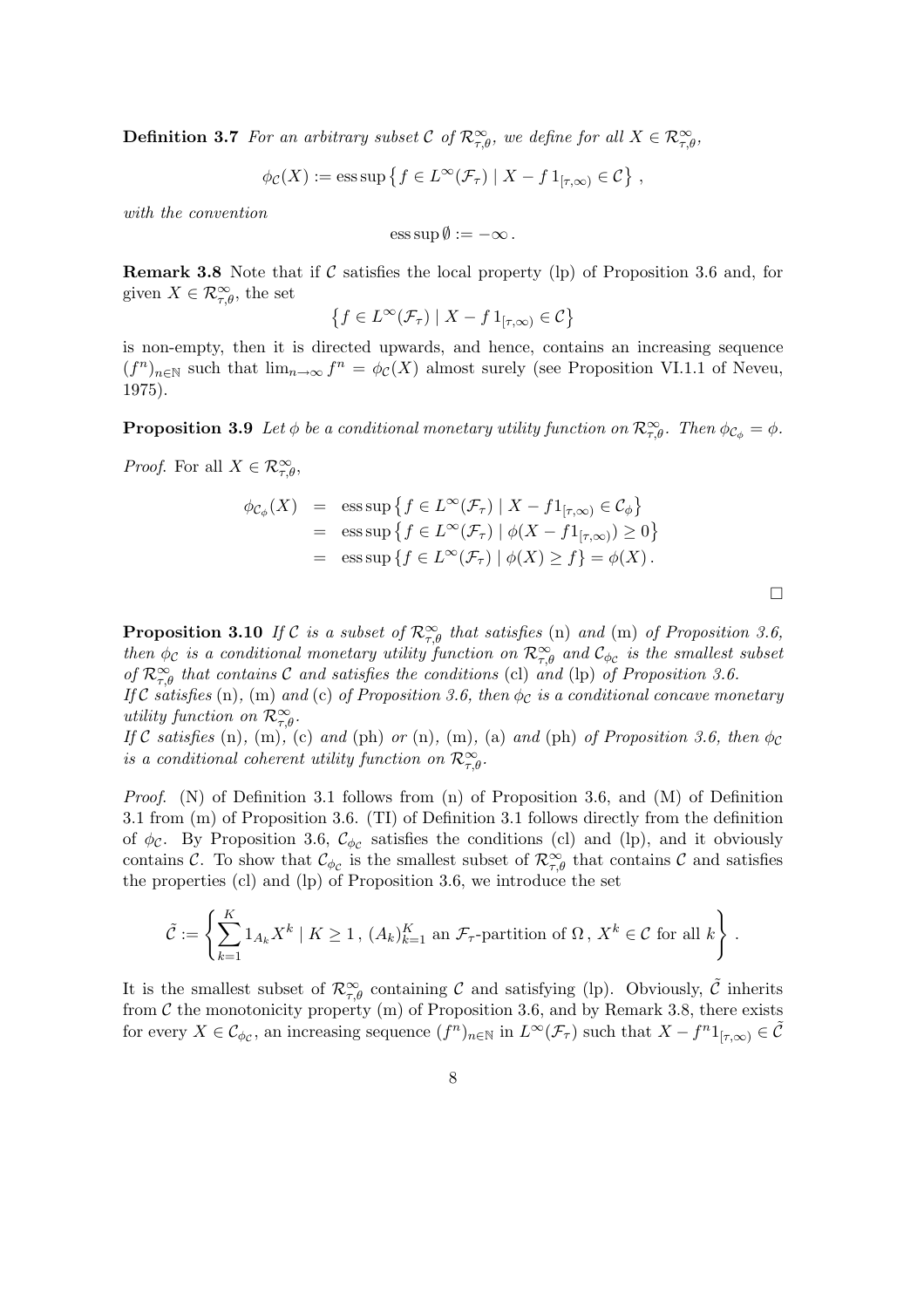and  $f^n \stackrel{\partial. S.}{\to} \phi_{\mathcal{C}}(X) \geq 0$ . Set  $g^n := f^n \wedge 0$ . Then,  $X - g^{n}1_{[\tau,\infty)} \in \tilde{\mathcal{C}}$ , and  $g^n \to 0$  almost surely, which shows that  $\mathcal{C}_{\phi_{\mathcal{C}}}$  is the smallest subset of  $\mathcal{R}_{\tau,\theta}^{\infty}$  that satisfies the condition (cl) of Proposition 3.6 and contains  $\tilde{C}$ . It follows that  $\mathcal{C}_{\phi_{\mathcal{C}}}$  is the smallest subset of  $\mathcal{R}_{\tau,\theta}^{\infty}$ containing  $\mathcal C$  and satisfying the conditions (cl) and (lp) of Proposition 3.6.

# 3.2 Dual representations of conditional concave monetary and coherent utility functions on  $\mathcal{R}_{\tau,\theta}^{\infty}$

In this subsection we generalize duality results of Artzner et al. (1999), Delbaen (2002), Föllmer and Schied (2002a), and Frittelli and Rosazza Gianin (2002). Similar results for coherent risk measures have been obtained by Riedel (2004) and Roorda et al. (2005).

We work with conditional positive linear functionals on  $\mathcal{R}_{\tau,\theta}^{\infty}$  that are induced by elements in  $\mathcal{A}^1$ . More precisely, we define

$$
\langle X, a \rangle_{\tau, \theta} := \mathbf{E} \left[ \sum_{t \in [\tau, \theta] \cap \mathbb{N}} X_t \Delta a_t \mid \mathcal{F}_{\tau} \right], \quad X \in \mathcal{R}^{\infty}, a \in \mathcal{A}^1,
$$

and introduce the following subsets of  $\mathcal{A}^1$ :

$$
\mathcal{A}^1_+ := \{ a \in \mathcal{A}^1 \mid \Delta a_t \ge 0 \text{ for all } t \in \mathbb{N} \}
$$
  

$$
(\mathcal{A}^1_{\tau,\theta})_+ := \pi_{\tau,\theta} \mathcal{A}^1_+
$$
  
and  $\mathcal{D}_{\tau,\theta} := \{ a \in (\mathcal{A}^1_{\tau,\theta})_+ \mid \langle 1, a \rangle_{\tau,\theta} = 1 \}.$ 

Processes in  $\mathcal{D}_{\tau,\theta}$  can be viewed as conditional probability densities on the product space  $\Omega \times \mathbb{N}$  and will play the role played by ordinary probability densities in the static case.

By  $\bar{L}(\mathcal{F})$  we denote the space of all measurable functions from  $(\Omega, \mathcal{F})$  to  $[-\infty, \infty]$ , where we identify two functions when they are equal  $P$ -almost surely, and we set

$$
\bar{L}_{-}(\mathcal{F}) := \{ f \in \bar{L}(\mathcal{F}) \mid f \leq 0 \} .
$$

**Definition 3.11** A penalty function  $\gamma$  on  $\mathcal{D}_{\tau,\theta}$  is a mapping from  $\mathcal{D}_{\tau,\theta}$  to  $\bar{L}_-(\mathcal{F}_{\tau})$  with the following property:

$$
\underset{a \in \mathcal{D}_{\tau,\theta}}{\text{ess sup}} \gamma(a) = 0. \tag{3.2}
$$

We say that a penalty function  $\gamma$  on  $\mathcal{D}_{\tau,\theta}$  has the local property if

$$
\gamma(1_A a + 1_{A^c} b) = 1_A \gamma(a) + 1_{A^c} \gamma(b) ,
$$

for all  $a, b \in \mathcal{D}_{\tau,\theta}$  and  $A \in \mathcal{F}_{\tau}$ .

It is easy to see that for any penalty function  $\gamma$  on  $\mathcal{D}_{\tau,\theta}$ , the conditional Legendre– Fenchel type transform

$$
\phi(X) = \underset{a \in \mathcal{D}_{\tau,\theta}}{\text{ess inf}} \left\{ \langle X, a \rangle_{\tau,\theta} - \gamma(a) \right\}, \quad X \in \mathcal{R}_{\tau,\theta}^{\infty}, \tag{3.3}
$$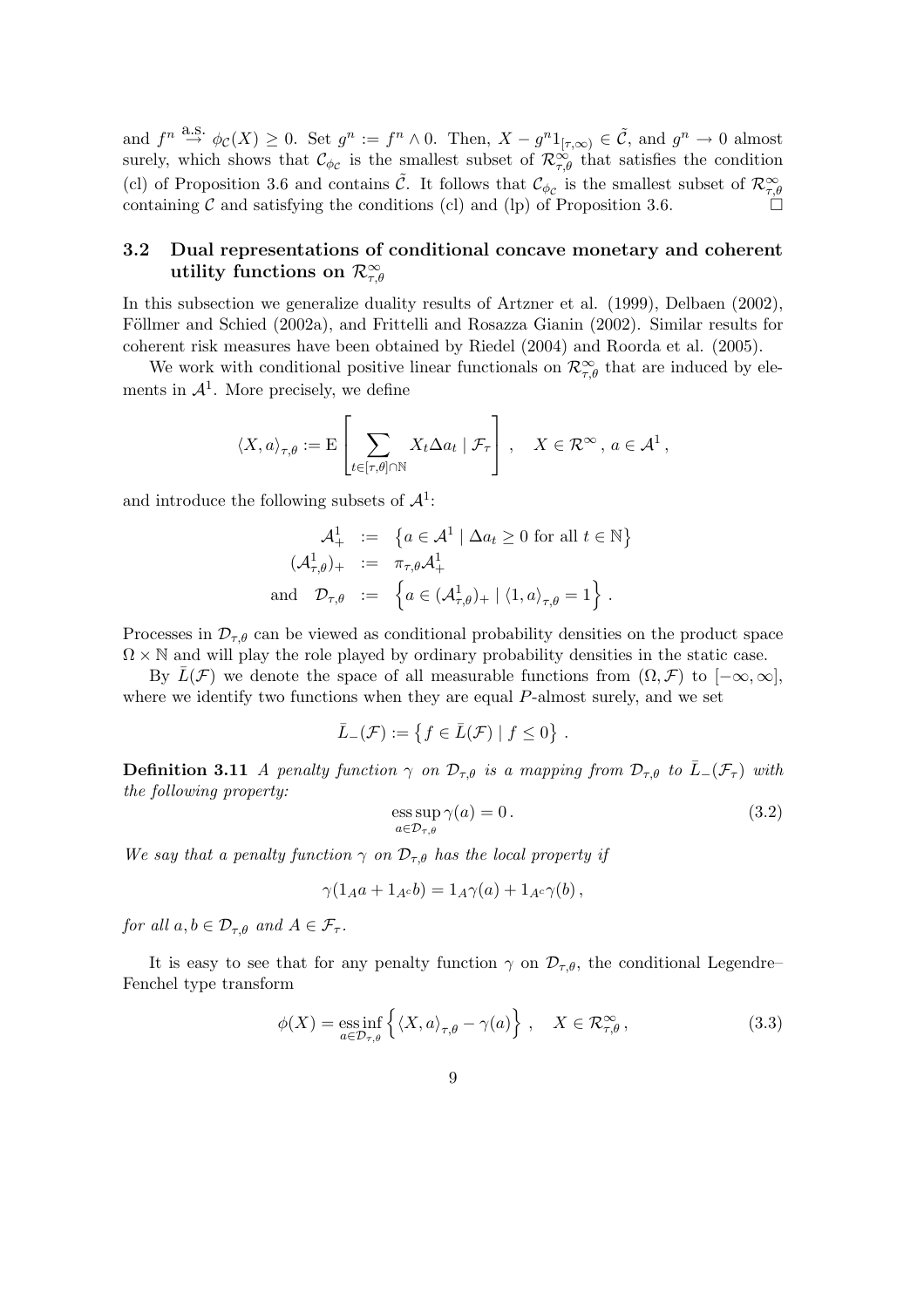is a conditional concave monetary utility function on  $\mathcal{R}_{\tau,\theta}^{\infty}$ . Condition (3.2) corresponds to the normalization  $\phi(0) = 0$ . In the following we are going to show that every conditional concave monetary utility function  $\phi$  on  $\mathcal{R}^{\infty}_{\tau,\theta}$  satisfying the upper semicontinuity condition of Definition 3.15 below, has a representation of the form (3.3) for  $\gamma = \phi^{\#}$ , where  $\phi^{\#}$  is defined as follows:

**Definition 3.12** For a conditional concave monetary utility function  $\phi$  on  $\mathcal{R}^{\infty}_{\tau,\theta}$  and  $a \in$  $\mathcal{A}^1$ , we define

$$
\phi^\#(a):=\mathop{\rm ess\,inf}_{X\in\mathcal{C}_\phi}\left\langle X,a\right\rangle_{\tau,\theta}
$$

and

$$
\phi^*(a) := \underset{X \in \mathcal{R}_{\tau,\theta}^{\infty}}{\text{ess inf}} \left\{ \langle X, a \rangle_{\tau,\theta} - \phi(X) \right\}.
$$

#### Remarks 3.13

Let  $\phi$  be a conditional concave monetary utility function on  $\mathcal{R}_{\tau,\theta}^{\infty}$ . **1.** Obviously, for all  $a \in \mathcal{A}^1$ ,  $\phi^{\#}(a)$  and  $\phi^*(a)$  belong to  $\overline{L}_{-}(\mathcal{F}_{\tau})$ , and

$$
\phi^{\#}(a) \ge \phi^*(a) \quad \text{for all } a \in \mathcal{A}^1.
$$

Moreover,

$$
\phi^{\#}(a) = \phi^*(a) \quad \text{for all } a \in \mathcal{D}_{\tau,\theta} \tag{3.4}
$$

because for  $X \in \mathcal{R}_{\tau,\theta}^{\infty}$  and  $a \in \mathcal{D}_{\tau,\theta}$ ,

$$
\left\langle X, a \right\rangle_{\tau, \theta} - \phi(X) = \left\langle X - \phi(X) 1_{[\tau, \infty)}, a \right\rangle_{\tau, \theta}, \text{ and } X - \phi(X) 1_{[\tau, \infty)} \in \mathcal{C}_{\phi}.
$$

2. It can easily be checked that

$$
\phi^{\#}(\lambda a + (1 - \lambda)b) \geq \lambda \phi^{\#}(a) + (1 - \lambda)\phi^{\#}(b),
$$

for all  $a, b \in \mathcal{A}^1$  and  $\lambda \in L^{\infty}(\mathcal{F}_{\tau})$  such that  $0 \leq \lambda \leq 1$ , and

$$
\phi^{\#}(\lambda a) = \lambda \phi^{\#}(a) \quad \text{for all } a \in \mathcal{A}^1 \text{ and } \lambda \in L^{\infty}_{+}(\mathcal{F}_{\tau}). \tag{3.5}
$$

It follows from (3.5) that  $\phi^{\#}$  satisfies the local property:

$$
\phi^{\#}(1_A a + 1_{A^c} b) = 1_A \phi^{\#}(a) + 1_{A^c} \phi^{\#}(b)
$$

for all  $a, b \in \mathcal{A}^1$  and  $A \in \mathcal{F}_{\tau}$ .

In addition to the properties of Remarks 3.13,  $\phi^{\#}$  fulfills the following two conditional versions of  $\sigma(\mathcal{A}^1, \mathcal{R}^\infty)$ -upper semicontinuity: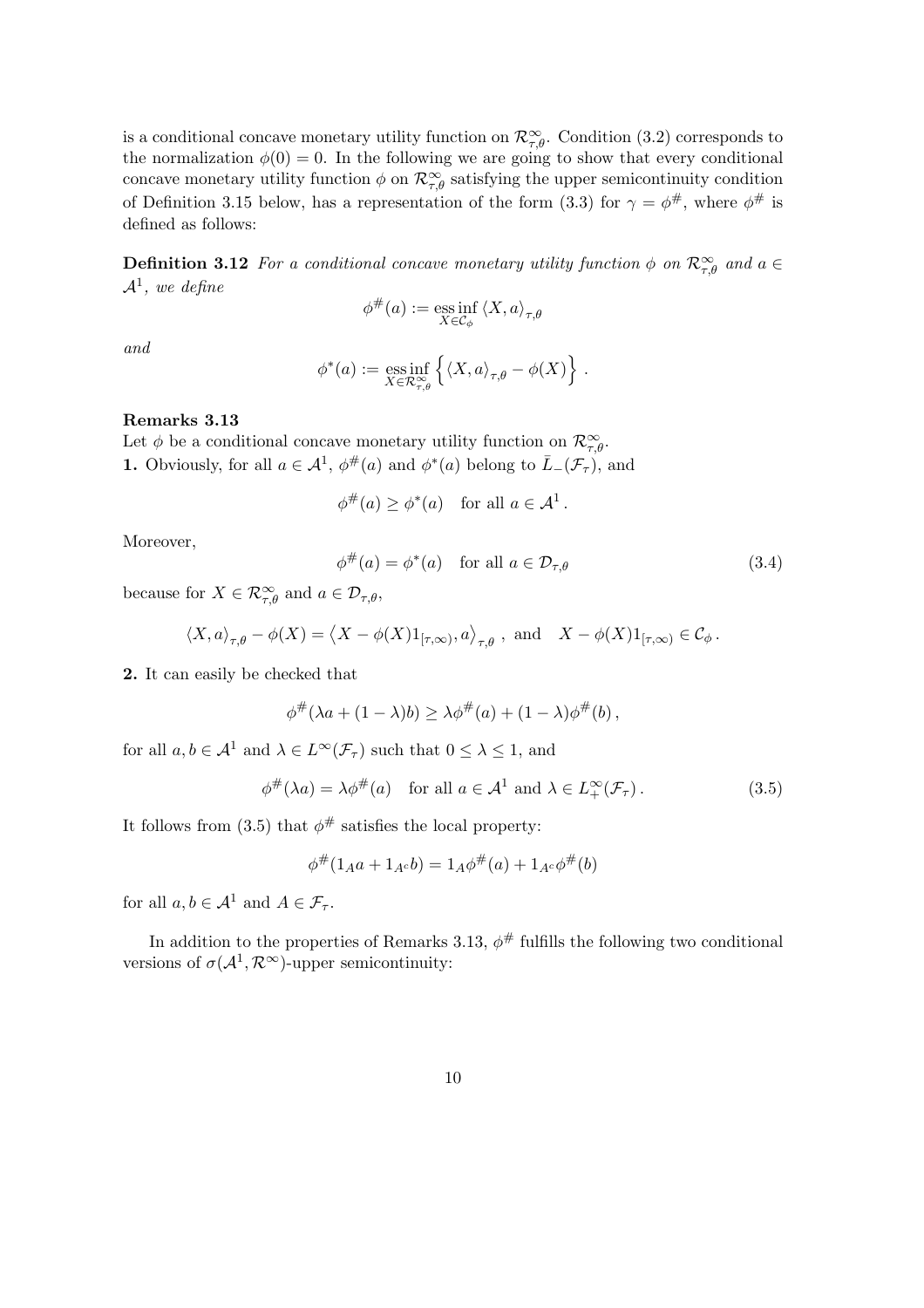**Proposition 3.14** Let  $\phi$  be a conditional concave monetary utility function  $\phi$  on  $\mathcal{R}_{\tau,\theta}^{\infty}$ . Then

1. For all  $A \in \mathcal{F}_{\tau}$  and  $m \in \mathbb{R}$ ,

$$
\left\{ a \in \mathcal{D}_{\tau,\theta} \mid E\left[1_A \phi^{\#}(a)\right] \ge m \right\}
$$

is a  $\sigma(\mathcal{A}^1,\mathcal{R}^\infty)$ -closed subset of  $\mathcal{A}^1$ . 2. For every  $f \in \overline{L}$ <sub>−</sub> $(\mathcal{F}_{\tau})$ ,

$$
\left\{ a \in \mathcal{D}_{\tau,\theta} \mid \phi^{\#}(a) \ge f \right\}
$$

is a  $\sigma(\mathcal{A}^1,\mathcal{R}^\infty)$ -closed subset of  $\mathcal{A}^1$ .

Proof.

*Proof.*<br>1. Let  $(a^{\mu})_{\mu \in M}$  be a net in  $\{a \in \mathcal{D}_{\tau,\theta} \mid \mathcal{E}_{\tau,\theta} \mid \mathcal{E}_{\tau,\theta} \mid \mathcal{E}_{\tau,\theta} \mid \mathcal{E}_{\tau,\theta} \mid \mathcal{E}_{\theta} \mid \mathcal{E}_{\theta} \}$ £  $1_A \phi^{\#}(a)$  $\geq m$ ª and  $a^0 \in \mathcal{A}^1$  such that  $a^{\mu} \to a^0$ in  $\sigma(\mathcal{A}^1,\mathcal{R}^\infty)$ . Then,  $a^0 \in \mathcal{D}_{\tau,\theta}$ , and for all  $X \in \mathcal{C}_\phi$  and  $\mu \in M$ ,

$$
\langle 1_A X, a^{\mu} \rangle = \mathcal{E} \left[ 1_A \langle X, a^{\mu} \rangle_{\tau, \theta} \right] \ge \mathcal{E} \left[ 1_A \phi^{\#}(a^{\mu}) \right] \ge m.
$$

Hence,  $\langle 1_A X, a^0 \rangle$ Hence,  $\langle 1_A X, a^0 \rangle \geq m$  for all  $X \in \mathcal{C}_{\phi}$ . Since  $\mathcal{C}_{\phi}$  has the local property (lp), the set  $\overline{X}, a^0$  $_{\tau,\theta}$  |  $X \in \mathcal{C}_{\phi}$  is directed downwards, and therefore it follows from Beppo Levi's monotone convergence theorem that

$$
\mathcal{E}\left[1_A\phi^{\#}(a^0)\right] = \mathcal{E}\left[1_A \underset{X \in \mathcal{C}_{\phi}}{\mathrm{ess}\inf} \left\langle X, a^0 \right\rangle_{\tau,\theta}\right]
$$
  
= 
$$
\inf_{X \in \mathcal{C}_{\phi}} \mathcal{E}\left[1_A \left\langle X, a^0 \right\rangle_{\tau,\theta}\right] = \inf_{X \in \mathcal{C}_{\phi}} \left\langle 1_A X, a^0 \right\rangle \geq m.
$$

2. Let  $(a^{\mu})_{\mu \in M}$  be a net in  $\{a \in \mathcal{D}_{\tau,\theta} \mid \phi^{\#}(a) \geq f\}$ and  $a^0 \in \mathcal{A}^1$  such that  $a^{\mu} \to a^0$  in  $\sigma(\mathcal{A}^1, \mathcal{R}^{\infty})$ . Then,  $a^0 \in \mathcal{D}_{\tau,\theta}$ , and for all  $X \in \mathcal{C}_{\phi}, \mu \in M$  and  $A \in \mathcal{F}_{\tau}$ ,

$$
\langle 1_A X, a^{\mu} \rangle = \mathcal{E} \left[ 1_A \langle X, a^{\mu} \rangle_{\tau, \theta} \right] \ge \mathcal{E} \left[ 1_A \phi^{\#}(a^{\mu}) \right] \ge \mathcal{E} \left[ 1_A f \right].
$$

Hence,

$$
\mathbf{E}\left[1_A \left\langle X, a^0 \right\rangle_{\tau, \theta}\right] = \left\langle 1_A X, a^0 \right\rangle \ge \mathbf{E}\left[1_A f\right],
$$

which shows that

$$
\langle X, a^0 \rangle_{\tau, \theta} \ge f
$$
, for all  $X \in C_{\phi}$ 

and therefore,  $\phi^{\#}(a^0)$  $)\geq f.$ 

In the representation results, Theorem 3.16 and Theorem 3.18 below, the following upper semicontinuity property for conditional utility functions plays an important role.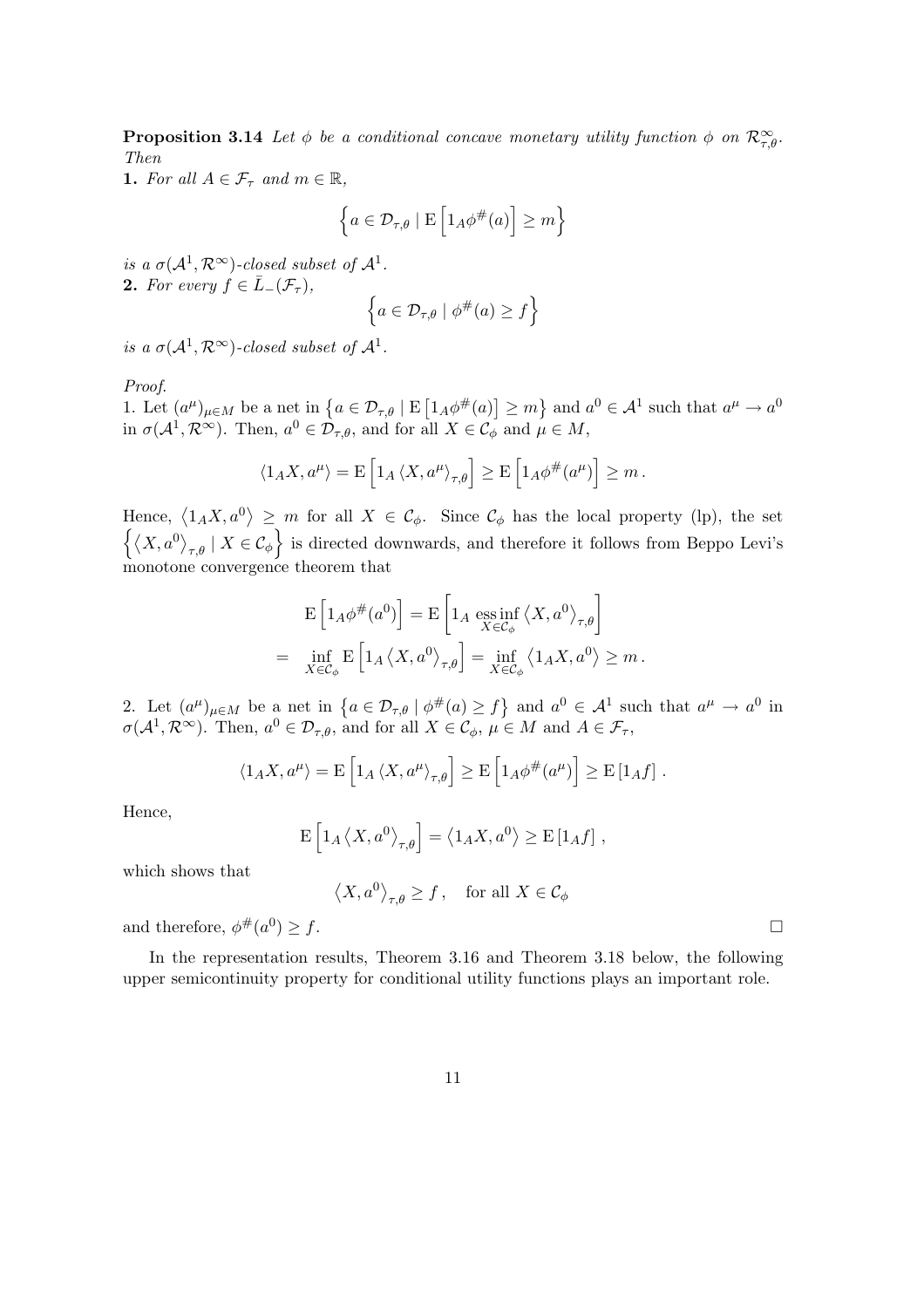**Definition 3.15** We call a function  $\phi: \mathcal{R}^{\infty}_{\tau,\theta} \to L^{\infty}(\mathcal{F}_{\tau})$  continuous for bounded decreasing sequences if

$$
\lim_{n \to \infty} \phi(X^n) = \phi(X) \quad almost \ surely
$$

for every decreasing sequence  $(X^n)_{n\in\mathbb{N}}$  in  $\mathcal{R}^{\infty}_{\tau,\theta}$  and  $X\in\mathcal{R}^{\infty}_{\tau,\theta}$  such that

$$
X_t^n \stackrel{\text{a.s.}}{\to} X_t \quad \text{for all } t \in \mathbb{N} \, .
$$

Theorem 3.16 The following are equivalent:

(1)  $\phi$  is a mapping defined on  $\mathcal{R}^{\infty}_{\tau,\theta}$  that can be represented as

$$
\phi(X) = \underset{a \in \mathcal{D}_{\tau,\theta}}{\text{ess inf}} \left\{ \langle X, a \rangle_{\tau,\theta} - \gamma(a) \right\}, \quad X \in \mathcal{R}_{\tau,\theta}^{\infty}, \tag{3.6}
$$

for a penalty function  $\gamma$  on  $\mathcal{D}_{\tau,\theta}$ .

- (2)  $\phi$  is a conditional concave monetary utility function on  $\mathcal{R}^{\infty}_{\tau,\theta}$  whose acceptance set  $\mathcal{C}_{\phi}$  is a  $\sigma(\mathcal{R}^{\infty}, \mathcal{A}^{1})$ -closed subset of  $\mathcal{R}^{\infty}$ .
- (3)  $\phi$  is a conditional concave monetary utility function on  $\mathcal{R}_{\tau,\theta}^{\infty}$  that is continuous for bounded decreasing sequences.

Moreover, if (1)–(3) are satisfied, then  $\phi^{\#}$  is a penalty function on  $\mathcal{D}_{\tau,\theta}$ , the representation (3.6) also holds with  $\phi^{\#}$  instead of  $\gamma$ ,  $\gamma(a) \leq \phi^{\#}(a)$  for all  $a \in \mathcal{D}_{\tau,\theta}$ , and  $\gamma = \phi^{\#}$  provided that  $\gamma$  is concave, has the local property of Definition 3.11 and  $\{a \in \mathcal{D}_{\tau,\theta} \mid E \left[1_A \gamma(a)\right] \geq m\}$ is a  $\sigma(\mathcal{A}^1, \mathcal{R}^{\infty})$ -closed subset of  $\mathcal{A}^1$  for all  $A \in \mathcal{F}_{\tau}$  and  $m \in \mathbb{R}$ .

Proof.

 $(1) \Rightarrow (3)$ : If  $\phi$  has a representation of the form  $(3.6)$ , then it obviously is a conditional concave monetary utility function on  $\mathcal{R}_{\tau,\theta}^{\infty}$ . To show that it is continuous for bounded decreasing sequences, let  $(X^n)_{n\in\mathbb{N}}$  be a decreasing sequence in  $\mathcal{R}^{\infty}_{\tau,\theta}$  and  $X \in \mathcal{R}^{\infty}_{\tau,\theta}$  such that

$$
\lim_{n \to \infty} X_t^n = X_t \quad \text{almost surely, for all } t \in \mathbb{N} \,. \tag{3.7}
$$

It follows from Beppo Levi's monotone convergence theorem that for every fixed  $a \in \mathcal{D}_{\tau,\theta}$ ,

$$
\lim_{n \to \infty} \langle X^n, a \rangle_{\tau, \theta} = \langle X, a \rangle_{\tau, \theta} ,
$$

and therefore,

$$
\lim_{n \to \infty} \phi(X^n) = \inf_{n \in \mathbb{N}} \phi(X^n) = \inf_{n \in \mathbb{N}} \operatorname*{ess\,inf}_{a \in \mathcal{D}_{\tau,\theta}} \left\{ \langle X^n, a \rangle_{\tau,\theta} - \gamma(a) \right\}
$$
\n
$$
= \operatorname*{ess\,inf}_{a \in \mathcal{D}_{\tau,\theta}} \inf_{n \in \mathbb{N}} \left\{ \langle X^n, a \rangle_{\tau,\theta} - \gamma(a) \right\} = \operatorname*{ess\,inf}_{a \in \mathcal{D}_{\tau,\theta}} \left\{ \langle X, a \rangle_{\tau,\theta} - \gamma(a) \right\} = \phi(X) \, .
$$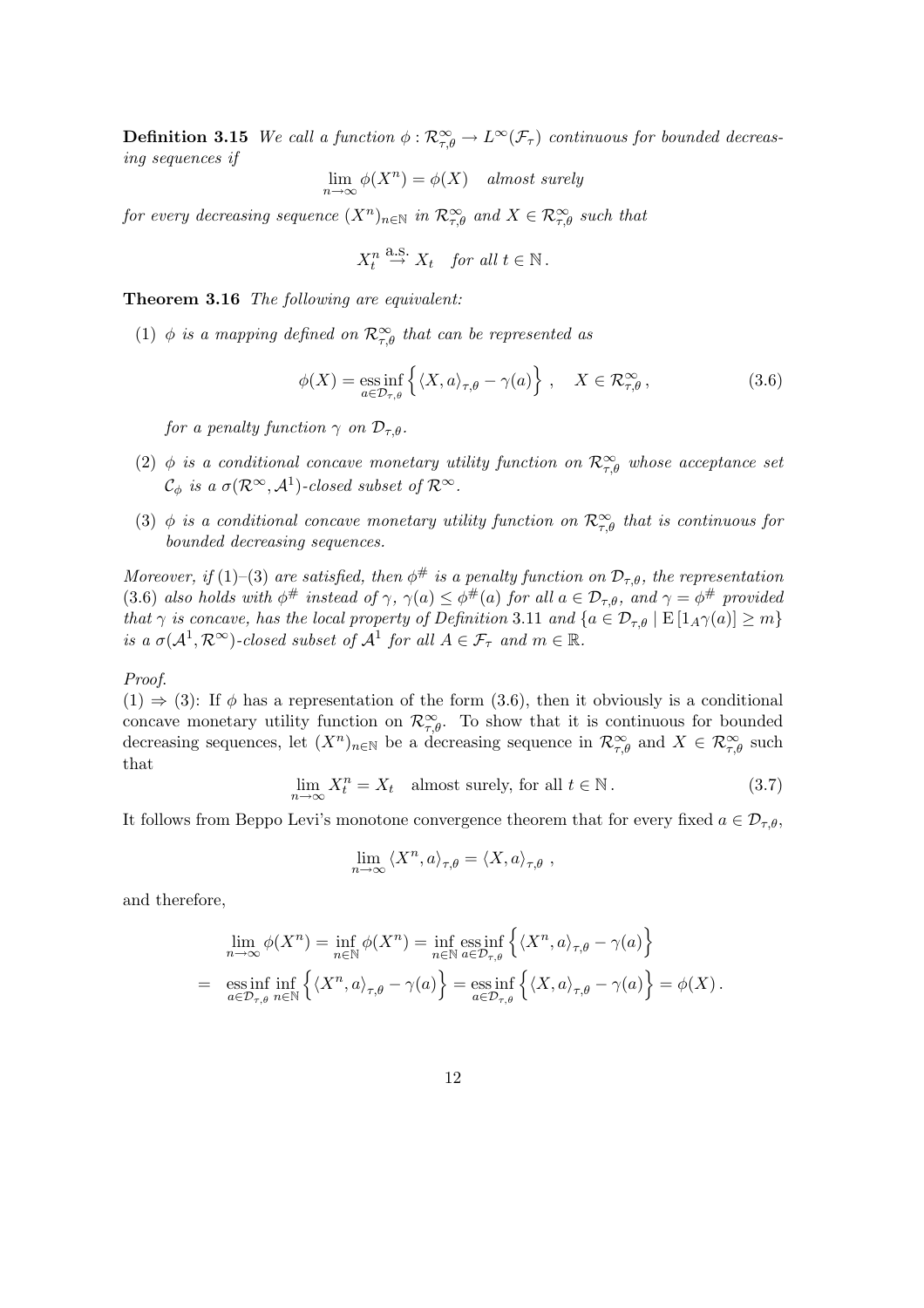- $(3) \Rightarrow (2)$ : follows from Lemma 3.17 below.
- $(2) \Rightarrow (1)$ : By  $(3.4)$  and the definition of  $\phi^*$ ,

$$
\phi^{\#}(a) = \phi^*(a) \le \langle X, a \rangle_{\tau, \theta} - \phi(X)
$$

for all  $X \in \mathcal{R}_{\tau,\theta}^{\infty}$  and  $a \in \mathcal{D}_{\tau,\theta}$ . Hence,

$$
\phi(X) \le \underset{a \in \mathcal{D}_{\tau,\theta}}{\text{ess inf}} \left\{ \langle X, a \rangle_{\tau,\theta} - \phi^{\#}(a) \right\} \quad \text{for all } X \in \mathcal{R}_{\tau,\theta}^{\infty} \,. \tag{3.8}
$$

To show the converse inequality, fix  $X \in \mathcal{R}_{\tau,\theta}^{\infty}$ , let  $m \in L^{\infty}(\mathcal{F}_{\tau})$  with

$$
m \le \underset{a \in \mathcal{D}_{\tau,\theta}}{\text{ess inf}} \left\{ \langle X, a \rangle_{\tau,\theta} - \phi^{\#}(a) \right\},\tag{3.9}
$$

and assume that  $Y = X - m \mathbb{1}_{[\tau,\infty)} \notin \mathcal{C}_{\phi}$ . Since  $\mathcal{C}_{\phi}$  is a convex,  $\sigma(\mathcal{R}^{\infty}, \mathcal{A}^{1})$ -closed subset of  $\mathcal{R}^{\infty}$ , it follows from the separating hyperplane theorem that there exists an  $a \in \mathcal{A}^1$  such that

$$
\langle Y, a \rangle < \inf_{Z \in \mathcal{C}_{\phi}} \langle Z, a \rangle \tag{3.10}
$$

Since Y and all the processes in  $\mathcal{C}_{\phi}$  are in  $\mathcal{R}_{\tau,\theta}^{\infty}$ , the process a can be chosen in  $\mathcal{A}_{\tau,\theta}^1$ . As  $\mathcal{C}_{\phi}$ has the monotone property (m), it follows from (3.10) that a has to be in  $(\mathcal{A}_{\tau,\theta})_+$ . Now, we can write the two sides of (3.10) as

$$
\langle Y, a \rangle = \mathcal{E}\left[ \langle Y, a \rangle_{\tau, \theta} \right] \quad \text{and} \quad \inf_{Z \in \mathcal{C}_{\phi}} \langle Z, a \rangle = \mathcal{E}\left[ \underset{Z \in \mathcal{C}_{\phi}}{\mathrm{ess\,inf}} \langle Z, a \rangle_{\tau, \theta} \right],
$$

where the second equality follows from Beppo Levi's monotone convergence theorem bewhere the second equality follows from Beppo Levi's monotone convergence theorem because  $\mathcal{C}_{\phi}$  has the local property (lp), and therefore, the set  $\{ \langle Z, a \rangle_{\tau,\theta} | Z \in \mathcal{C}_{\phi} \}$  is directed downwards. Hence, it follows from  $(3.10)$  that  $P[B] > 0$ , where

$$
B := \left\{ \langle Y, a \rangle_{\tau, \theta} < \underset{Z \in \mathcal{C}_{\phi}}{\mathrm{ess} \inf} \langle Z, a \rangle_{\tau, \theta} \right\}.
$$

Note that for  $A =$ n  $\langle 1, a \rangle_{\tau, \theta} = 0$ ,  $\overline{a}$  $\overline{a}$ 

$$
1_A \left| \left\langle Z, a \right\rangle_{\tau, \theta} \right| \leq 1_A \left\langle |Z| \right|, a \right\rangle_{\tau, \theta} \leq 1_A ||Z||_{\tau, \theta} \left\langle 1, a \right\rangle_{\tau, \theta} = 0 \text{ for all } Z \in \mathcal{R}_{\tau, \theta}^{\infty}.
$$

Hence,  $B \subset$  $\langle 1, a \rangle_{\tau, \theta} > 0$ . Define the process  $b \in \mathcal{D}_{\tau,\theta}$  as follows:

$$
b:=1_B\frac{a}{\langle 1,a\rangle_{\tau,\theta}}+1_{B^c}1_{[\tau,\infty)}\,.
$$

By definition of the set  $B$ ,

$$
\langle X, b \rangle_{\tau, \theta} - m = \langle Y, b \rangle_{\tau, \theta} < \operatorname{ess\,inf}_{Z \in \mathcal{C}_{\phi}} \langle Z, b \rangle_{\tau, \theta} = \phi^{\#}(b) \quad \text{on} \quad B \, .
$$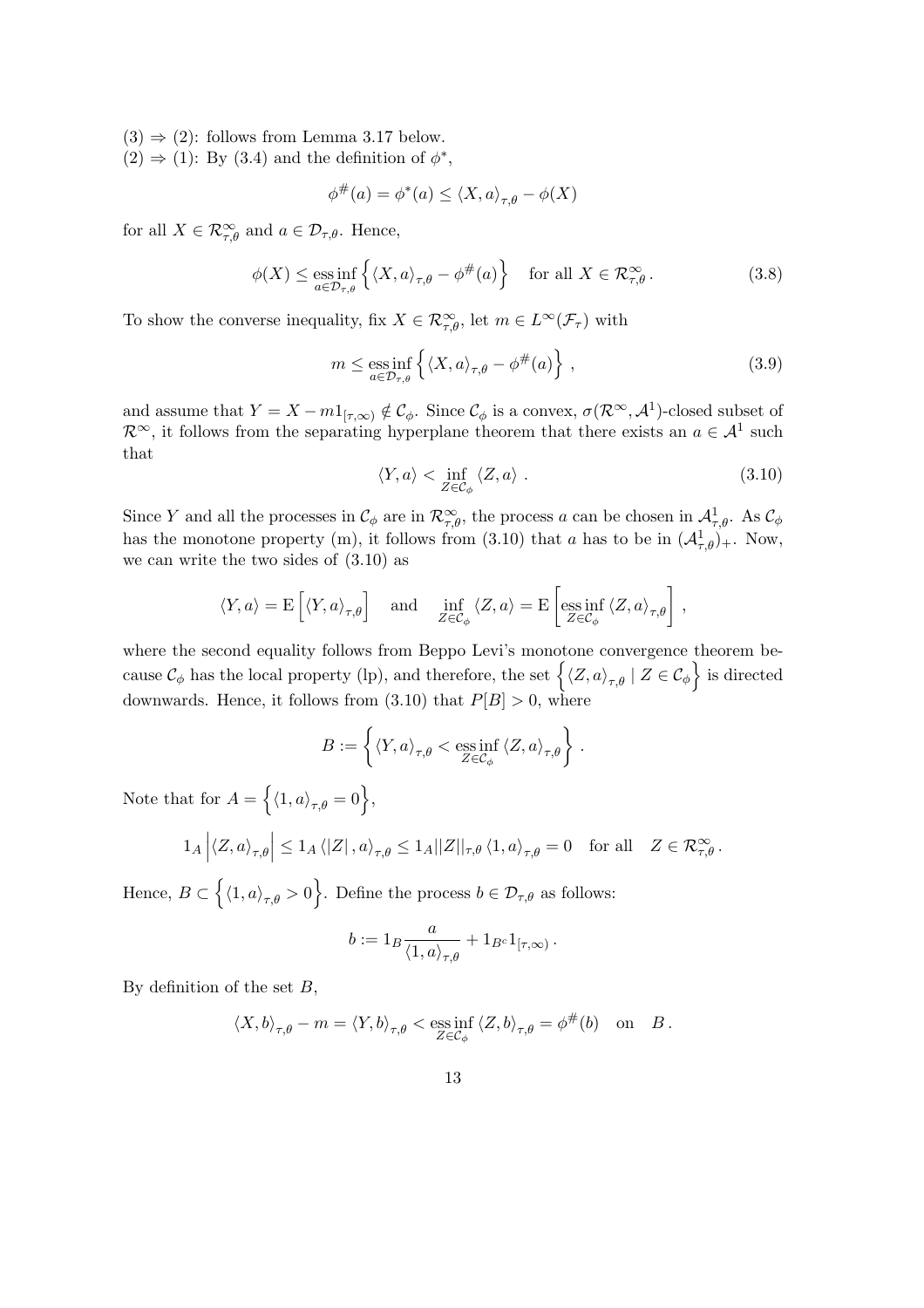But this contradicts (3.9). Hence,  $X - m1_{[\tau,\infty)} \in \mathcal{C}_{\phi}$ , and therefore,  $\phi(X) \geq m$  for all  $m \in L^{\infty}(\mathcal{F}_{\tau})$  satisfying (3.9). It follows that

$$
\phi(X) \ge \underset{a \in \mathcal{D}_{\tau,\theta}}{\mathrm{ess\,inf}} \left\{ \langle X, a \rangle_{\tau,\theta} - \phi^{\#}(a) \right\} \, .
$$

Together with (3.8), this proves that

$$
\phi(X) = \underset{a \in \mathcal{D}_{\tau,\theta}}{\mathrm{ess\,inf}} \left\{ \langle X, a \rangle_{\tau,\theta} - \phi^{\#}(a) \right\} \quad \text{for all } X \in \mathcal{R}_{\tau,\theta}^{\infty}.
$$

In particular,

$$
0 = \phi(0) = \underset{a \in \mathcal{D}_{\tau,\theta}}{\text{ess inf}} \left\{-\phi^{\#}(a)\right\}.
$$

This shows that (2) implies (1) and that  $\phi^{\#}$  is a penalty function on  $\mathcal{D}_{\tau,\theta}$ .

To prove the last two statements of the theorem, we assume that  $\phi$  is a conditional concave monetary utility function on  $\mathcal{R}^{\infty}_{\tau,\theta}$  with a representation of the form (3.6). Then,

$$
\gamma(a) \le \langle X, a \rangle_{\tau, \theta} - \phi(X) \quad \text{for all } X \in \mathcal{R}_{\tau, \theta}^{\infty} \text{ and } a \in \mathcal{D}_{\tau, \theta},
$$

and it immediately follows that  $\gamma(a) \leq \phi^*(a) = \phi^{\#}(a)$  for all  $a \in \mathcal{D}_{\tau,\theta}$ . On the other hand, suppose that  $\gamma$  is concave, has the local property,  $\{a \in \mathcal{D}_{\tau,\theta} \mid E[I_A\gamma(a)] \geq m\}$  is for all  $A \in \mathcal{F}_{\tau}$  and  $m \in \mathbb{R}$  a  $\sigma(\mathcal{A}^1, \mathcal{R}^{\infty})$ -closed subset of  $\mathcal{A}^1$ , and there exists an  $a^0 \in \mathcal{D}_{\tau,\theta}$  such that

$$
P[\gamma(a^0) < \phi^\#(a^0)] > 0. \tag{3.11}
$$

Note that

$$
\left\{ \gamma(a^0) < \phi^{\#}(a^0) \right\} = \bigcup_{k \ge 1} B_k \,, \text{ where } B_k := \left\{ (-k) \vee \gamma(a^0) < \phi^{\#}(a^0) \right\} \,.
$$

Hence, there exists a  $K \geq 1$ , such that  $P[B_K] > 0$ , and therefore,

$$
-\infty \le \tilde{\gamma}(a^0) < \tilde{\phi}^\#(a^0) \le 0 \,, \tag{3.12}
$$

where

$$
\tilde{\gamma}(a) := \mathcal{E}\left[1_{B_K}\gamma(a)\right]
$$
 and  $\tilde{\phi}^{\#}(a) := \mathcal{E}\left[1_{B_K}\phi^{\#}(a)\right]$ ,  $a \in \mathcal{D}_{\tau,\theta}$ .

Let  $X \in \mathcal{R}_{\tau,\theta}^{\infty}$  and note that since  $\gamma$  and  $\phi^{\#}$  have the local property, the sets

$$
\left\{ \langle X, a \rangle_{\tau, \theta} - \gamma(a) \mid a \in \mathcal{D}_{\tau, \theta} \right\} \quad \text{and} \quad \left\{ \langle X, a \rangle_{\tau, \theta} - \phi^{\#}(a) \mid a \in \mathcal{D}_{\tau, \theta} \right\}
$$

are directed downwards. Hence,

$$
\inf_{a \in D_{\tau,\theta}} \left\{ \langle 1_{B_K} X, a \rangle - \tilde{\gamma}(a) \right\} = \mathcal{E} \left[ 1_{B_K} \operatorname*{ess\,inf}_{a \in \mathcal{D}_{\tau,\theta}} \left\{ \langle X, a \rangle_{\tau,\theta} - \gamma(a) \right\} \right]
$$
\n
$$
= \mathcal{E} \left[ 1_{B_K} \phi(X) \right]
$$
\n
$$
= \mathcal{E} \left[ 1_{B_K} \operatorname*{ess\,inf}_{a \in \mathcal{D}_{\tau,\theta}} \left\{ \langle X, a \rangle_{\tau,\theta} - \phi^{\#}(a) \right\} \right]
$$
\n
$$
= \inf_{a \in D_{\tau,\theta}} \left\{ \langle 1_{B_K} X, a \rangle - \tilde{\phi}^{\#}(a) \right\} .
$$
\n(3.13)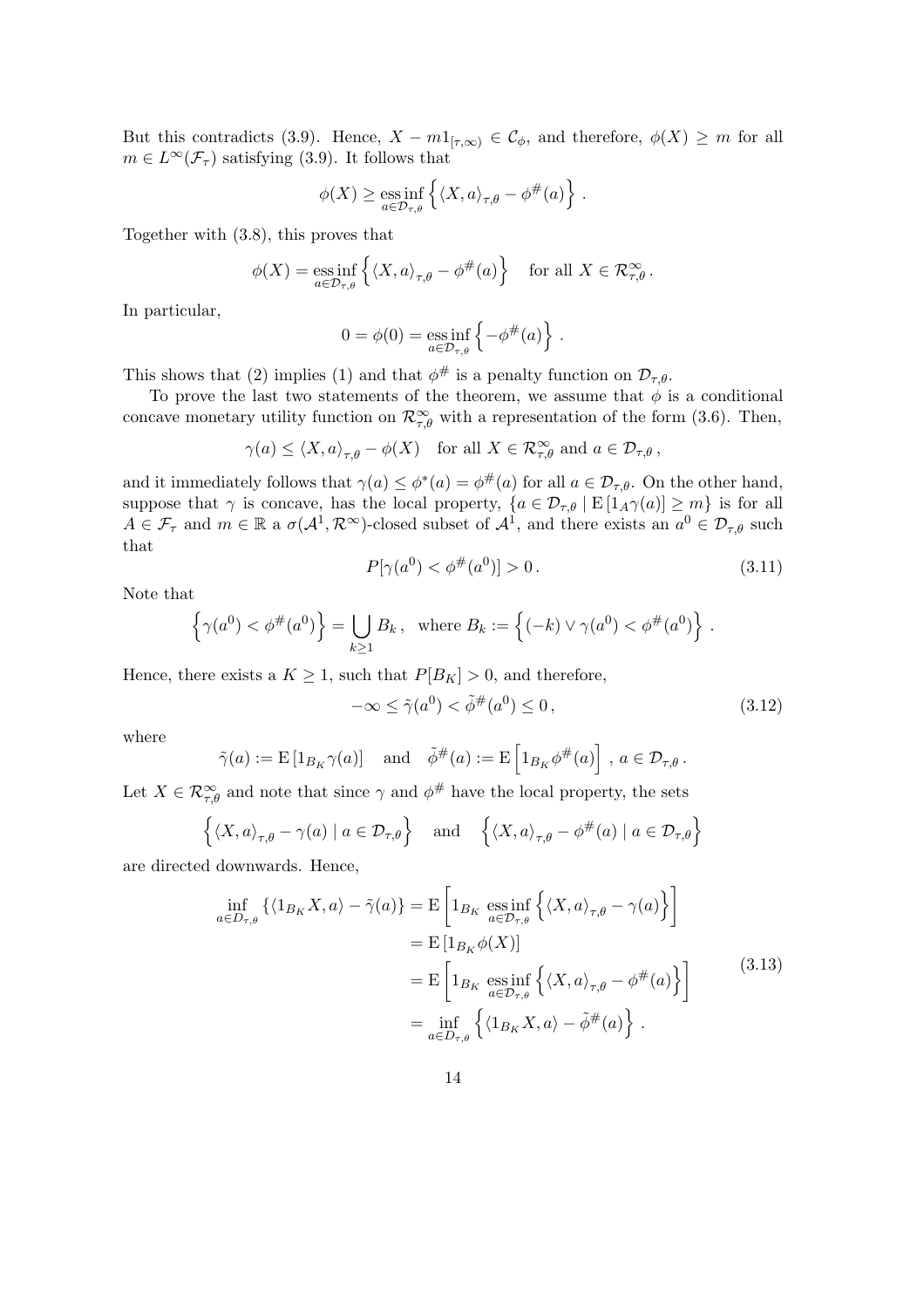In particular,  $\text{ess sup}_{a \in \mathcal{D}_{\tau,\theta}} \tilde{\gamma}(a) = 0$ . By assumption, the function  $\tilde{\gamma}: \mathcal{D}_{\tau,\theta} \to [-\infty,0]$ is concave and  $\{a \in \mathcal{D}_{\tau,\theta} \mid \tilde{\gamma}(a) \geq m\}$  is for all  $m \in \mathbb{R}$ , a  $\sigma(\mathcal{A}^1, \mathcal{R}^{\infty})$ -closed subset of  $\mathcal{A}^1$ . Therefore, the set

$$
C := \{(a, z) \in \mathcal{D}_{\tau, \theta} \times \mathbb{R} \mid \tilde{\gamma}(a) \geq z\}
$$

is a non-empty, convex,  $\sigma(A^1 \times \mathbb{R}, \mathcal{R}^{\infty} \times \mathbb{R})$ -closed subset of  $\mathcal{A}^1 \times \mathbb{R}$  which, by (3.12), does not contain  $(a^0, \tilde{\phi}^{\#}(a^0))$ . Since  $\gamma$  has the local property,  $(a, z) \in \mathcal{D}_{\tau,\theta} \times \mathbb{R}$  is in C if and only if  $(1_{B_K}a + 1_{B_K^c}1_{[\tau,\infty)}, z)$  is in C. Therefore, it follows from the separating hyperplane theorem that there exists  $(Y, y) \in \mathcal{R}^{\infty}_{\tau,\theta} \times \mathbb{R}$  such that

$$
\left\langle 1_{B_K} Y, a^0 \right\rangle + y \tilde{\phi}^{\#}(a^0) < \inf_{(a,z)\in C} \left\{ \left\langle 1_{B_K} Y, a \right\rangle + yz \right\} \leq \inf_{a\in D_{\tau,\theta}, \tilde{\gamma}(a) > -\infty} \left\{ \left\langle 1_{B_K} Y, a \right\rangle + y \tilde{\gamma}(a) \right\} \tag{3.14}
$$

The first inequality in (3.14) and the form of the set C imply that  $y \le 0$ . If  $y \le 0$ , then it follows from (3.14) that

$$
\left\langle -1_{B_K} \frac{1}{y} Y, a^0 \right\rangle - \tilde{\phi}^{\#}(a^0) < \inf_{a \in \mathcal{D}_{\tau,\theta}} \left\{ \left\langle -1_{B_K} \frac{1}{y} Y, a \right\rangle - \tilde{\gamma}(a) \right\}.
$$

But this contradicts (3.13). If  $y = 0$ , there exists a  $\lambda > 0$  such that

$$
\left\langle 1_{B_K} \lambda Y, a^0 \right\rangle - \tilde{\phi}^{\#}(a^0) < \inf_{a \in D_{\tau,\theta}, \tilde{\gamma}(a) > -\infty} \left\langle 1_{B_K} \lambda Y, a \right\rangle \leq \inf_{a \in D_{\tau,\theta}, \tilde{\gamma}(a) > -\infty} \left\{ \left\langle 1_{B_K} \lambda Y, a \right\rangle - \tilde{\gamma}(a) \right\} \, ,
$$

which again contradicts (3.13). Hence,  $\gamma = \phi^{\#}$  if  $\gamma$  is concave, has the local property of Definition (3.11) and  $\{a \in \mathcal{D}_{\tau,\theta} \mid E\left[1_A\gamma(a)\right] \geq m\}$  is a  $\sigma(\mathcal{A}^1,\mathcal{R}^{\infty})$ -closed subset of  $\mathcal{A}^1$  for all  $A \in \mathcal{F}_{\tau}$  and  $m \in \mathbb{R}$ .

**Lemma 3.17** Let  $\phi$  be an increasing concave function from  $\mathcal{R}_{\tau,\theta}^{\infty}$  to  $L^{\infty}(\mathcal{F}_{\tau})$  that is **Continuous for bounded decreasing sequences.** Then  $C_{\phi} := \{ X \in \mathcal{R}_{\tau,\theta}^{\infty} \mid \phi(X) \ge 0 \}$  is a  $\sigma(\mathcal{R}^{\infty}, \mathcal{A}^{1})$ -closed subset of  $\mathcal{R}^{\infty}$ .

*Proof.* Let  $(X^{\mu})_{\mu \in M}$  be a net in  $\mathcal{C}_{\phi}$  and  $X \in \mathcal{R}^{\infty}$  such that  $X^{\mu} \to X$  in  $\sigma(\mathcal{R}^{\infty}, \mathcal{A}^{1})$ . It follows that  $X \in \mathcal{R}^{\infty}_{\tau,\theta}$ . Assume

$$
\phi(X) < 0 \quad \text{on } A \quad \text{for some } A \in \mathcal{F}_\tau \text{ with } P[A] > 0. \tag{3.15}
$$

The map  $\tilde{\phi} : \mathcal{R}^{\infty} \to \mathbb{R}$  given by

$$
\tilde{\phi}(X) = \mathcal{E}\left[1_A \phi \circ \pi_{\tau,\theta}(X)\right], \quad X \in \mathcal{R}^{\infty},
$$

is increasing, concave and continuous for bounded decreasing sequences. Denote by  $\mathcal G$  the sigma-algebra on  $\Omega \times \mathbb{N}$  generated by all the sets  $B \times \{t\}$ ,  $t \in \mathbb{N}$ ,  $B \in \mathcal{F}_t$ , and by  $\nu$  the measure on  $(\Omega \times \mathbb{N}, \mathcal{G})$  given by

$$
\nu(B \times \{t\}) = 2^{-(t+1)}P[B], t \in \mathbb{N}, B \in \mathcal{F}_t.
$$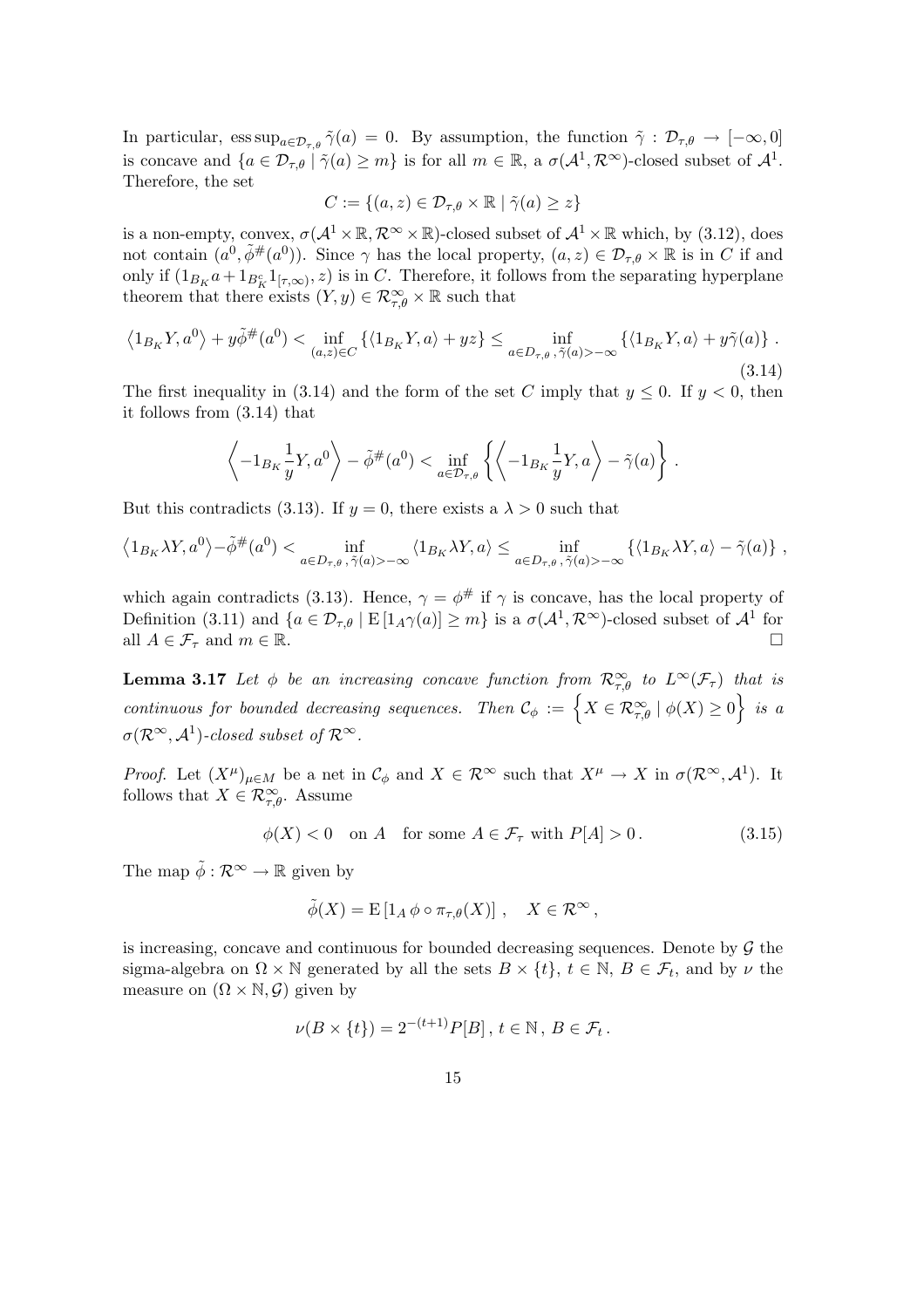Then  $\mathcal{R}^{\infty} = L^{\infty}(\Omega \times \mathbb{N}, \mathcal{G}, \nu)$  and  $\mathcal{A}^{1}$  can be identified with  $L^{1}(\Omega \times \mathbb{N}, \mathcal{G}, \nu)$ . Hence, it Then  $\mathcal{R}^{\infty} = L^{\infty}(Y \times \mathbb{N}, \mathcal{G}, \nu)$  and  $\mathcal{A}^*$  can be identified with  $L^2(Y \times \mathbb{N}, \mathcal{G}, \nu)$ . Hence, it can be deduced from the Krein–Šmulian theorem that  $\mathcal{C}_{\phi} := \{ X \in \mathcal{R}^{\infty} \mid \tilde{\phi}(X) \geq 0 \}$  is a  $\sigma(\mathcal{R}^{\infty}, \mathcal{A}^1)$ -closed subset of  $\mathcal{R}^{\infty}$  (see the proof of Theorem 3.2 in Delbaen (2002) or Remark 4.3 in Cheridito et al. (2004)). Since  $(X^{\mu})_{\mu \in M} \subset C_{\tilde{\phi}}$ , it follows that  $E[I_A \phi(X)] \geq 0$ , which contradicts (3.15). Hence,  $\phi(X) \geq 0$ .

Theorem 3.18 The following are equivalent:

(1)  $\phi$  is a mapping defined on  $\mathcal{R}^{\infty}_{\tau,\theta}$  that can be represented as

$$
\phi(X) = \underset{a \in \mathcal{Q}}{\text{ess inf}} \left\langle X, a \right\rangle_{\tau, \theta}, \quad X \in \mathcal{R}_{\tau, \theta}^{\infty}, \tag{3.16}
$$

for a non-empty subset  $\mathcal Q$  of  $\mathcal D_{\tau,\theta}$ .

- (2)  $\phi$  is a conditional coherent utility function on  $\mathcal{R}^{\infty}_{\tau,\theta}$  whose acceptance set  $\mathcal{C}_{\phi}$  is a  $\sigma(\mathcal{R}^{\infty}, \mathcal{A}^{1})$ -closed subset of  $\mathcal{R}^{\infty}$ .
- (3)  $\phi$  is a conditional coherent utility function on  $\mathcal{R}_{\tau,\theta}^{\infty}$  that is continuous for bounded decreasing sequences.

Moreover, if  $(1)$ – $(3)$  are satisfied, then the set

$$
\mathcal{Q}_{\phi}^{0} := \left\{ a \in \mathcal{D}_{\tau,\theta} \mid \phi^{\#}(a) = 0 \right\}
$$

is equal to the smallest  $\sigma(A^1, R^\infty)$ -closed,  $\mathcal{F}_{\tau}$ -convex subset of  $\mathcal{D}_{\tau,\theta}$  that contains  $\mathcal{Q}$ , and the representation (3.16) also holds with  $\mathcal{Q}_{\phi}^{0}$  instead of  $\mathcal{Q}_{\phi}$ .

*Proof.* If (1) holds, then it follows from Theorem 3.16 that  $\phi$  is a conditional concave monetary utility function on  $\mathcal{R}_{\tau,\theta}^{\infty}$  that is continuous for bounded decreasing sequences, and it is clear that  $\phi$  is coherent. This shows that (1) implies (3). The implication (3)  $\Rightarrow$ (2) follows directly from Theorem 3.16. If (2) holds, then Theorem 3.16 implies that  $\phi^{\#}$ is a penalty function on  $\mathcal{D}_{\tau,\theta}$ , and

$$
\phi(X) = \underset{a \in \mathcal{D}_{\tau,\theta}}{\text{ess inf}} \left\{ \langle X, a \rangle_{\tau,\theta} - \phi^{\#}(a) \right\} \quad \text{for all } X \in \mathcal{R}_{\tau,\theta}^{\infty} \,. \tag{3.17}
$$

Since  $\phi^{\#}$  has the local property, the set  $\{\phi^{\#}(a) \mid a \in \mathcal{D}_{\tau,\theta}\}\$  is directed upwards and there exists a sequence  $(a^k)_{k \in \mathbb{N}}$  in  $\mathcal{D}_{\tau,\theta}$  such that almost surely,

$$
\phi^{\#}(a^k) \nearrow \operatorname*{ess\,sup}_{a \in \mathcal{D}_{\tau,\theta}} \phi^{\#}(a) = 0, \quad \text{as } k \to \infty \, .
$$

It can easily be deduced from the coherency of  $\phi$  that for all  $a \in \mathcal{D}_{\tau,\theta}$ ,

$$
\left\{\phi^{\#}(a)=0\right\}\cup\left\{\phi^{\#}(a)=-\infty\right\}=\Omega.
$$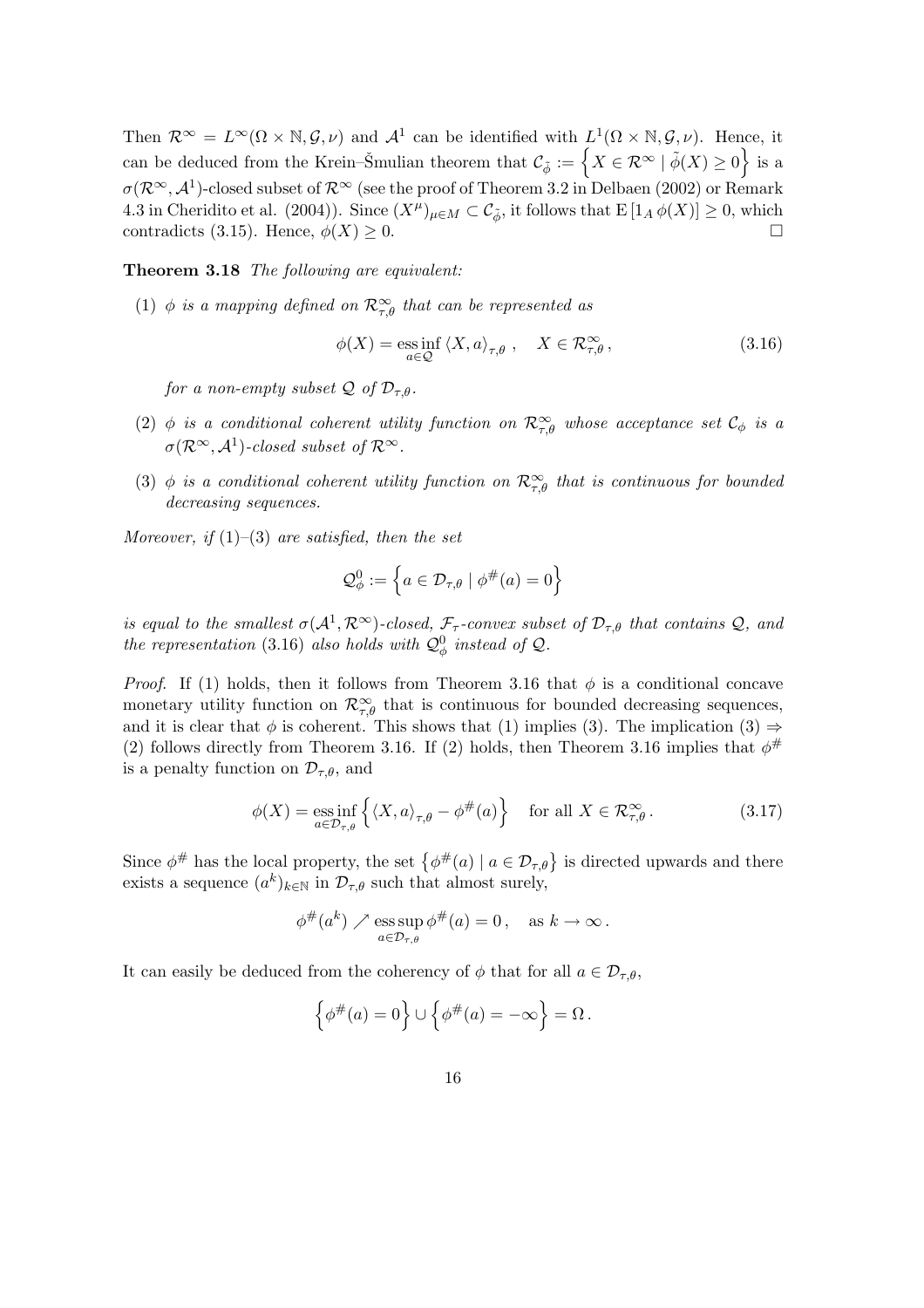Hence, the sets  $A_k := \{ \phi^{\#}(a^k) = 0 \}$  are increasing in k, and  $\bigcup_{k \in \mathbb{N}} A_k = \Omega$ . Therefore,

$$
a^*:=1_{A_0}a^0+\sum_{k\geq 1}1_{A_k\backslash A_{k-1}}a^k\in\mathcal{D}_{\tau,\theta}\,,
$$

and  $\phi^{\#}(a^*)=0$  by the local property of  $\phi^{\#}$ . Note that for all  $a \in \mathcal{D}_{\tau,\theta}$ ,

$$
1_{\{\phi^{\#}(a)=0\}}a+1_{\{\phi^{\#}(a)=-\infty\}}a^* \in \mathcal{Q}_{\phi}^0.
$$

Hence, it follows from (3.17) that

$$
\phi(X) = \underset{a \in \mathcal{Q}_{\phi}^{0}}{\text{ess inf}} \left\langle X, a \right\rangle_{\tau, \theta}, \quad \text{for all } X \in \mathcal{R}_{\tau, \theta}^{\infty}.
$$
 (3.18)

It remains to show that  $\mathcal{Q}_{\phi}^0$  is equal to the  $\sigma(\mathcal{A}^1,\mathcal{R}^{\infty})$ -closed  $\mathcal{F}_{\tau}$ -convex hull  $\langle \mathcal{Q} \rangle_{\tau}$  of  $\mathcal{Q}$ . It follows from Theorem 3.16 that  $\phi^{\#}$  is the largest among all penalty functions on  $\mathcal{D}_{\tau,\theta}$ that induce  $\phi$ . This implies  $\mathcal{Q} \subset \mathcal{Q}_{\phi}^0$ . By Remark 3.13.2 and Proposition 3.14.2,  $\mathcal{Q}_{\phi}^0$  is  $\mathcal{F}_{\tau}$ -convex and  $\sigma(\mathcal{A}^1,\mathcal{R}^{\infty})$ -closed. Hence,  $\langle \mathcal{Q} \rangle_{\tau} \subset \mathcal{Q}_{\phi}^0$ . Now, assume that there exists a  $b \in \mathcal{Q}_{\phi}^0 \setminus \langle \mathcal{Q} \rangle_{\tau}$ . Then, it follows from the separating hyperplane theorem that there exists an  $X \in \mathcal{R}_{\tau,\theta}^{\infty}$  such that

$$
\langle X, b \rangle < \inf_{a \in \langle \mathcal{Q} \rangle_{\tau}} \langle X, a \rangle = \mathcal{E} \left[ \operatorname{ess\,inf}_{a \in \langle \mathcal{Q} \rangle_{\tau}} \langle X, a \rangle_{\tau, \theta} \right] = \mathcal{E} \left[ \operatorname{ess\,inf}_{a \in \mathcal{Q}} \langle X, a \rangle_{\tau, \theta} \right] = \mathcal{E} \left[ \phi(X) \right] \tag{3.19}
$$

(the first equality holds because  $\langle \mathcal{Q} \rangle_{\tau}$  is  $\mathcal{F}_{\tau}$ -convex, and therefore, the set  $\{ \langle X, a \rangle_{\tau, \theta} \mid a \in$  $\langle \mathcal{Q} \rangle_{\tau}$  is directed downwards). But, by (3.18),

$$
\langle X, b \rangle - \mathcal{E} \left[ \phi(X) \right] = \mathcal{E} \left[ \langle X, b \rangle_{\tau, \theta} - \phi(X) \right] \ge 0
$$

for all  $b \in \mathcal{Q}_{\phi}^0$ , which contradicts (3.19). Hence,  $\mathcal{Q}_{\phi}^0 \setminus \langle \mathcal{Q} \rangle_{\tau}$  is empty, that is,  $\mathcal{Q}_{\phi}^0 \subset \langle \mathcal{Q} \rangle_{\tau}$ .

### 3.3 Relevance

In this subsection we generalize the relevance axiom of Artzner et al. (1999) to our framework and show representation results for relevant conditional concave monetary and coherent utility functions. In Artzner et al. (1999) a monetary risk measure is called relevant if it is positive for future financial positions that are non-positive and negative with positive probability. In the following definition we give an  $\mathcal{F}_{\tau}$ -conditional version of this concept. It has consequences for the dual representation of conditional concave monetary and coherent utility functions and plays an important role for the uniqueness of time-consistent dynamic extensions of static monetary risk measures; see Proposition 4.8 below.

**Definition 3.19** Let  $\phi$  be a conditional monetary utility function on  $\mathcal{R}^{\infty}_{\tau,\theta}$ . We call  $\phi$ θ-relevant if © ª

$$
A \subset \left\{ \phi(-\varepsilon 1_A 1_{[t \wedge \theta,\infty)}) < 0 \right\}
$$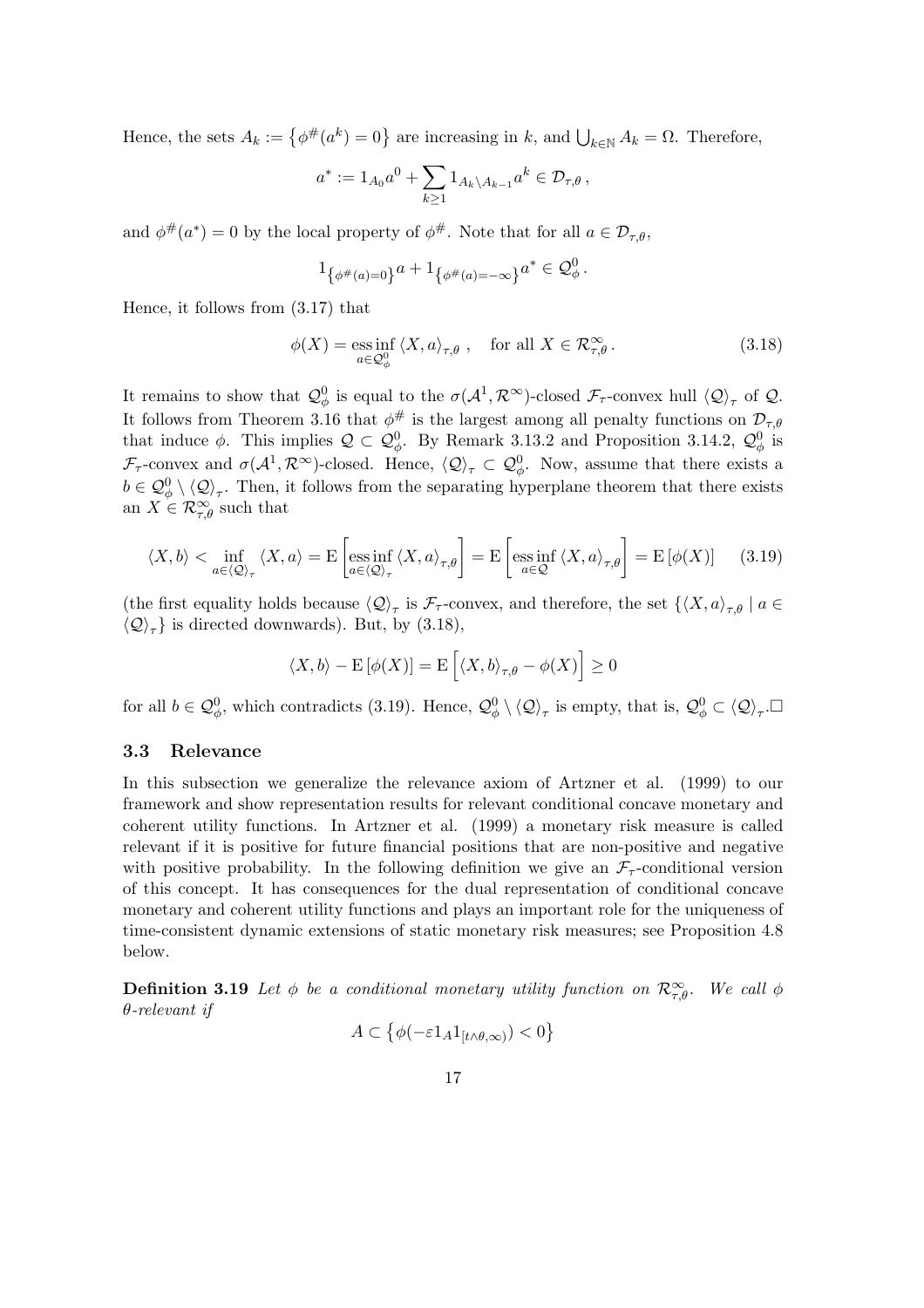for all  $\varepsilon > 0$ ,  $t \in \mathbb{N}$  and  $A \in \mathcal{F}_{t \wedge \theta}$ , and we define

$$
\mathcal{D}_{\tau,\theta}^{\text{rel}} := \left\{ a \in \mathcal{D}_{\tau,\theta} \mid P\left[\sum_{j \ge t \wedge \theta} \Delta a_j > 0\right] = 1 \text{ for all } t \in \mathbb{N} \right\}.
$$

#### Remarks 3.20

**1.** If  $\phi$  is a  $\theta$ -relevant conditional monetary utility function on  $\mathcal{R}^{\infty}_{\tau,\theta}$  and  $\xi$  is an  $(\mathcal{F}_t)$ stopping time such that  $\tau \leq \xi \leq \theta$ , then, obviously, the restriction of  $\phi$  to  $\mathcal{R}^{\infty}_{\tau,\xi}$  is  $\xi$ relevant.

**2.** Assume that  $\theta$  is finite. Then it can easily be checked that a conditional monetary utility function  $\phi$  on  $\mathcal{R}^{\infty}_{\tau,\theta}$  is  $\theta$ -relevant if and only if

$$
A \subset \left\{ \phi(-\varepsilon 1_A 1_{[\theta,\infty)}) < 0 \right\}
$$

for all  $\varepsilon > 0$  and  $A \in \mathcal{F}_{\theta}$ . Also, in this case,

$$
\mathcal{D}_{\tau,\theta}^{\text{rel}} = \{ a \in \mathcal{D}_{\tau,\theta} \mid P \left[ \Delta a_{\theta} > 0 \right] = 1 \} .
$$

**Proposition 3.21** Let  $\mathcal{Q}^{\text{rel}}$  be a non-empty subset of  $\mathcal{D}^{\text{rel}}_{\tau,\theta}$ . Then

$$
\phi(X) = \underset{a \in \mathcal{Q}^{\text{rel}}}{\text{ess inf}} \left\langle X, a \right\rangle_{\tau, \theta}, \quad X \in \mathcal{R}_{\tau, \theta}^{\infty}
$$

is a  $\theta$ -relevant conditional coherent utility function on  $\mathcal{R}_{\tau,\theta}^{\infty}$ .

*Proof.* That  $\phi$  is a conditional coherent utility function on  $\mathcal{R}^{\infty}_{\tau,\theta}$  follows from Theorem 3.18. To show that it is  $\theta$ -relevant, let  $\varepsilon > 0$ ,  $t \in \mathbb{N}$ ,  $A \in \mathcal{F}_{t \wedge \theta}$  and choose  $a \in \mathcal{Q}^{\text{rel}}$ . Then

$$
\phi(-\varepsilon 1_A 1_{[t \wedge \theta, \infty)}) \leq -\varepsilon \left\langle 1_A 1_{[t \wedge \theta, \infty)}, a \right\rangle_{\tau, \theta} = -\varepsilon \mathbf{E} \left[ 1_A \sum_{j \geq t \wedge \theta} \Delta a_j \mid \mathcal{F}_{\tau} \right],
$$

and it remains to show that

$$
E\left[1_A \sum_{j\geq t\wedge\theta} \Delta a_j \mid \mathcal{F}_\tau\right] > 0 \quad \text{on } A. \tag{3.20}
$$

Denote  $B =$ n E h  $1_A$  $\overline{ }$  $_{j\geq t\wedge\theta}\,\Delta a_j\mid\mathcal{F}_{\tau}$  $= 0$  and note that

$$
0 = \mathbf{E}\left[\mathbf{1}_B \mathbf{E}\left[\mathbf{1}_A \sum_{j \ge t \wedge \theta} \Delta a_j \mid \mathcal{F}_{\tau}\right]\right] = \mathbf{E}\left[\mathbf{1}_B \mathbf{1}_A \sum_{j \ge t \wedge \theta} \Delta a_j\right].
$$

This implies  $B \cap A = \emptyset$ , and therefore, (3.20).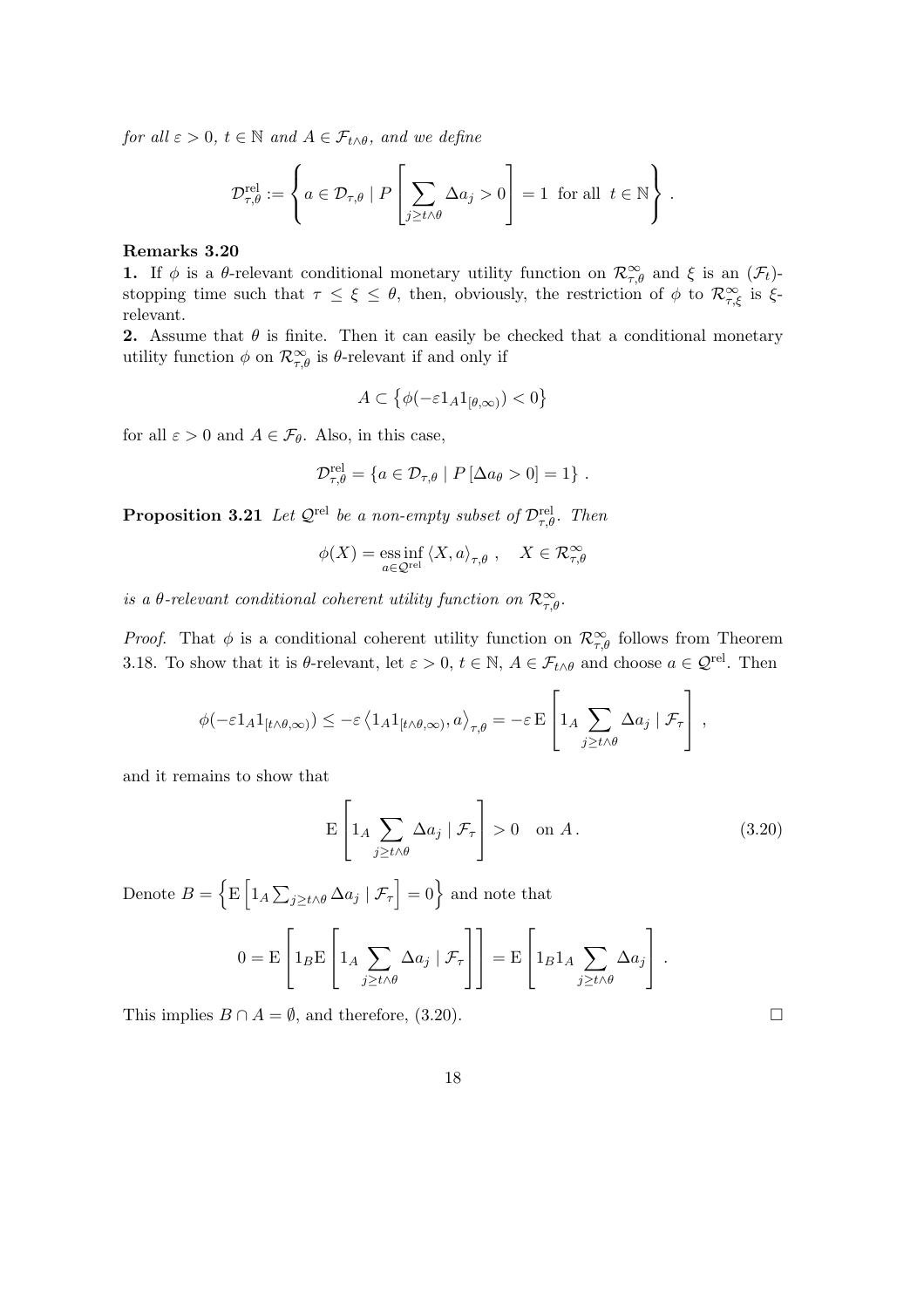To prove the converse of Proposition 3.21 we introduce for a conditional concave monetary utility function  $\phi$  on  $\mathcal{R}^{\infty}_{\tau,\theta}$  and a constant  $K \geq 0$ , the set

$$
\mathcal{Q}_{\phi}^K := \left\{ a \in \mathcal{D}_{\tau,\theta} \mid \phi^{\#}(a) \geq -K \right\} \, .
$$

Note that it follows from Remark 3.13.2 and Proposition 3.14.2 that  $\mathcal{Q}_{\phi}^K$  is  $\mathcal{F}_{\tau}$ -convex and  $\sigma(\mathcal{A}^1,\mathcal{R}^\infty)$ -closed.

**Lemma 3.22** Let  $\phi$  be a conditional concave monetary utility function on  $\mathcal{R}_{\tau,\theta}^{\infty}$  that is  $continuous\ for\ bounded\ decreasing\ sequences\ and\ \theta\text{-}relevant.\ Then$ 

 $\mathcal{Q}_{\phi}^K \cap \mathcal{D}_{\tau,\theta}^{\text{rel}}$  is non-empty for all  $K > 0$ .

*Proof.* Fix  $K > 0$  and  $t \in \mathbb{N}$ . For  $a \in \mathcal{D}_{\tau,\theta}$ , we denote

$$
e_t(a) := \sum_{j \ge t \wedge \theta} \Delta a_j \,,
$$

and we define

$$
\alpha_t := \sup_{a \in \mathcal{Q}_{\phi}^K} P\left[e_t(a) > 0\right].\tag{3.21}
$$

.

Let  $(a^{t,n})_{n\in\mathbb{N}}$  be a sequence in  $\mathcal{Q}_{\phi}^K$  with

$$
\lim_{n \to \infty} P\left[e_t(a^{t,n}) > 0\right] = \alpha_t.
$$

Since  $\mathcal{Q}_{\phi}^K$  is convex and  $\sigma(\mathcal{A}^1, \mathcal{R}^{\infty})$ -closed,

$$
a^t := \sum_{n\geq 1} 2^{-n} a^{t,n}
$$
 is still in  $Q^K_{\phi}$ ,

and, obviously,

$$
P\left[e_t(a^t) > 0\right] = \alpha_t.
$$

In the next step we show that  $\alpha_t = 1$ . Assume to the contrary that  $\alpha_t < 1$  and denote in the next step we show that  $\alpha_t = 1$ .<br>  $A_t := \{e_t(a^t) = 0\}$ . Since  $\phi$  is  $\theta$ -relevant,

$$
A_t \subset \left\{ \phi(-K1_{A_t}1_{[t \wedge \theta,\infty)}) < 0 \right\} \,,
$$

and therefore also,

$$
\hat{A}_t := \bigcap_{B \in \mathcal{F}_{\tau}, A_t \subset B} B \subset \{ \phi(-K1_{A_t}1_{[t \wedge \theta, \infty)}) < 0 \}
$$

By Theorem 3.16,

$$
\phi(-K1_{A_t}1_{[t\wedge\theta,\infty)}) = \underset{a\in\mathcal{D}_{\tau,\theta}}{\text{ess}\inf} \left\{ \left\langle -K1_{A_t}1_{[t\wedge\theta,\infty)},a \right\rangle_{\tau,\theta} - \phi^{\#}(a) \right\}.
$$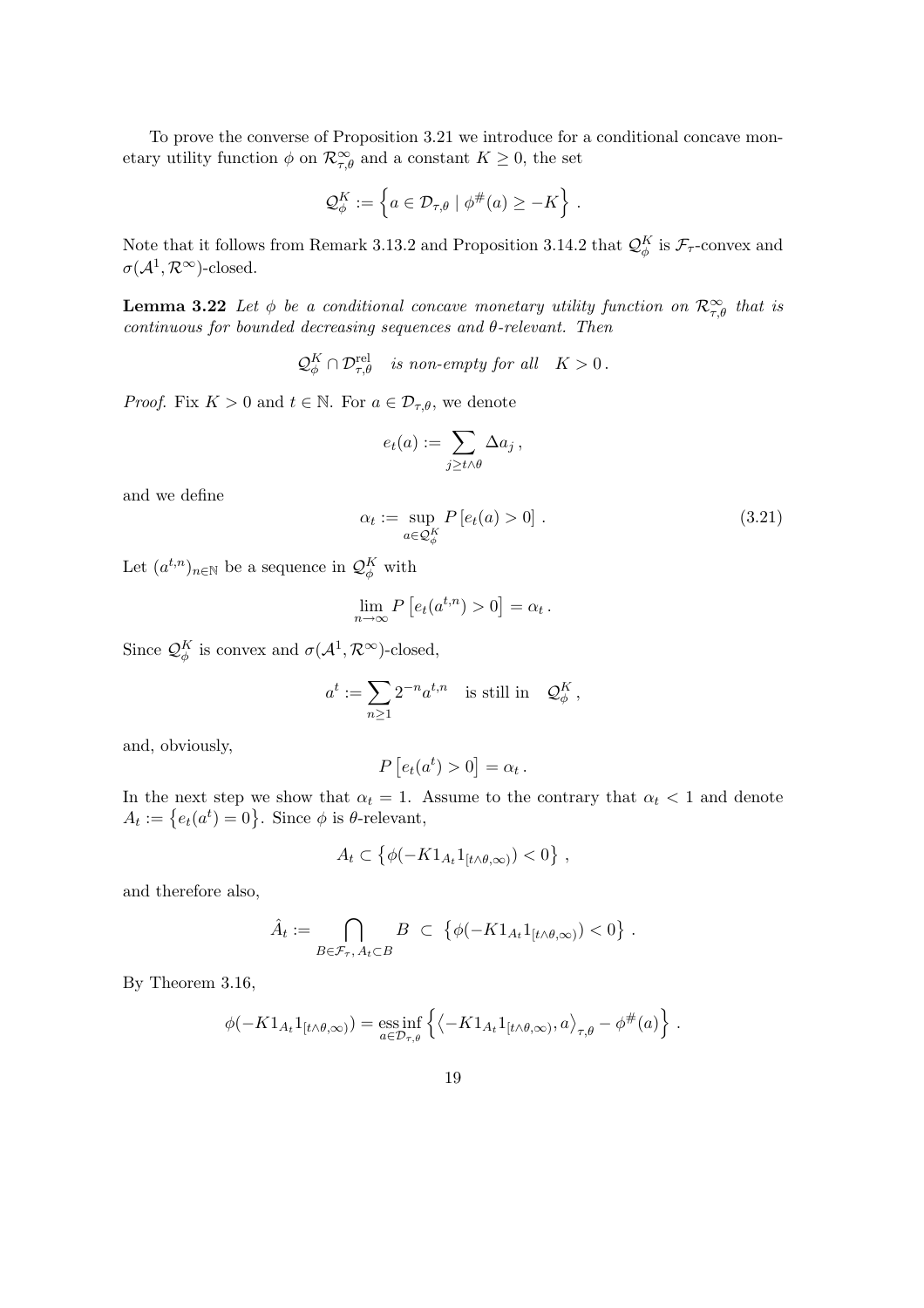Hence, there must exist an  $a \in \mathcal{D}_{\tau,\theta}$  with  $P[A_t \cap \{e_t(a) > 0\}] > 0$  and  $\phi^{\#}(a) \geq -K$  on  $\hat{A}_t$ . We then have that

$$
b^t := 1_{\hat{A}_t} a + 1_{\hat{A}^c} a^t \in \mathcal{Q}_{\phi}^K, \quad c^t := \frac{1}{2} b^t + \frac{1}{2} a^t \in \mathcal{Q}_{\phi}^K,
$$

and P £  $e_t(c^t) > 0$  $\big] > P\left[e_t(a^t) > 0\right]$  $= \alpha_t$ . This contradicts (3.21). Therefore, we must have  $\alpha_t = 1$  for all  $t \in \mathbb{N}$ . Finally, set

$$
a^* = \sum_{t\geq 1} 2^{-t} a^t,
$$

and note that  $a^* \in \mathcal{Q}_{\phi}^K \cap \mathcal{D}_{\tau,\theta}^{\text{rel}}$  $\Gamma$   $\Gamma$ , $\theta$ .

**Theorem 3.23** Let  $\phi$  be a conditional concave monetary utility function on  $\mathcal{R}_{\tau,\theta}^{\infty}$  that is  $continuous for bounded decreasing sequences and  $\theta$ -relevant. Then$ 

$$
\phi(X) = \operatorname*{ess\,inf}_{a \in \mathcal{D}_{\tau,\theta}^{\text{rel}}} \left\{ \langle X, a \rangle_{\tau,\theta} - \phi^{\#}(a) \right\} , \quad \text{for all } X \in \mathcal{R}_{\tau,\theta}^{\infty} .
$$

Proof. By Theorem 3.16,

$$
\phi(X) = \operatorname*{ess\,inf}_{a \in \mathcal{D}_{\tau,\theta}} \left\{ \langle X, a \rangle_{\tau,\theta} - \phi^{\#}(a) \right\}, \quad \text{for all } X \in \mathcal{R}_{\tau,\theta}^{\infty},
$$

which immediately shows that

$$
\phi(X) \le \underset{a \in \mathcal{D}_{\tau,\theta}^{\mathrm{rel}}}{\mathrm{ess\,inf}} \left\{ \langle X, a \rangle_{\tau,\theta} - \phi^{\#}(a) \right\} \,, \quad \text{for all } X \in \mathcal{R}_{\tau,\theta}^{\infty} \,.
$$

To show the converse inequality, we choose  $b \in \mathcal{D}_{\tau,\theta}$ . It follows from Lemma 3.22 that there exists a process  $c \in \mathcal{Q}_{\phi}^1 \cap \mathcal{D}_{\tau,\theta}^{\text{rel}}$ . Then, for all  $n \geq 1$ ,

$$
b^{n} := (1 - \frac{1}{n})b + \frac{1}{n}c \in \mathcal{D}_{\tau,\theta}^{\text{rel}},
$$
  

$$
\lim_{n \to \infty} \langle X, b^{n} \rangle_{\tau,\theta} = \lim_{n \to \infty} \left\{ (1 - \frac{1}{n}) \langle X, b \rangle_{\tau,\theta} + \frac{1}{n} \langle X, c \rangle_{\tau,\theta} \right\} = \langle X, b \rangle_{\tau,\theta} \quad \text{almost surely,}
$$

and

$$
\begin{split}\n\phi^{\#}(b^{n}) &= \operatorname*{ess\,inf}_{X \in \mathcal{C}_{\phi}} \langle X, b^{n} \rangle_{\tau,\theta} \ge (1 - \frac{1}{n}) \operatorname*{ess\,inf}_{X \in \mathcal{C}_{\phi}} \langle X, b \rangle_{\tau,\theta} + \frac{1}{n} \operatorname*{ess\,inf}_{X \in \mathcal{C}_{\phi}} \langle X, c \rangle_{\tau,\theta} \\
&= (1 - \frac{1}{n}) \phi^{\#}(b) + \frac{1}{n} \phi^{\#}(c) \quad \to \quad \phi^{\#}(b) \quad \text{almost surely.}\n\end{split}
$$

This shows that

$$
\langle X, b \rangle_{\tau, \theta} - \phi^{\#}(b) \ge \underset{a \in \mathcal{D}_{\tau, \theta}^{\mathrm{rel}}}{\mathrm{ess\,inf}} \left\{ \langle X, a \rangle_{\tau, \theta} - \phi^{\#}(a) \right\} \,,
$$

and therefore,

$$
\phi(X) \ge \underset{a \in \mathcal{D}_{\tau,\theta}^{\text{rel}}}{\text{ess inf}} \left\{ \langle X, a \rangle_{\tau,\theta} - \phi^{\#}(a) \right\} ,
$$

which completes the proof.  $\Box$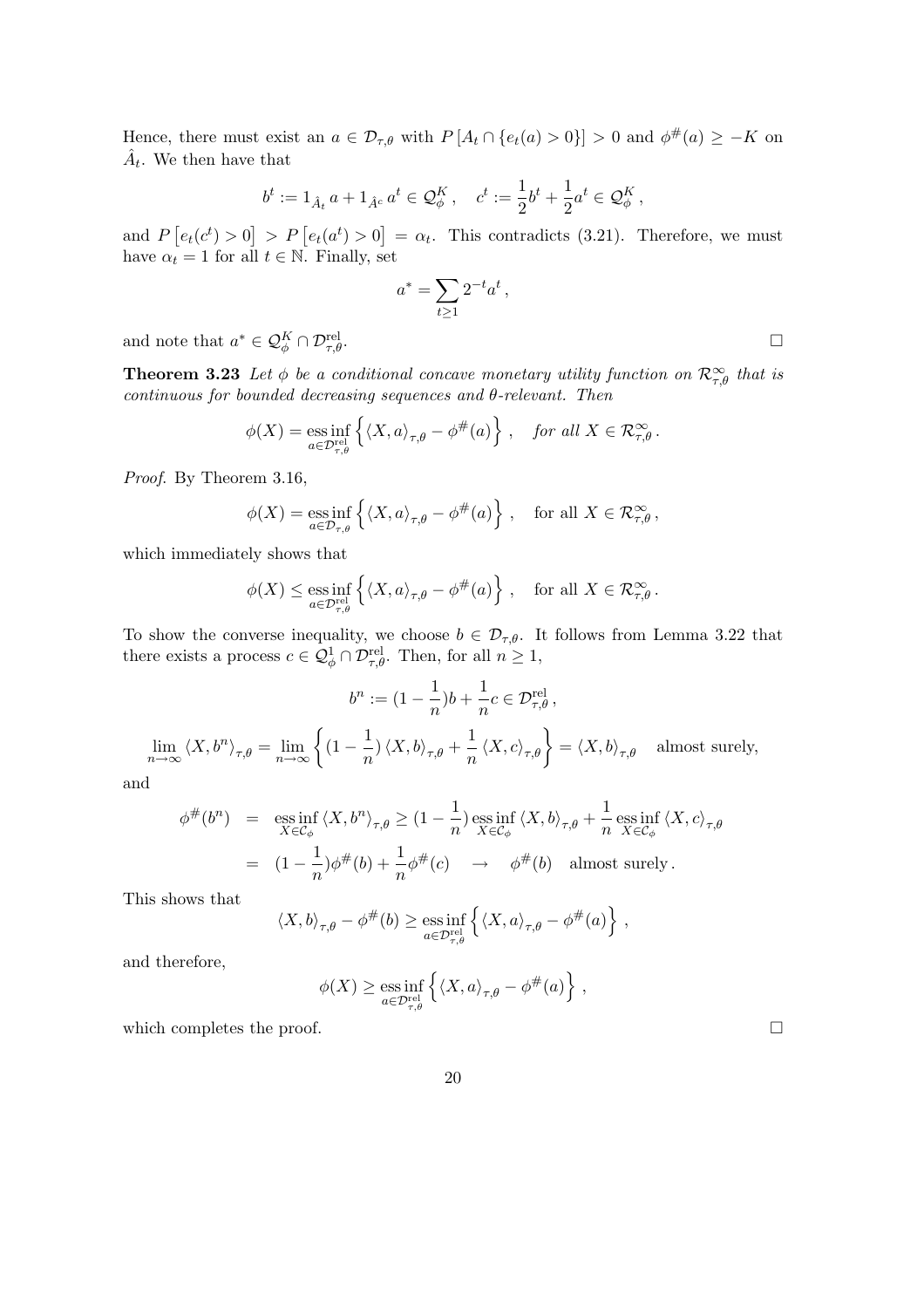**Corollary 3.24** Let  $\phi$  be a conditional coherent utility function on  $\mathcal{R}_{\tau,\theta}^{\infty}$  that is continuous for bounded decreasing sequences and  $\theta$ -relevant. Then

$$
\phi(X) = \underset{a \in \mathcal{Q}_{\phi}^{0, \text{rel}}}{\text{ess inf}} \langle X, a \rangle_{\tau, \theta} , \quad X \in \mathcal{R}_{\tau, \theta}^{\infty} ,
$$

where  $\mathcal{Q}_{\phi}^{0,rel}$  $\phi_{\phi}^{0,\text{rel}} := \left\{ a \in \mathcal{D}_{\tau,\theta}^{\text{rel}} \mid \phi^{\#}(a) = 0 \right\}.$ 

Proof. This corollary can either be deduced from Theorem 3.18 and Lemma 3.22 like Theorem 3.23 from Theorem 3.16 and Lemma 3.22, or from Theorem 3.23 with the arguments used in the proof of the implication  $(2) \Rightarrow (1)$  of Theorem 3.18.

## 4 Dynamic monetary utility functions

In this section we introduce a time-consistency condition for dynamic monetary utility functions. We show that it is equivalent to a decomposition property of the corresponding acceptance sets. For dynamic coherent and concave monetary utility functions we give dual characterizations of time-consistency.

In the whole section we fix  $S \in \mathbb{N}$  and  $T \in \mathbb{N} \cup \{\infty\}$  such that  $S \leq T$ .

**Definition 4.1** Assume that for all  $t \in [S, T] \cap \mathbb{N}$ ,  $\phi_{t,T}$  is a conditional monetary utility function on  $\mathcal{R}^\infty_{t,T}$  with acceptance set  $\mathcal{C}_{t,T}.$  Then we call  $(\phi_{t,T})_{t\in [S,T]\cap\mathbb{N}}$  a dynamic monetary utility function and  $(\mathcal{C}_{t,T})_{t\in [S,T]\cap\mathbb{N}}$  the corresponding family of acceptance sets.

For  $\tau$  and  $\theta$  two  $(\mathcal{F}_t)$ -stopping times such that  $\tau$  is finite and  $S \leq \tau \leq \theta \leq T$ , we define the mapping  $\phi_{\tau,\theta} : \mathcal{R}^{\infty}_{\tau,\theta} \to L^{\infty}(\mathcal{F}_{\tau})$  by

$$
\phi_{\tau,\theta}(X) := \sum_{t \in [S,T] \cap \mathbb{N}} \phi_{t,T}(1_{\{\tau=t\}} X), \qquad (4.1)
$$

and the set  $\mathcal{C}_{\tau,\theta} \subset \mathcal{R}_{\tau,\theta}^{\infty}$  by

$$
\mathcal{C}_{\tau,\theta} := \left\{ X \in \mathcal{R}_{\tau,\theta}^{\infty} \mid 1_{\{\tau=t\}} X \in \mathcal{C}_{t,T} \text{ for all } t \in [S,T] \cap \mathbb{N} \right\}. \tag{4.2}
$$

It can easily be checked that  $\phi_{\tau,\theta}$  defined by (4.1) is a conditional monetary utility function on  $\mathcal{R}_{\tau,\theta}^{\infty}$  and that the set  $\mathcal{C}_{\tau,\theta}$  given in (4.2) is the acceptance set of  $\phi_{\tau,\theta}$ . Moreover, if all  $\phi_{t,T}$  are concave monetary, then so is  $\phi_{\tau,\theta}$ ; if all  $\phi_{t,T}$  are coherent, then  $\phi_{\tau,\theta}$  is coherent too; and if all  $\phi_{t,T}$  are continuous for bounded decreasing sequences, then so is  $\phi_{\tau,\theta}$ .

#### 4.1 Time-consistency

Condition (4.3) in the following definition is the time-consistency condition we work with in this paper. In Proposition 4.4 we show that it is equivalent to the more intuitive condition  $(4.4)$ – $(4.5)$ . Proposition 4.5 shows that condition  $(4.3)$  can be slightly weakened if the time horizon  $T$  is finite or the conditional monetary utility functions are continuous for bounded decreasing sequences.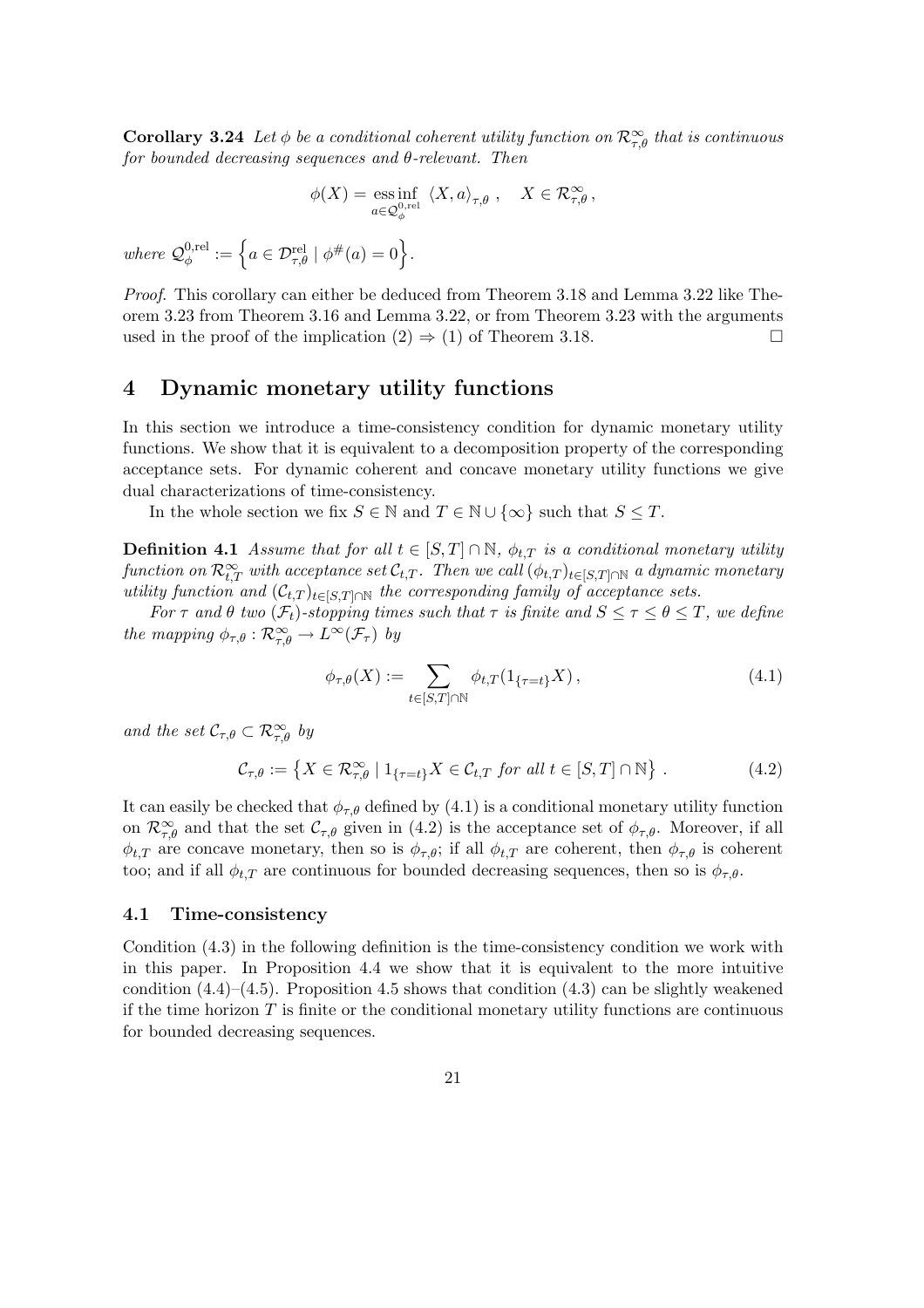Dynamic consistency conditions equivalent or similar to  $(4.3)$  or  $(4.4)$ – $(4.5)$  have been studied in different contexts; see, for instance, Koopmans (1960), Kreps and Porteus (1978), Epstein and Zin (1989), Duffie and Epstein (1992), Wang (2003), Epstein and Schneider (2003), Delbaen (2003), Artzner et al. (2004), Riedel (2004), Peng (2004), Roorda et al. (2005), Weber (2005).

**Definition 4.2** We call a dynamic monetary utility function  $(\phi_{t,T})_{t\in [S,T]\cap \mathbb{N}}$  time-consistent if

$$
\phi_{t,T}(X) = \phi_{t,T}(X1_{[t,\theta)} + \phi_{\theta,T}(X1_{[\theta,\infty)})
$$
\n(4.3)

for each  $t \in [S, T] \cap \mathbb{N}$ , every finite  $(\mathcal{F}_t)$ -stopping time  $\theta$  such that  $t \leq \theta \leq T$  and all processes  $X \in \mathcal{R}_{t,T}^{\infty}$ .

**Remark 4.3** Let  $(\phi_{t,T})_{t\in [S,T]\cap \mathbb{N}}$  be a time-consistent dynamic monetary utility function. Then it can easily be seen from Definition 4.1 that

$$
\phi_{\tau,T}(X) = \phi_{\tau,T}(X1_{[\tau,\theta)} + \phi_{\theta,T}(X1_{[\theta,\infty)})
$$

for every pair of finite  $(\mathcal{F}_t)$ -stopping times  $\tau$  and  $\theta$  such that  $S \leq \tau \leq \theta \leq T$  and all processes  $X \in \mathcal{R}_{\tau,T}^{\infty}$ .

**Proposition 4.4** Let  $\tau$  and  $\theta$  be finite  $(\mathcal{F}_t)$ -stopping times such that  $0 \leq \tau \leq \theta \leq T$ . Let  $\phi_{\tau,T}$  be a conditional monetary utility function on  $\mathcal{R}^{\infty}_{\tau,T}$  and  $\phi_{\theta,T}$  a conditional monetary utility function on  $\mathcal{R}_{\theta,T}^{\infty}$ . Then the following two conditions are equivalent:

(1)  $\phi_{\tau,T}(X) = \phi_{\tau,T}(X1_{[\tau,\theta)} + \phi_{\theta,T}(X1_{[\theta,\infty)})$ 

(2) If X and Y are two processes in  $\mathcal{R}^{\infty}_{\tau,T}$  such that

$$
X1_{[\tau,\theta)} = Y1_{[\tau,\theta)} \quad \text{and} \quad \phi_{\theta,T}(X) \le \phi_{\theta,T}(Y) \,, \tag{4.4}
$$

then

$$
\phi_{\tau,T}(X) \le \phi_{\tau,T}(Y). \tag{4.5}
$$

*Proof.*  $(1) \Rightarrow (2)$ : If X and Y are two processes in  $\mathcal{R}^{\infty}_{\tau,T}$  that satisfy (4.4), then

$$
\phi_{\tau,T}(X)=\phi_{\tau,T}(X1_{[\tau,\theta)}+\phi_{\theta,T}(X)1_{[\theta,\infty)})\leq \phi_{\tau,T}(Y1_{[\tau,\theta)}+\phi_{\theta,T}(Y)1_{[\theta,\infty)})=\phi_{\tau,T}(Y).
$$

 $(2) \Rightarrow (1)$ : Choose  $X \in \mathcal{R}_{\tau,\theta}^{\infty}$  and define

$$
Y := X1_{[\tau,\theta)} + \phi_{\theta,T}(X)1_{[\theta,\infty)}.
$$

Then,

$$
X1_{[\tau,\theta)} = Y1_{[\tau,\theta)}
$$
 and  $\phi_{\theta,T}(X) = \phi_{\theta,T}(Y)$ .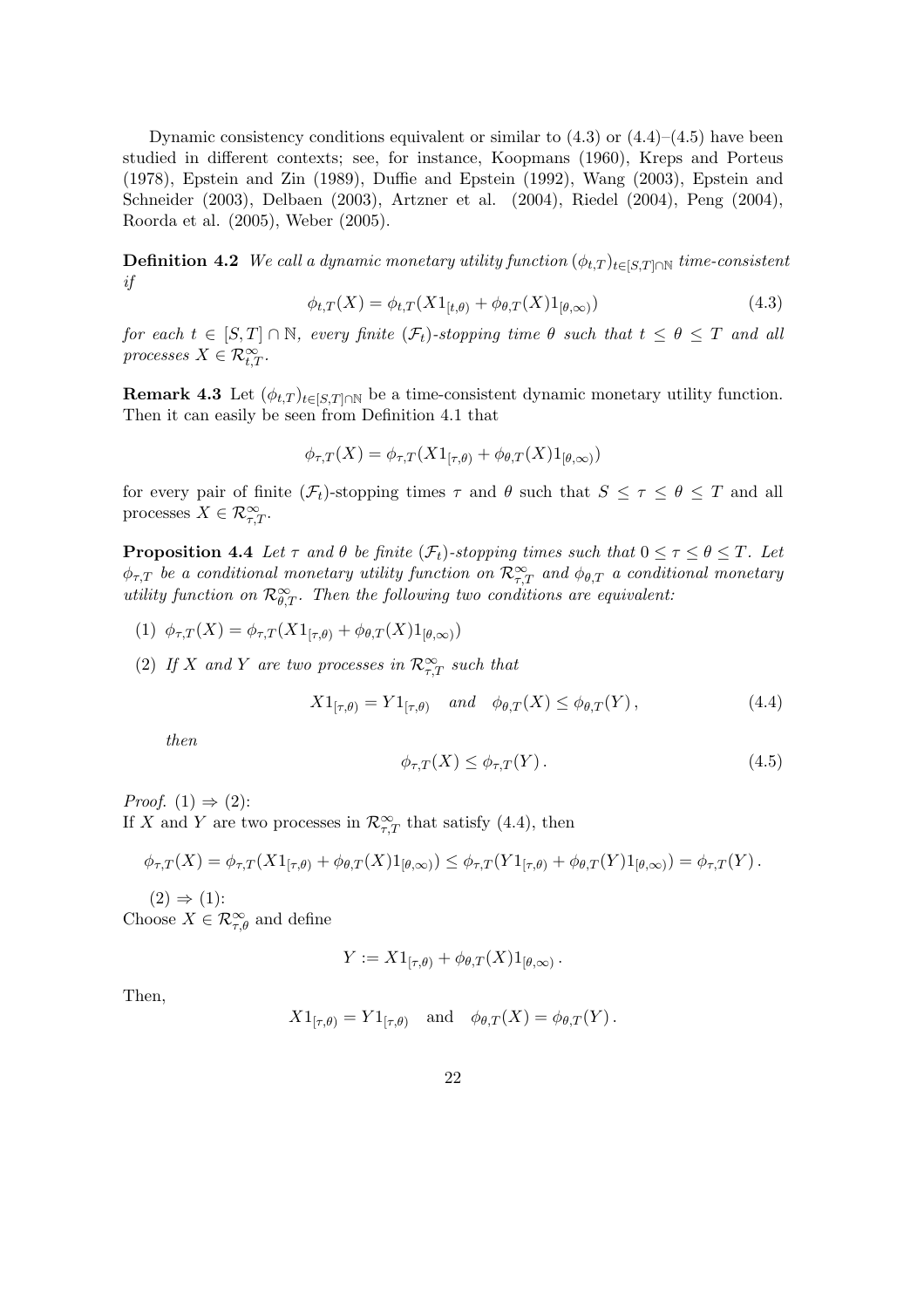Hence, it follows from (2) that

$$
\phi_{\tau,T}(X) = \phi_{\tau,T}(Y) = \phi_{\tau,T}(X1_{[\tau,\theta)} + \phi_{\theta,T}(X1_{[\theta,\infty)}).
$$

Condition  $(2)$  of Proposition 4.4 requires that if a process X coincides with another process Y between times  $\tau$  and  $\theta$  – 1 and at  $\theta$ , the capital requirement for X is bigger than for Y in every possible state of the world, then also at time  $\tau$ , the capital requirement for X should be bigger than for  $Y$ . A violation of this condition clearly leads to capital requirements that are inconsistent over time.

The following proposition gives two conditions under which one-time-step time-consistency implies time-consistency.

**Proposition 4.5** Let  $(\phi_{t,T})_{t\in [S,T]\cap \mathbb{N}}$  be a dynamic monetary utility function that satisfies

$$
\phi_{t,T}(X) = \phi_{t,T}(X1_{\{t\}} + \phi_{t+1,T}(X)1_{[t+1,\infty)}) \quad \text{for all } S \le t < T \text{ and } X \in \mathcal{R}_{t,T}^{\infty} \tag{4.6}
$$

and at least one of the following two conditions:

(i)  $T \in \mathbb{N}$ 

(ii) all  $\phi_{t,T}$  are continuous for bounded decreasing sequences. Then  $(\phi_{t,T})_{t\in [S,T]\cap \mathbb{N}}$  is time-consistent.

*Proof.* Let us first assume that (4.6) and (i) are satisfied. Then, for  $t \in [S, T] \cap \mathbb{N}$ , an  $(\mathcal{F}_t)$ -stopping time  $\theta$  such that  $t \leq \theta \leq T$  and a process  $X \in \mathcal{R}_{t,T}^{\infty}$ , we denote  $Y =$  $X1_{[t,\theta)} + \phi_{\theta,T}(X)1_{[\theta,\infty)}$  and show

$$
\phi_{t,T}(X) = \phi_{t,T}(Y) \tag{4.7}
$$

¤

by induction. For  $t = T$ , (4.7) is obvious. If  $t \leq T - 1$ , we assume that

$$
\phi_{t+1,T}(Z) = \phi_{t+1,T}(Z1_{[t+1,\xi)} + \phi_{\xi,T}(Z)1_{[\xi,\infty)}\,,
$$

for all  $Z \in \mathcal{R}_{t+1,T}^{\infty}$  and every  $(\mathcal{F}_t)$ -stopping time  $\xi$  such that  $t+1 \leq \xi \leq T$ . Then it follows from the normalization (N) and local property (LP) of  $\phi$  that

$$
1_{\{\theta \geq t+1\}}\phi_{t+1,T}(X) = \phi_{t+1,T}(1_{\{\theta \geq t+1\}}X) = \phi_{t+1,T}(1_{\{\theta \geq t+1\}}Y) = 1_{\{\theta \geq t+1\}}\phi_{t+1,T}(Y).
$$

This and assumption (4.6), together with (LP) and (N) imply

$$
\begin{array}{rcl}\n\phi_{t,T}(Y) & = & \phi_{t,T} \left( 1_{\{\theta = t\}} \phi_{t,T}(X) 1_{[t,\infty)} + 1_{\{\theta \geq t+1\}} Y \right) \\
& = & 1_{\{\theta = t\}} \phi_{t,T}(X) + 1_{\{\theta \geq t+1\}} \phi_{t,T}(Y) \\
& = & 1_{\{\theta = t\}} \phi_{t,T}(X) + 1_{\{\theta \geq t+1\}} \phi_{t,T}(Y) 1_{\{t\}} + \phi_{t+1,T}(Y) 1_{[t+1,\infty)}\n\end{array}
$$
\n
$$
\begin{array}{rcl}\n= & 1_{\{\theta = t\}} \phi_{t,T}(X) + 1_{\{\theta \geq t+1\}} \phi_{t,T}(X) 1_{\{t\}} + \phi_{t+1,T}(X) 1_{[t+1,\infty)}\n\end{array}
$$
\n
$$
\begin{array}{rcl}\n= & 1_{\{\theta = t\}} \phi_{t,T}(X) + 1_{\{\theta \geq t+1\}} \phi_{t,T}(X) \\
= & \phi_{t,T}(X) \,.\n\end{array}
$$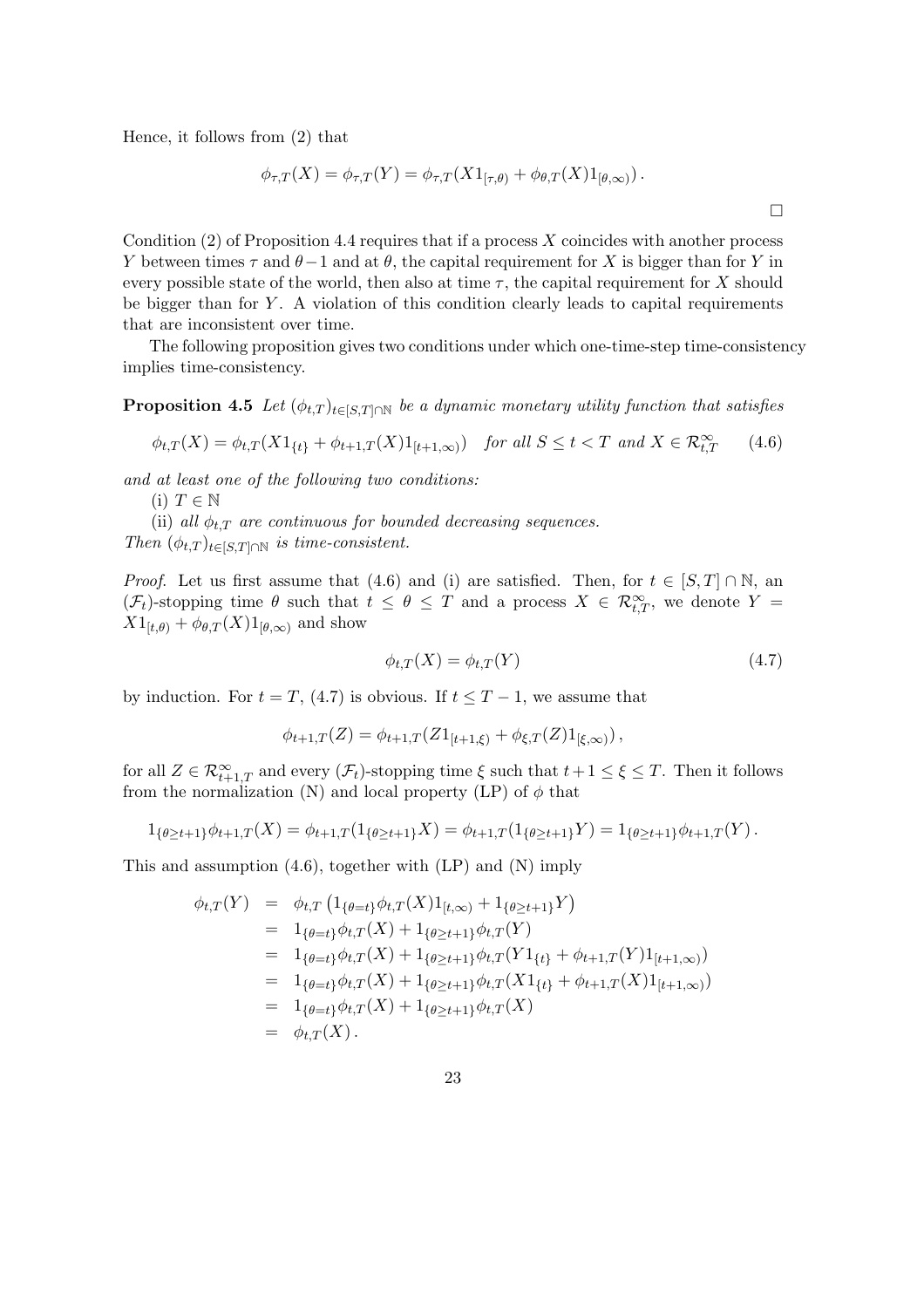If (4.6) and (ii) hold but  $T = \infty$ , we choose  $t \in [S, \infty) \cap \mathbb{N}$ , a process  $X \in \mathcal{R}_{t,\infty}^{\infty}$  and a finite  $(\mathcal{F}_t)$ -stopping time  $\theta \geq t$ . For all  $N \in [t, \infty) \cap \mathbb{N}$  we introduce the process

$$
X^N := X 1_{[t,N)} + ||X||_{N,\infty} 1_{[N,\infty)}.
$$

By the first part of the proof,

$$
\phi_{t,\infty}(X^N) = \phi_{t,N}(X^N) = \phi_{t,N}(X^N 1_{[t,\theta \wedge N)} + \phi_{\theta \wedge N,N}(X^N 1_{[\theta \wedge N,\infty)})
$$
  
= 
$$
\phi_{t,\infty}(X^N 1_{[t,\theta)} + \phi_{\theta,\infty}(X^N 1_{[\theta,\infty)}).
$$
 (4.8)

Clearly, the sequence  $(X^N)$  is decreasing and  $X_t^N \to X_t$  almost surely for all  $t \in \mathbb{N}$ . Therefore,

$$
\phi_{t,\infty}(X^N) \to \phi_{t,\infty}(X) \quad \text{almost surely.} \tag{4.9}
$$

As mentioned after Definition 4.1,  $\phi_{\theta,\infty}$  is also continuous for bounded decreasing sequences. It follows that  $\phi_{\theta,\infty}(X^N) \to \phi_{\theta,\infty}(X)$  almost surely, and hence,

$$
\phi_{t,\infty}(X^N1_{[t,\theta)} + \phi_{\theta,\infty}(X^N)1_{[\theta,\infty)}) \to \phi_{t,\infty}(X1_{[t,\theta)} + \phi_{\theta,\infty}(X)1_{[\theta,\infty)}),
$$

which, together with (4.8) and (4.9), shows that

$$
\phi_{t,\infty}(X) = \phi_{t,\infty}(X1_{[t,\theta)} + \phi_{\theta,\infty}(X)1_{[\theta,\infty)}).
$$

The next result characterizes time-consistency in terms of acceptance sets. Depending on the point of view, condition (2) of Theorem 4.6 can be seen as an additivity or decomposition property of the family of acceptance sets corresponding to a dynamic utility function. In Section 7 of Delbaen (2003), this property is studied for dynamic coherent utility functions that depend on random variables.

**Theorem 4.6** Let  $\tau$  and  $\theta$  be finite  $(\mathcal{F}_t)$ -stopping times such that  $0 \leq \tau \leq \theta \leq T$ . Let  $\phi_{\tau,T}$  be a conditional monetary utility function on  $\mathcal{R}^{\infty}_{\tau,T}$  with acceptance set  $\mathcal{C}_{\tau,T}$  and  $\phi_{\theta,T}$  a conditional monetary utility function on  $\mathcal{R}_{\theta,T}^{\infty}$  with acceptance set  $\mathcal{C}_{\theta,T}$ . Denote  $\mathcal{C}_{\tau,\theta} := \mathcal{C}_{\tau,T} \cap \mathcal{R}_{\tau,\theta}^{\infty}$ . Then the following two conditions are equivalent:

(1)  $\phi_{\tau,T}(X) = \phi_{\tau,T}(X1_{[\tau,\theta)} + \phi_{\theta,T}(X)1_{[\theta,\infty)})$  for all  $X \in \mathcal{R}_{\tau,T}^{\infty}$ .

$$
(2) \ \mathcal{C}_{\tau,T} = \mathcal{C}_{\tau,\theta} + \mathcal{C}_{\theta,T}.
$$

Proof.

$$
(1) \Rightarrow (2)
$$
:  
Assume  $Y \in C_{\tau,\theta}$  and  $Z \in C_{\theta,T}$ . Then  $X = Y + Z \in \mathcal{R}_{\tau,T}^{\infty}$ ,  $X1_{[\tau,\theta)} = Y1_{[\tau,\theta)}$  and  $\phi_{\theta,T}(X) = Y_{\theta} + \phi_{\theta,T}(Z) \ge Y_{\theta}$ . Therefore,

$$
\phi_{\tau,T}(X) = \phi_{\tau,T}(X1_{[\tau,\theta)} + \phi_{\theta,T}(X1_{[\theta,\infty)}) \ge \phi_{\tau,T}(Y) \ge 0.
$$

This shows that  $\mathcal{C}_{\tau,\theta} + \mathcal{C}_{\theta,T} \subset \mathcal{C}_{\tau,T}$ .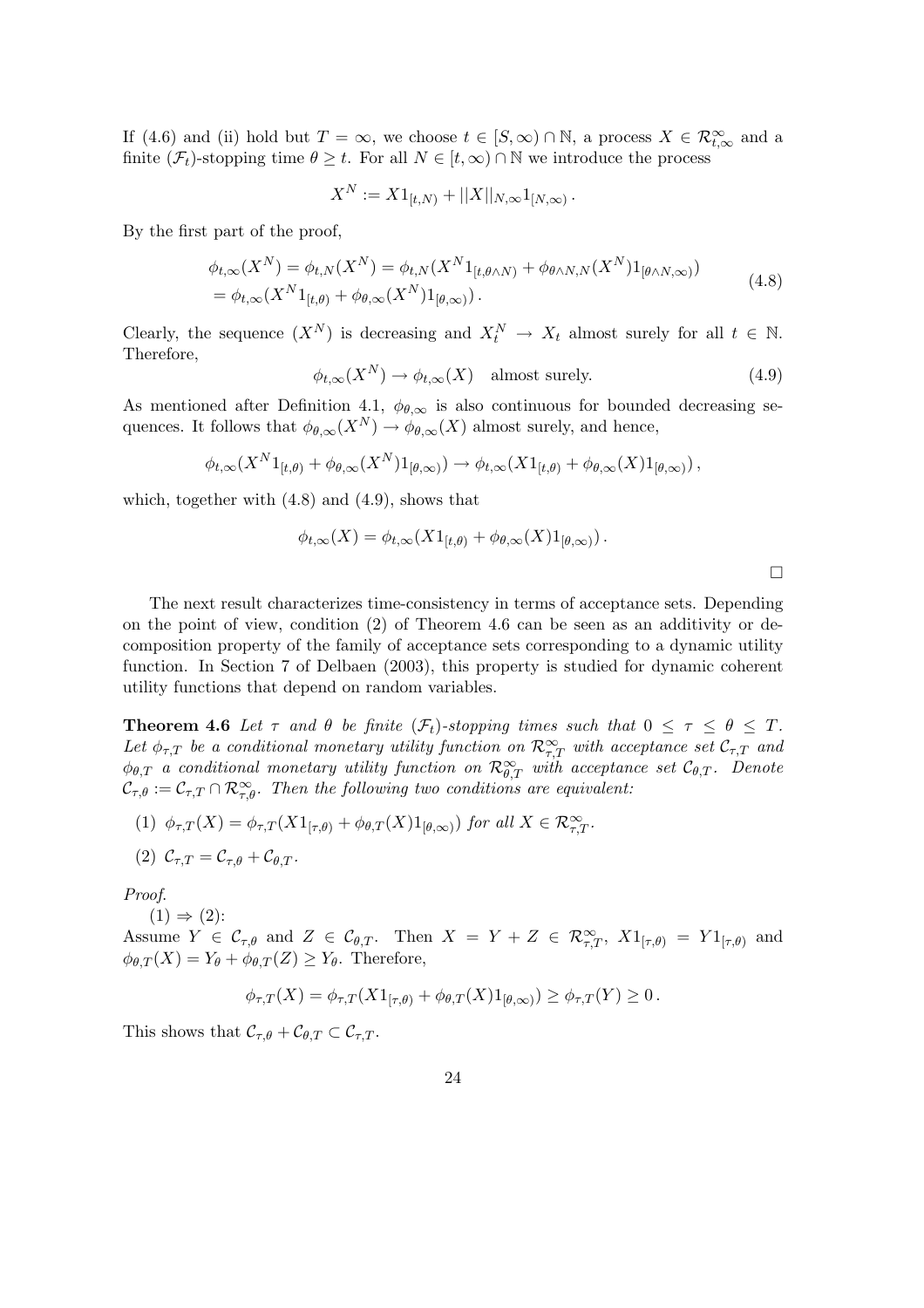To show  $\mathcal{C}_{\tau,T} \subset \mathcal{C}_{\tau,\theta} + \mathcal{C}_{\theta,T}$ , let  $X \in \mathcal{C}_{\tau,T}$  and set  $Z := (X - \phi_{\theta,T}(X))1_{\theta,\infty}$  and  $Y := X - Z = X1_{[\tau,\theta)} + \phi_{\theta,T}(X)1_{[\theta,\infty)}$ . It follows directly from the translation invariance of  $\phi_{\theta,T}$  that  $Z \in \mathcal{C}_{\theta,T}$ . Moreover,  $\phi_{\tau,T}(Y) = \phi_{\tau,T}(X) \geq 0$ , which shows that  $Y \in \mathcal{C}_{\tau,\theta}$ .  $(2) \Rightarrow (1)$ :

Let  $X \in \mathcal{R}_{\tau,T}^{\infty}$  and  $f \in L^{\infty}(\mathcal{F}_{\tau})$  such that  $X - f1_{[\tau,\infty)} \in \mathcal{C}_{\tau,T}$ . Since

$$
\phi_{\theta,T}(X) = \operatorname{ess\,sup} \left\{ g \in L^{\infty}(\mathcal{F}_{\theta}) \mid (X - g)1_{[\theta,\infty)} \in \mathcal{C}_{\theta,T} \right\}
$$

and

$$
\mathcal{C}_{\tau,T} \subset \mathcal{C}_{\tau,\theta} + \mathcal{C}_{\theta,T},
$$

the process

$$
X1_{[\tau,\theta)} + \phi_{\theta,T}(X)1_{[\theta,\infty)} - f1_{[\tau,\infty)} = X - f1_{[\tau,\infty)} - (X - \phi_{\theta,T}(X))1_{[\theta,\infty)}
$$

has to be in  $\mathcal{C}_{\tau,\theta}$ . This shows that

$$
\phi_{\tau,T}(X1_{[\tau,\theta)} + \phi_{\theta,T}(X)1_{[\theta,\infty)}) \geq \phi_{\tau,T}(X).
$$

On the other hand, if  $X \in \mathcal{R}_{\tau,T}^{\infty}$  and  $f \in L^{\infty}(\mathcal{F}_{\tau})$  such that

$$
X1_{[\tau,\theta)} + \phi_{\theta,T}(X)1_{[\theta,\infty)} - f1_{[\tau,\infty)} \in \mathcal{C}_{\tau,\theta},
$$

then also  $X - f1_{[\tau,\infty)} \in \mathcal{C}_{\tau,T}$  because  $(X - \phi_{\theta,T}(X))1_{[\theta,\infty)} \in \mathcal{C}_{\theta,T}$  and  $\mathcal{C}_{\tau,\theta} + \mathcal{C}_{\theta,T} \subset \mathcal{C}_{\tau,T}$ . It follows that

$$
\phi_{\tau,T}(X) \ge \phi_{\tau,T}(X1_{[\tau,\theta)} + \phi_{\theta,T}(X1_{[\theta,\infty)})\,.
$$

**Proposition 4.7** Let  $(\phi_{t,T})_{t\in [S,T]\cap \mathbb{N}}$  be a time-consistent dynamic monetary utility function with corresponding family of acceptance sets  $(\mathcal{C}_{t,T})_{t\in [S,T]\cap\mathbb{N}}$ , and let  $\tau$  and  $\theta$  be two finite  $(\mathcal{F}_t)$ -stopping times such that  $S \leq \tau \leq \theta \leq T$ . Then

1.  $1_A X \in \mathcal{C}_{\tau,T}$  for all  $X \in \mathcal{C}_{\theta,T}$  and  $A \in \mathcal{F}_{\theta}$ .

**2.** If  $\phi_{\tau,\theta}$  is  $\theta$ -relevant, and X is a process in  $\mathcal{R}_{\theta,T}^{\infty}$  such that  $1_A X \in \mathcal{C}_{\tau,T}$  for all  $A \in \mathcal{F}_{\theta}$ , then  $X \in \mathcal{C}_{\theta,T}$ .

**3.** If  $\xi$  is an  $(\mathcal{F}_t)$ -stopping time such that  $\theta \leq \xi \leq T$  and  $\phi_{\tau,\xi}$  is  $\xi$ -relevant, then  $\phi_{\theta,\xi}$  is  $\xi$ -relevant too. In particular, if  $\phi_{S,T}$  is T-relevant, then  $\phi_{\tau,T}$  is T-relevant for every finite  $(\mathcal{F}_t)$ -stopping time such that  $S \leq \tau \leq T$ .

Proof.

1. If  $X \in \mathcal{C}_{\theta,T}$  and  $A \in \mathcal{F}_{\theta}$ , then also  $1_A X \in \mathcal{C}_{\theta,T}$ . Since  $0 \in \mathcal{C}_{\tau,\theta}$ , it follows from Theorem 4.6 that  $1_A X = 0 + 1_A X \in \mathcal{C}_{\tau,T}$ .

2. Assume  $1_A X \in \mathcal{C}_{\tau,T}$  for all  $A \in \mathcal{F}_{\theta}$  but  $X \notin \mathcal{C}_{\theta,T}$ . Then there exists an  $\varepsilon > 0$  such that  $P[A] > 0$ , where  $A = {\phi_{\theta,T}(X) \le -\varepsilon}$ . We get from (LP) and (N) that  $\phi_{\theta,T}(1_A X) =$  $1_A\phi_{\theta,T}(X) \leq -\varepsilon 1_A$ . By Theorem 4.6, there exist  $Y \in \mathcal{C}_{\tau,\theta}$  and  $Z \in \mathcal{C}_{\theta,T}$  such that

 $\Box$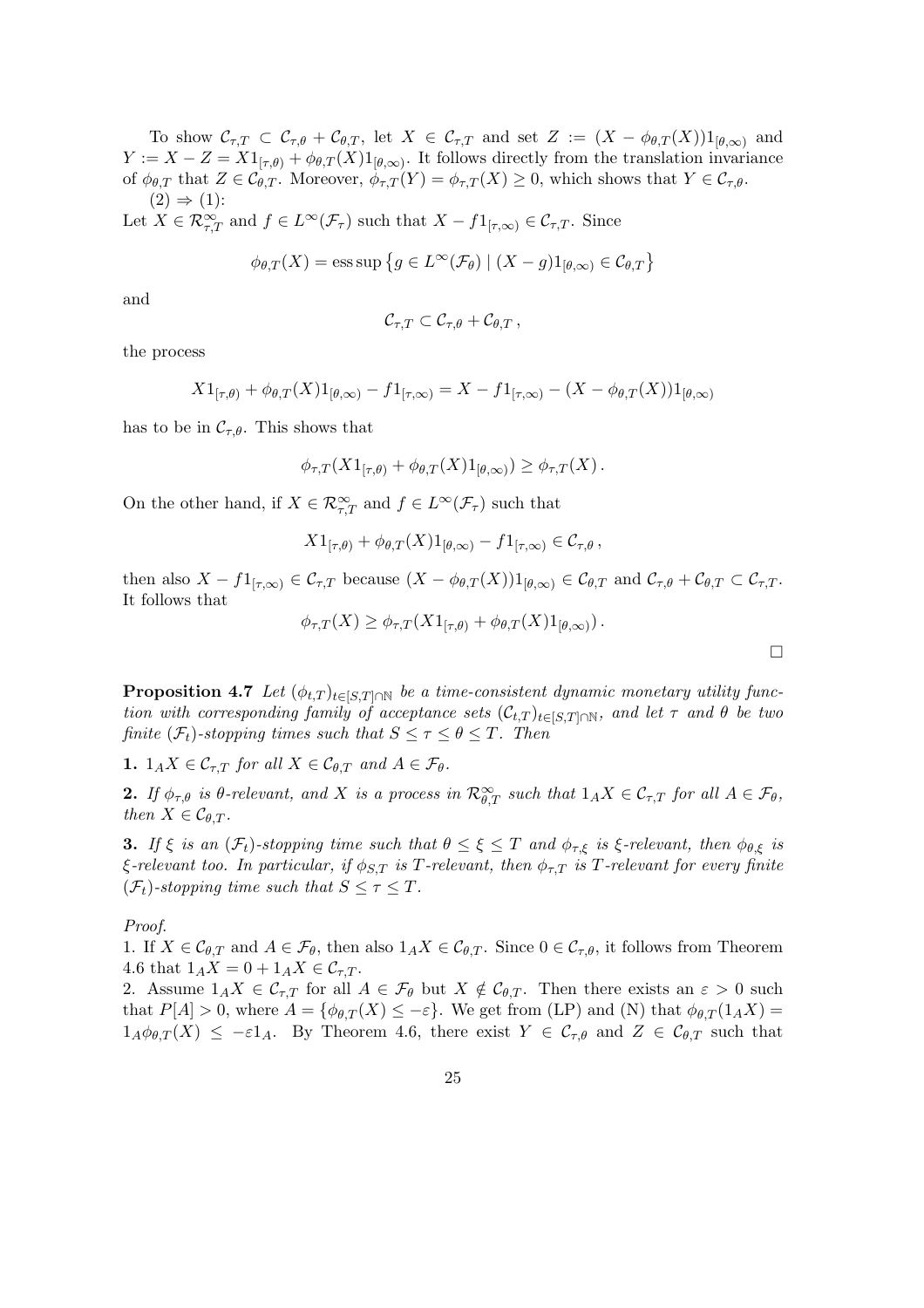$1_A X = Y + Z$ . Since  $1_A X$  is in  $\mathcal{R}_{\theta,T}^{\infty}$ , the process Y must be of the form  $Y = \eta 1_{[\theta,\infty)}$ , for some  $\eta \in L^{\infty}(\mathcal{F}_{\theta})$ . Hence,

$$
0 \leq \phi_{\theta,T}(Z) = \phi_{\theta,T}(1_A X - \eta 1_{[\theta,\infty)}) = \phi_{\theta,T}(1_A X) - \eta \leq -\varepsilon 1_A - \eta,
$$

and therefore,  $\eta \leq -\varepsilon 1_A$ . But then, since  $\phi_{\tau,\theta}$  is  $\theta$ -relevant, Y cannot be in  $\mathcal{C}_{\tau,\theta}$ , which is a contradiction.

3. Let  $\varepsilon > 0$ ,  $t \in \mathbb{N}$  and  $A \in \mathcal{F}_{t \wedge \xi}$ . Set

$$
B := A \cap \left\{ \phi_{\theta,\xi}(-\varepsilon 1_A 1_{[t \wedge \xi,\infty)}) = 0 \right\}
$$

and note that

$$
0\geq 1_B\,\phi_{\theta,\xi}(-\varepsilon 1_B 1_{[t\wedge\xi,\infty)})\geq 1_B\,\phi_{\theta,\xi}(-\varepsilon 1_A 1_{[t\wedge\xi,\infty)})=0\,.
$$

It follows that

$$
\phi_{\theta,\xi}(-\varepsilon 1_B 1_{[t\wedge\xi,\infty)})=0 \quad \text{on } \hat{B}:=\bigcap_{C\in\mathcal{F}_{\theta};\,B\subset C}C.
$$

On the other hand, by (N) and (LP),

$$
1_{\hat{B}^c}\,\phi_{\theta,\xi}(-\varepsilon 1_B 1_{[t\wedge\xi,\infty)})=\phi_{\theta,\xi}(-\varepsilon 1_{\hat{B}^c} 1_B 1_{[t\wedge\xi,\infty)})=0\,,
$$

and therefore,  $\phi_{\theta,\xi}(-\varepsilon 1_B 1_{[t\wedge \xi,\infty)})=0$ . Hence,  $-\varepsilon 1_B 1_{[t\wedge \xi,\infty)} \in C_{\theta,\xi}$ , which by part 1 implies  $-\varepsilon 1_B1_{[t\wedge\xi,\infty)} \in \mathcal{C}_{\tau,\xi}$ . Since  $\phi_{\tau,\xi}$  is  $\xi$ -relevant, we must have  $P[B] = 0$ . This shows that  $\phi_{\theta,\xi}$  is  $\xi$ -relevant.

**Corollary 4.8** Let  $\phi$  be a T-relevant conditional monetary utility function on  $\mathcal{R}_{S,T}^{\infty}$ . Then there exists at most one time-consistent dynamic monetary utility function  $(\phi_{t,T})_{t\in[S,T]\cap\mathbb{N}}$ with  $\phi_{S,T} = \phi$ .

*Proof.* Let  $(\phi_{t,T})_{t\in [S,T]\cap \mathbb{N}}$  be a time-consistent dynamic monetary utility function with  $\phi_{S,T} = \phi$  and  $(\mathcal{C}_{t,T})_{t \in [S,T] \cap \mathbb{N}}$  the corresponding family of acceptance sets. By Proposition 4.7.3,  $\phi_{t,T}$  is T-relevant for all  $t \in [S,T] \cap \mathbb{N}$ . Therefore, it follows from 1. and 2. of Proposition 4.7 that for all  $t \in [S,T] \cap \mathbb{N}$ , a process  $X \in \mathcal{R}_{t,T}^{\infty}$  is in  $\mathcal{C}_{t,T}$  if and only if  $1_A X \in \mathcal{C}_{S,T}$  for all  $A \in \mathcal{F}_t$ . This shows that  $\mathcal{C}_{t,T}$  is uniquely determined by the acceptance set  $\mathcal{C}_{S,T}$  of  $\phi$ . Hence,  $\phi_{t,T}$  is uniquely determined by  $\phi$ .

#### 4.2 Consistent extension of the time horizon

**Proposition 4.9** Let  $(\phi_{t,S}^1)_{t\in[0,S]\cap\mathbb{N}}$  and  $(\phi_{t,T}^2)_{t\in[S,T]\cap\mathbb{N}}$  be two time-consistent dynamic monetary utility functions with corresponding family of acceptance sets  $(\mathcal{C}_{t,S}^1)_{t\in[0,S]\cap\mathbb{N}}$  and  $(\mathcal{C}_{t,T}^2)_{t\in [S,T]\cap \mathbb{N}}$ . Define the conditional utility functions  $\phi_{t,T}, t\in [0,T]\cap \mathbb{N}$ , by

$$
\phi_{t,T}(X) := \begin{cases} \phi_{t,S}^1\left(X1_{[t,S)} + \phi_{S,T}^2(X)1_{[S,\infty)}\right) & \text{if } t < S \\ \phi_{t,T}^2(X) & \text{if } t \ge S \end{cases}, \quad X \in \mathcal{R}_{t,T}^{\infty}, \tag{4.10}
$$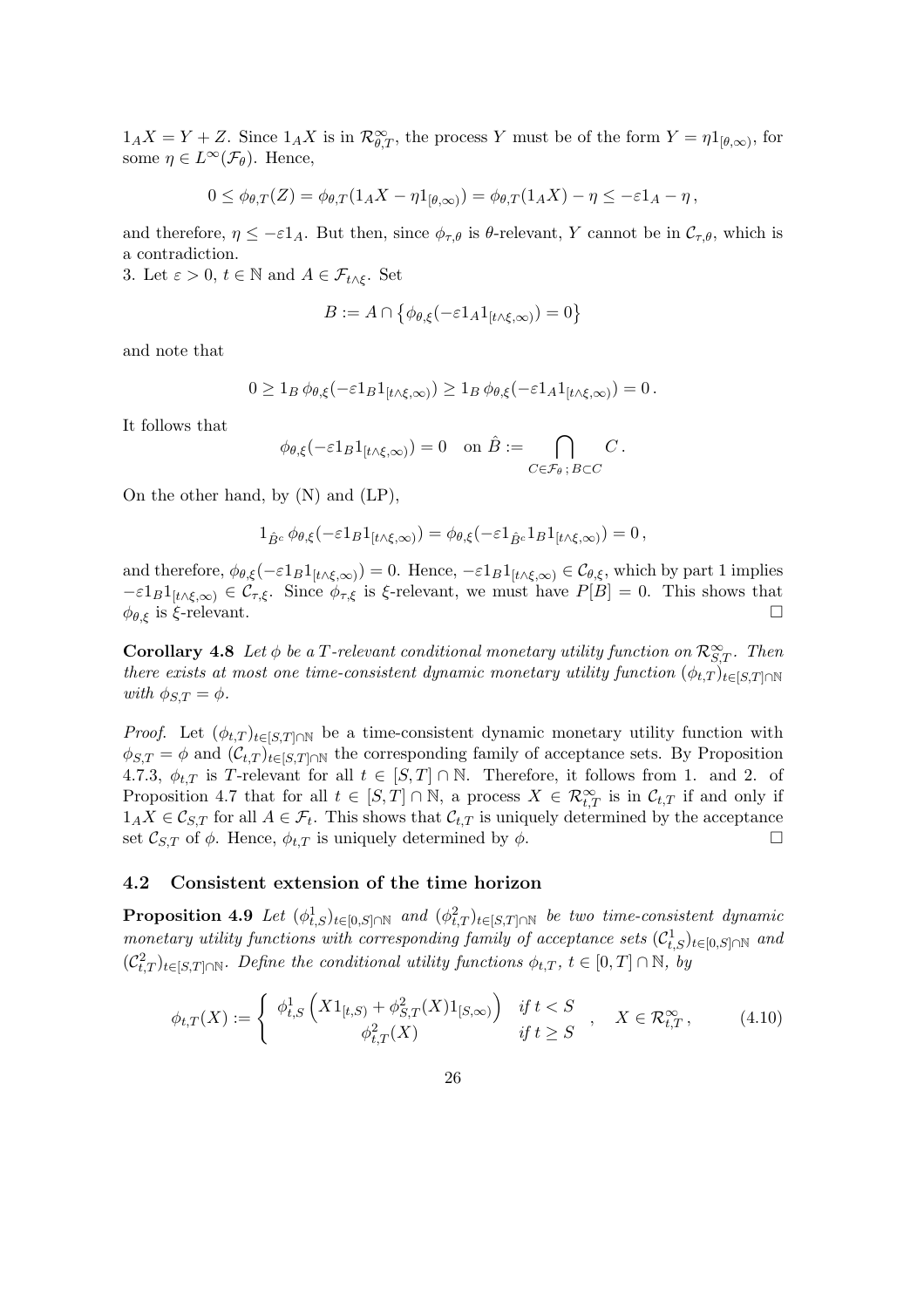and the sets  $\mathcal{C}_{t,T}$ ,  $t \in [0,T] \cap \mathbb{N}$  by

$$
\mathcal{C}_{t,T} := \begin{cases} \mathcal{C}_{t,S}^1 + \mathcal{C}_{S,T}^2 & \text{if } t < S \\ \mathcal{C}_{t,T}^2 & \text{if } t \ge S \end{cases} \tag{4.11}
$$

Then  $(\phi_{t,T})_{t\in[0,T]\cap\mathbb{N}}$  is a time-consistent dynamic monetary utility functions with corresponding family of acceptance sets  $(\mathcal{C}_{t,T})_{t\in[0,T]\cap\mathbb{N}}$ . If  $(\phi_{t,S}^1)_{t\in[0,S]\cap\mathbb{N}}$  and  $(\phi_{t,T}^2)_{t\in[S,T]\cap\mathbb{N}}$  are dynamic concave monetary utility functions, then so is  $(\phi_{t,T})_{t\in[0,T]\cap\mathbb{N}}$ . If  $(\phi_{t,S}^1)_{t\in[0,S]\cap\mathbb{N}}$ and  $(\phi_{t,T}^2)_{t\in [S,T]\cap \mathbb{N}}$  are dynamic coherent utility functions, then so is  $(\phi_{t,T})_{t\in [0,T]\cap \mathbb{N}}$ . If  $(\phi_{t,S}^1)_{t\in[0,S]\cap\mathbb{N}}$  and  $(\phi_{t,T}^2)_{t\in[S,T]\cap\mathbb{N}}$  consist of conditional monetary utility functions that are continuous for bounded decreasing sequences, then  $\phi_{t,T}$  is continuous for bounded decreasing sequences for all  $t \in [0, T] \cap \mathbb{N}$ .

*Proof.* It can easily be checked that for all  $t \in [0, S] \cap \mathbb{N}$ , the mapping  $\phi_{t,T}$  defined in (4.10) is a conditional monetary utility function on  $\mathcal{R}_{t,T}^{\infty}$  with acceptance set  $\mathcal{C}_{t,T}$  given by (4.11). Also, it is obvious that  $\phi_{t,T}$  inherits concavity, positive homogeneity, and continuity for bounded decreasing sequences. To prove that  $(\phi_{t,T})_{t\in[0,T]\cap\mathbb{N}}$  is time-consistent, we fix  $t \in$  $[0, S)$ , a process  $X \in \mathcal{R}_{t,T}^{\infty}$  and a finite  $(\mathcal{F}_t)$ -stopping time  $\theta$  such that  $t \leq \theta \leq T$ . Then, it follows from definition (4.10) and the time-consistency of  $(\phi_{t,S}^1)_{t\in[0,S]\cap\mathbb{N}}$  and  $(\phi_{t,T}^2)_{t\in[S,T]\cap\mathbb{N}}$ that

$$
\phi_{t,T}(X1_{[t,\theta)} + \phi_{\theta,T}(X)1_{[\theta,\infty)})
$$
\n
$$
= \phi_{t,S}^{1}(X1_{[t,\theta\wedge S)} + 1_{\{\theta \leq S\}}\phi_{\theta,T}(X)1_{[\theta,\infty)} + 1_{\{\theta > S\}}\phi_{S,T}^{2}(X1_{[S,\theta)} + \phi_{\theta,T}^{2}(X)1_{[\theta,\infty)})1_{[S,\infty)})
$$
\n
$$
= \phi_{t,S}^{1}(X1_{[t,\theta\wedge S)} + 1_{\{\theta \leq S\}}\phi_{\theta,T}(X)1_{[\theta,\infty)} + 1_{\{\theta > S\}}\phi_{S,T}^{2}(X)1_{[S,\infty)})
$$
\n
$$
= \phi_{t,S}^{1}(X1_{[t,\theta\wedge S)} + \phi_{\theta\wedge S,T}(X)1_{[\theta\wedge S,\infty)})
$$
\n
$$
= \phi_{t,S}^{1}(X1_{[t,\theta\wedge S)} + \phi_{\theta\wedge S,S}^{1}(X1_{[\theta\wedge S,S)} + \phi_{S,T}^{2}(X)1_{[S,\infty)})1_{[\theta\wedge S,\infty)})
$$
\n
$$
= \phi_{t,S}^{1}(X1_{[t,S)} + \phi_{S,T}^{2}(X)1_{[S,\infty)})
$$
\n
$$
= \phi_{t,T}(X).
$$

For  $T \in \mathbb{N}$ , time-consistent dynamic monetary utility functions can be defined by backwards induction as follows: For all  $t = 0, \ldots, T$ , there exists only one conditional monetary utility function  $\phi_{t,t}$  on  $\mathcal{R}_{t,t}^{\infty}$ . It is given by

$$
\phi_{t,t}(m1_{[t,\infty)}) = m, \text{ for } m \in L^{\infty}(\mathcal{F}_t),
$$

and its acceptance set is

$$
C_{t,t} = \{m1_{[t,\infty)} \mid m \in L^{\infty}_+(\Omega, \mathcal{F}_t, P)\}.
$$

Now, for every  $t = 0, \ldots T-1$ , let  $\phi_{t,t+1}$  be an arbitrary conditional monetary utility function on  $\mathcal{R}_{t,t+1}^{\infty}$  with acceptance set  $\mathcal{C}_{t,t+1}$ . It can easily be checked that for all  $t =$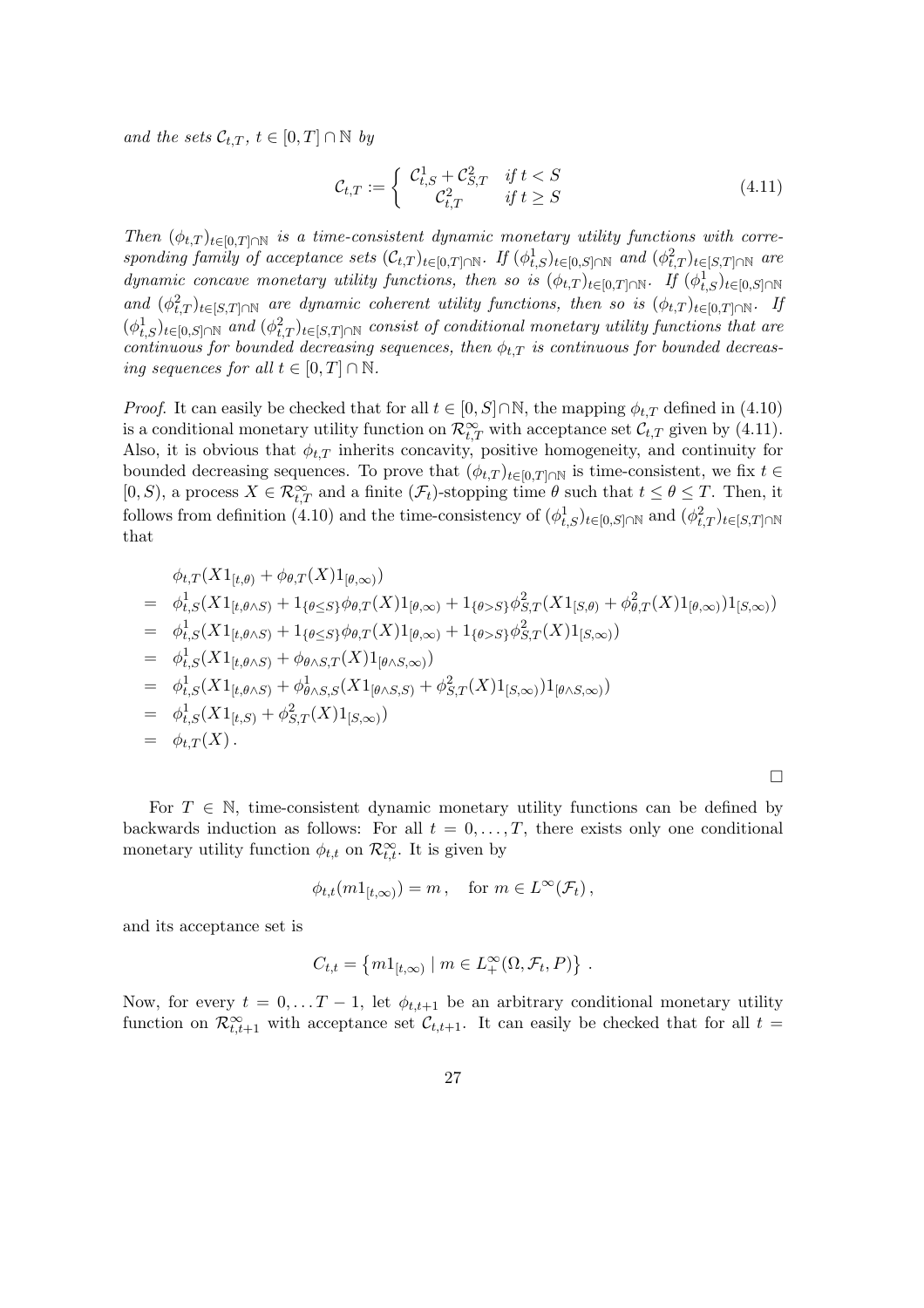$0, \ldots T-1$ , the dynamic monetary utility function  $(\phi_{s,t+1})_{s=t}^{t+1}$  is time-consistent. Therefore, it follows from Proposition 4.9 that a time-consistent dynamic monetary utility function  $(\phi_{t,T})_{t\in[0,T]\cap\mathbb{N}}$  can be defined recursively by

$$
\phi_{t,T}(X) := \phi_{t,t+1}(X 1_{\{t\}} + \phi_{t+1,T}(X) 1_{[t+1,\infty)}) \text{ for } t \leq T - 2 \text{ and } X \in \mathcal{R}_{t,T}^{\infty}.
$$

The corresponding acceptance sets are given by

$$
\mathcal{C}_{t,T} := \mathcal{C}_{t,t+1} + \mathcal{C}_{t+1,t+2} + \cdots + \mathcal{C}_{T-1,T}, \quad t = 0, 1, \ldots, T-1.
$$

# 4.3 Concatenation of elements in  $\mathcal{A}_+^1$

For the dual characterization of time-consistency of dynamic coherent and concave monetary utility functions, the following concatenation operation in  $\mathcal{A}^1_+$  will play an important role:

**Definition 4.10** Let  $a, b \in A^1_+, \theta$  a finite  $(\mathcal{F}_t)$ -stopping time and  $A \in \mathcal{F}_{\theta}$ . Then we define the concatenation  $a \oplus^{\theta}_{A} b$  as follows:

$$
(a \oplus_{A}^{\theta} b)_{t} := \begin{cases} a_{t} & \text{on } \{t < \theta\} \cup A^{c} \cup \left\{ \langle 1, b \rangle_{\theta, \infty} = 0 \right\} \\ a_{\theta - 1} + \frac{\langle 1, a \rangle_{\theta, \infty}}{\langle 1, b \rangle_{\theta, \infty}} (b_{t} - b_{\theta - 1}) & \text{on } \{t \ge \theta\} \cap A \cap \left\{ \langle 1, b \rangle_{\theta, \infty} > 0 \right\}, \end{cases}
$$

where we set  $a_{-1} = b_{-1} = 0$ .

We call a subset  $\mathcal Q$  of  $\mathcal A^1_+$  c1-stable if

$$
a \oplus_A^s b \in \mathcal{Q}
$$
 for all  $a, b \in \mathcal{Q}, s \in \mathbb{N}$  and all  $A \in \mathcal{F}_s$ .

We call a subset  $\mathcal Q$  of  $\mathcal A^1_+$  c2-stable if

 $a \oplus^{\theta}_{A} b \in \mathcal{Q}$  for all  $a, b \in \mathcal{Q}$ , every finite  $(\mathcal{F}_{t})$ -stopping time  $\theta$  and all  $A \in \mathcal{F}_{\theta}$ .

#### Remark 4.11

Let  $\mathcal Q$  be a c1-stable subset of  $\mathcal A^1_+$ . Then

 $a \oplus^{\theta}_{A} b \in \mathcal{Q}$  for all  $a, b \in \mathcal{Q}$ , each bounded  $(\mathcal{F}_{t})$ -stopping time  $\theta$ , and  $A \in \mathcal{F}_{\theta}$ ,

and

 $a \oplus_A^{\theta} b$  is in the  $||.||_{\mathcal{A}^1}$ -closure of  $\mathcal{Q}$ 

for all  $a, b \in \mathcal{Q}$ , each finite  $(\mathcal{F}_t)$ -stopping time  $\theta$  and  $A \in \mathcal{F}_{\theta}$ .

Indeed, if Q is c1-stable, set for each  $(\mathcal{F}_t)$ -stopping time  $\theta$  and  $A \in \mathcal{F}_{\theta}$ ,  $A_n := A \cap$  $\{\theta = n\}, n \in \mathbb{N}$ . Then all of the following processes are in  $\mathcal{Q}$ :

$$
a^0:=a\oplus_{A_0}^0 b\,,\quad a^n:=a^{n-1}\oplus_{A_n}^n b\,,\quad n\geq 1\,.
$$

If  $\theta$  is bounded, then  $a^n = a \oplus_A^{\theta} b$  for all n such that  $n \ge \theta$ . If  $\theta$  is finite, then  $a^n \to a \oplus_A^{\theta} b$ in  $\Vert . \Vert_{\mathcal{A}}^1$ , as  $n \to \infty$ .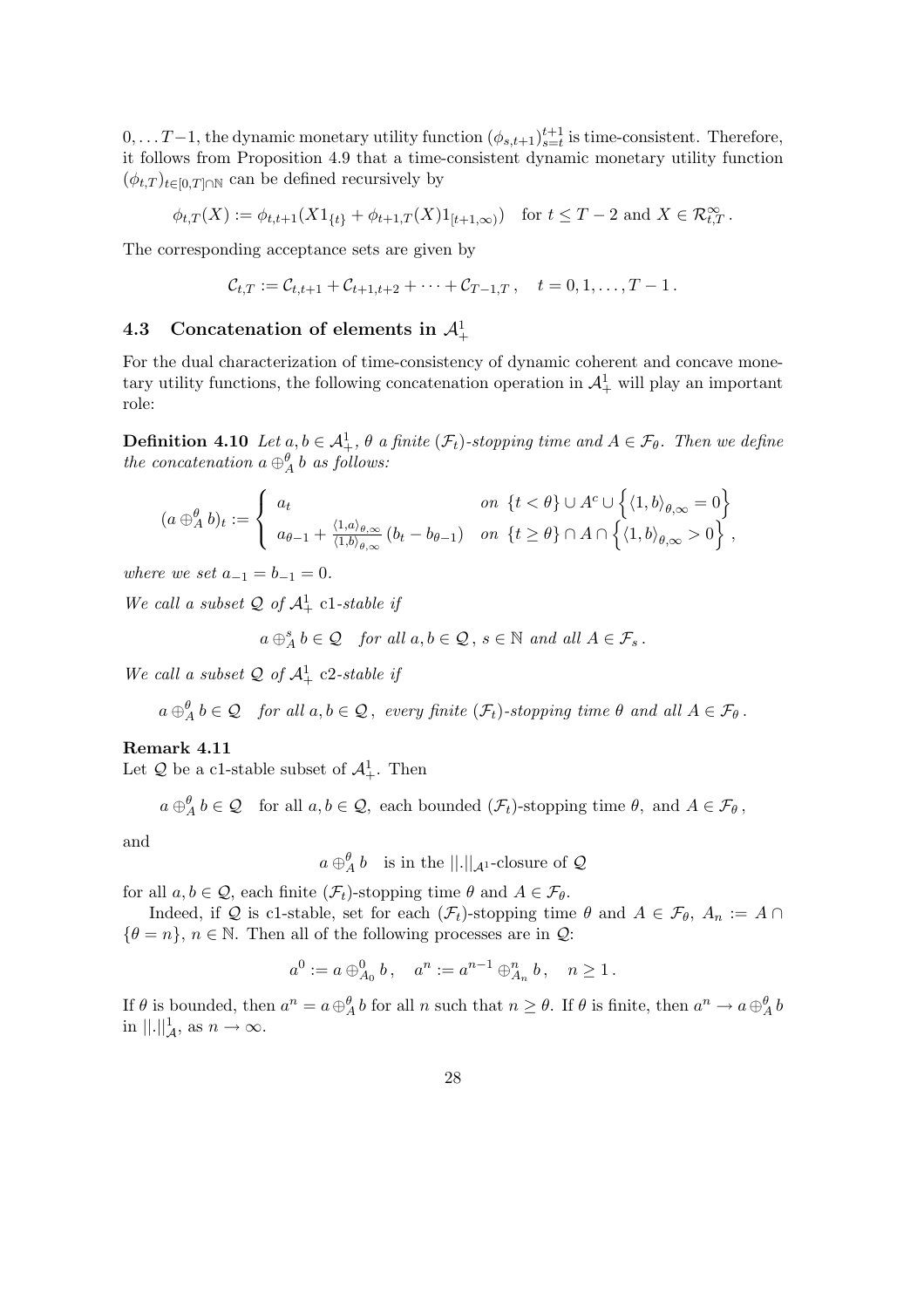#### 4.4 Time-consistent dynamic coherent utility functions

In this subsection we show how time-consistency of dynamic coherent utility functions is related to stability under concatenation in  $\mathcal{A}^1_+$ . This generalizes results of Artzner et al. (2004), Riedel (2004) and Roorda et al. (2005). Examples will be discussed in Subsections 5.1, 5.2, 5.4 and 5.5 below.

**Remark 4.12** Let  $(\phi_{t,T})_{t\in[0,T]\cap\mathbb{N}}$  be a time-consistent dynamic coherent utility function such that for all  $t \in [0, T] \cap \mathbb{N}$  and  $X \in \mathcal{R}_{t,T}^{\infty}$ ,

$$
\phi_{t,T}(X) = \underset{a \in \mathcal{Q}_{t,T}}{\mathrm{ess}\inf} \left\langle X, a \right\rangle_{t,T} ,
$$

for a non-empty subset  $\mathcal{Q}_{t,T}$  of  $\mathcal{D}_{t,T}$ . Then, it can easily be checked that for all finite stopping times  $\tau \leq T$ ,

$$
\phi_{\tau,T}(X) = \underset{a \in \mathcal{Q}_{\tau,T}}{\mathrm{ess\,inf}} \left\langle X, a \right\rangle_{\tau,T}, \quad X \in \mathcal{R}_{\tau,T}^{\infty},
$$

where  $\mathcal{Q}_{\tau,T}$  is given by

 $\overline{a}$ 

$$
\mathcal{Q}_{\tau,T} := \left\{ a \in \mathcal{D}_{\tau,T} \mid a = \sum_{t \in [0,T] \cap \mathbb{N}} 1_{\{\tau = t\}} a^t, a^t \in \mathcal{Q}_{t,T} \text{ for all } t \right\}.
$$

 $\mathbf{r}$ 

In the following theorem and corollary, we provide necessary dual conditions for timeconsistency of dynamic coherent utility functions  $(\phi_{t,T})_{t\in[0,T]\cap\mathbb{N}}$  such that all  $\phi_{t,T}$  are continuous for bounded decreasing sequences.

**Theorem 4.13** Let  $(\phi_{t,T})_{t\in[0,T]\cap\mathbb{N}}$  be a time-consistent dynamic coherent utility function such that for all  $t \in [0,T] \cap \mathbb{N}$  and  $X \in \mathcal{R}_{t,T}^{\infty}$ ,

$$
\phi_{t,T}(X) = \underset{a \in \mathcal{Q}_{t,T}^0}{\text{ess inf }} \langle X, a \rangle_{t,T} ,
$$

where for all finite  $(\mathcal{F}_t)$ -stopping times  $\tau \leq T$ , the set  $\mathcal{Q}^0_{\tau,T}$  is given by

$$
\mathcal{Q}_{\tau,T}^0 := \left\{ a \in \mathcal{D}_{\tau,T} \mid \phi_{\tau,T}^{\#}(a) = 0 \right\} \, .
$$

Then, for every pair of finite stopping times  $\tau$  and  $\theta$  with  $0 \leq \tau \leq \theta \leq T$ , the following hold:

**1.** For every  $a \in \mathcal{Q}_{\tau,T}^0$  there exists  $b \in \mathcal{Q}_{\theta,T}^0$  such that

$$
\frac{a}{\langle 1, a \rangle_{\theta, T}} 1_{[\theta, \infty)} = b \quad on \, the \, set \, \left\{ \langle 1, a \rangle_{\theta, T} > 0 \right\} \, .
$$

2.

$$
a \oplus_A^{\theta} b \in \mathcal{Q}_{\tau,T}^0
$$
 for all  $a \in \mathcal{Q}_{\tau,T}^0$ ,  $b \in \mathcal{Q}_{\theta,T}^0$  and  $A \in \mathcal{F}_{\theta}$ .

3.

$$
a \oplus^{\theta}_{A} b \in \mathcal{Q}^{0}_{\tau,T}
$$
 for all  $a, b \in \mathcal{Q}^{0}_{\tau,T}$  and  $A \in \mathcal{F}_{\theta}$ .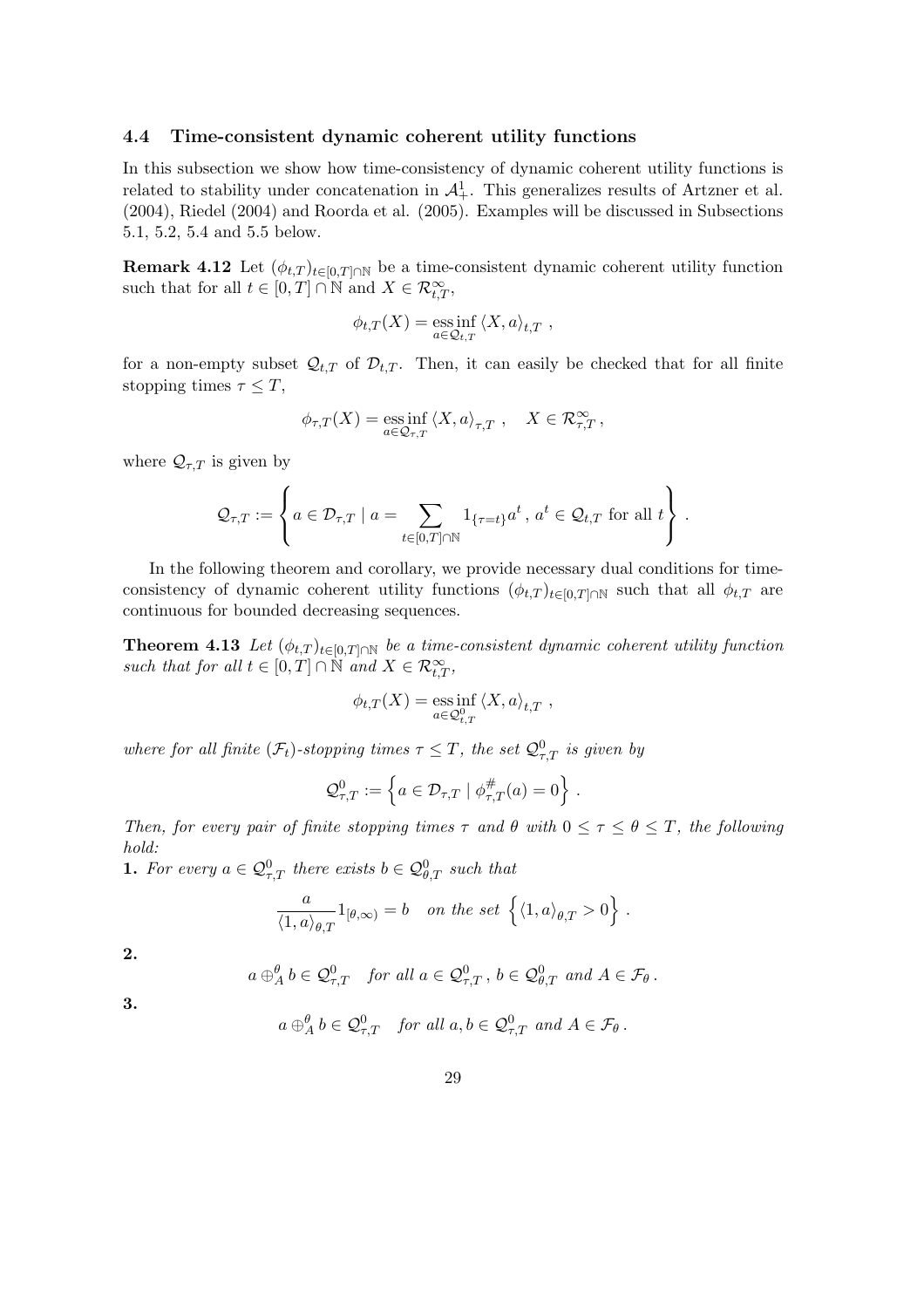Corollary 4.14 Let  $(\phi_{t,T})_{t\in[0,T]\cap\mathbb{N}}$  be a time-consistent dynamic coherent utility function such that  $\phi_{0,T}$  is T-relevant and continuous for bounded decreasing sequences. Then the sets

$$
\mathcal{Q}_{0,T}^0 := \left\{ a \in \mathcal{D}_{0,T} \mid \phi_{0,T}^{\#}(a) = 0 \right\} \quad and \quad \mathcal{Q}_{0,T}^{0,\text{rel}} := \mathcal{Q}_{0,T}^0 \cap \mathcal{D}_{0,T}^{\text{rel}} \,,
$$

are c2-stable, and for every finite  $(\mathcal{F}_t)$ -stopping time  $\tau \leq T$  and  $X \in \mathcal{R}_{\tau,T}^{\infty}$ ,

$$
\phi_{\tau,T}(X) = \underset{a \in \mathcal{Q}_{0,T}^{0}}{\mathrm{ess\,inf}} \frac{\langle X, a \rangle_{\tau,T}}{\langle 1, a \rangle_{\tau,T}} = \underset{a \in \mathcal{Q}_{0,T}^{0, \mathrm{rel}}}{\mathrm{ess\,inf}} \frac{\langle X, a \rangle_{\tau,T}}{\langle 1, a \rangle_{\tau,T}},
$$

where

$$
\frac{\langle X, a \rangle_{\tau, T}}{\langle 1, a \rangle_{\tau, T}} \quad \text{is understood to be } \infty \text{ on } \left\{ \langle 1, a \rangle_{\tau, T} = 0 \right\}.
$$

Proof of Theorem 4.13. 1. Let  $a \in \mathcal{Q}^0_{\tau,T}$  and denote

$$
\mathcal{C}_{\tau,T} := \left\{ X \in \mathcal{R}_{\tau,T}^{\infty} \mid \phi_{\tau,T}(X) \ge 0 \right\} \quad \text{and} \quad \mathcal{C}_{\theta,T} := \left\{ X \in \mathcal{R}_{\theta,T}^{\infty} \mid \phi_{\theta,T}(X) \ge 0 \right\}.
$$

Choose  $X \in \mathcal{C}_{\theta,T}$  and  $A \in \mathcal{F}_{\theta}$ . It follows from Proposition 4.7.1 that  $1_A X \in \mathcal{C}_{\tau,T}$ . Hence, by Remark 4.12,

$$
\operatorname*{ess\,inf}_{c\in\mathcal{Q}^0_{\tau,T}} \left\langle 1_A X, c\right\rangle_{\tau,T} = \phi_{\tau,T}(1_A X) \geq 0\,,
$$

and therefore,

$$
\mathbf{E}\left[\mathbf{1}_A\left\langle X,a\right\rangle_{\theta,T}\right] = \mathbf{E}\left[\left\langle \mathbf{1}_A X,a\right\rangle_{\tau,T}\right] \geq \mathbf{E}\left[\phi_{\tau,T}(\mathbf{1}_A X)\right] \geq 0.
$$

This shows that  $\langle X, a \rangle_{\theta,T} \geq 0$  for all  $X \in \mathcal{C}_{\theta,T}$ . Take  $d \in \mathcal{Q}_{\theta,T}^0$  and set

$$
b:=1_{\left\{\langle 1,a\rangle_{\theta,T}>0\right\}}\frac{a}{\langle 1,a\rangle_{\theta,T}}+1_{\left\{\langle 1,a\rangle_{\theta,T}=0\right\}}d\,.
$$

Then  $b \in \mathcal{Q}^0_{\theta,T}$  and

$$
\frac{a}{\langle 1,a\rangle_{\theta,T}}=b\quad\text{on the set }\left\{\langle 1,a\rangle_{\theta,T}>0\right\}\,.
$$

2. Let  $a \in \mathcal{Q}^0_{\tau,T}$ ,  $b \in \mathcal{Q}^0_{\theta,T}$ ,  $A \in \mathcal{F}_{\theta}$  and  $X \in \mathcal{C}_{\tau,T}$ . By 1.,

$$
\frac{a}{\langle 1, a \rangle_{\theta, T}} = c \quad \text{ for some } c \in \mathcal{Q}_{\theta, T}^0 \text{ on the set } \left\{ \langle 1, a \rangle_{\theta, T} > 0 \right\}.
$$

Hence,

$$
1_{A^c} \langle X, a \rangle_{\theta, T} + 1_A \langle 1, a \rangle_{\theta, T} \langle X, b \rangle_{\theta, T}
$$
  
= 
$$
1_{A^c} \langle 1, a \rangle_{\theta, T} \langle X, c \rangle_{\theta, T} + 1_A \langle 1, a \rangle_{\theta, T} \langle X, b \rangle_{\theta, T}
$$
  

$$
\geq \langle 1, a \rangle_{\theta, T} \phi_{\theta, T}(X).
$$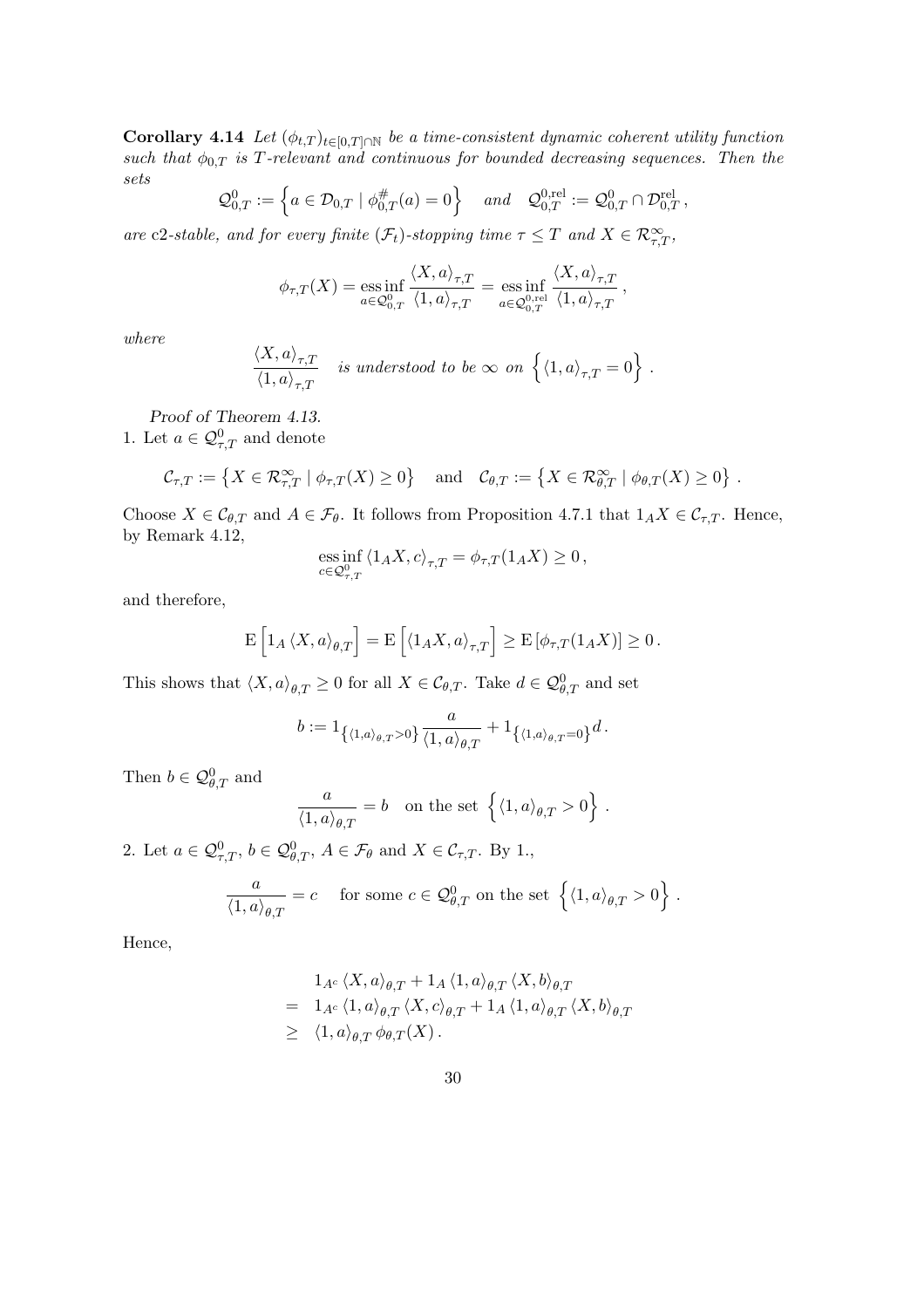It follows that

$$
\left\langle X, a \oplus_{A}^{a} b \right\rangle_{\tau, T} = \mathbf{E} \left[ \sum_{t=\tau}^{\theta-1} X_{t} \Delta a_{t} + 1_{A^{c}} \sum_{t \in [\theta, T] \cap \mathbb{N}} X_{t} \Delta a_{t} + 1_{A} \langle 1, a \rangle_{\theta, T} \sum_{t \in [\theta, T] \cap \mathbb{N}} X_{t} \Delta b_{t} \mid \mathcal{F}_{\tau} \right]
$$
  
\n
$$
= \mathbf{E} \left[ \sum_{t=\tau}^{\theta-1} X_{t} \Delta a_{t} + 1_{A^{c}} \langle X, a \rangle_{\theta, T} + 1_{A} \langle 1, a \rangle_{\theta, T} \langle X, b \rangle_{\theta, T} \mid \mathcal{F}_{\tau} \right]
$$
  
\n
$$
\geq \mathbf{E} \left[ \sum_{t=\tau}^{\theta-1} X_{t} \Delta a_{t} + \langle 1, a \rangle_{\theta, T} \phi_{\theta, T}(X) \mid \mathcal{F}_{\tau} \right]
$$
  
\n
$$
= \mathbf{E} \left[ \sum_{t=\tau}^{\theta-1} X_{t} \Delta a_{t} + \phi_{\theta, T}(X) \sum_{t \in [\theta, T] \cap \mathbb{N}} \Delta a_{t} \mid \mathcal{F}_{\tau} \right]
$$
  
\n
$$
\geq \phi_{\tau, T}(X 1_{[\tau, \theta)} + \phi_{\theta, T}(X) 1_{[\theta, \infty)} = \phi_{\tau, T}(X) \geq 0.
$$

This shows that  $\phi_{\tau,T}^{\#}(a \oplus_A^{\theta} b) = 0$ , and therefore,  $a \oplus_A^{\theta} b \in \mathcal{Q}_{\tau,T}^0$ . 3. follows directly from 1. and 2.  $\Box$ 

Proof of Corollary 4.14.

It follows from Theorem 3.18 and Corollary 3.24 that

$$
\phi_{0,T}(X) = \underset{a \in \mathcal{Q}_{0,T}^{0}}{\text{ess inf }} \langle X, a \rangle_{0,T} = \underset{a \in \mathcal{Q}_{0,T}^{0, \text{rel}}}{\text{ess inf }} \langle X, a \rangle_{0,T} .
$$

By Theorem 4.13.3,  $\mathcal{Q}_{0,T}^0$  is c2-stable, which immediately implies that also  $\mathcal{Q}_{0,T}^{0,\text{rel}}$  is c2stable. To prove the rest of the corollary, let  $(\mathcal{C}_{t,T})_{t\in[0,T]\cap\mathbb{N}}$  be the family of acceptance sets corresponding to  $(\phi_{t,T})_{t\in[0,T]\cap\mathbb{N}}$  and fix a finite  $(\mathcal{F}_t)$ -stopping time  $\tau \leq T$ . Parts 1 and 2 of Proposition 4.7 imply that for every  $X \in \mathcal{R}_{\tau,T}^{\infty}$ ,

$$
X \in \mathcal{C}_{\tau,T} \Leftrightarrow 1_A X \in \mathcal{C}_{0,T} \quad \text{for all } A \in \mathcal{F}_{\tau},
$$

and therefore,

$$
X \in \mathcal{C}_{\tau,T} \quad \Leftrightarrow \quad \langle 1_A X, a \rangle_{0,T} \ge 0 \quad \text{for all } A \in \mathcal{F}_{\tau} \text{ and } a \in \mathcal{Q}_{0,T}^{0,\text{rel}} \Leftrightarrow
$$

$$
\langle X, a \rangle_{\tau,T} \ge 0 \quad \text{for all } a \in \mathcal{Q}_{0,T}^{0,\text{rel}}.
$$

This shows that  $\phi_{\tau,T}$  and the conditional coherent utility function

$$
\underset{a \in \mathcal{Q}_{\tau,T}^{0,\mathrm{rel}}}{\mathrm{ess\,inf}} \frac{\langle X, a \rangle_{\tau,T}}{\langle 1, a \rangle_{\tau,T}}, \quad X \in \mathcal{R}_{\tau,T}^{\infty}
$$

have the same acceptance set. Hence, they must be equal. It is clear that

$$
\underset{a \in \mathcal{Q}_{0,T}^{0}}{\text{ess inf}} \frac{\langle X, a \rangle_{\tau,T}}{\langle 1, a \rangle_{\tau,T}} \le \underset{a \in \mathcal{Q}_{0,T}^{0, \text{rel}}} {\text{ess inf}} \frac{\langle X, a \rangle_{\tau,T}}{\langle 1, a \rangle_{\tau,T}}, \quad \text{for all } X \in \mathcal{R}_{\tau,T}^{\infty}.
$$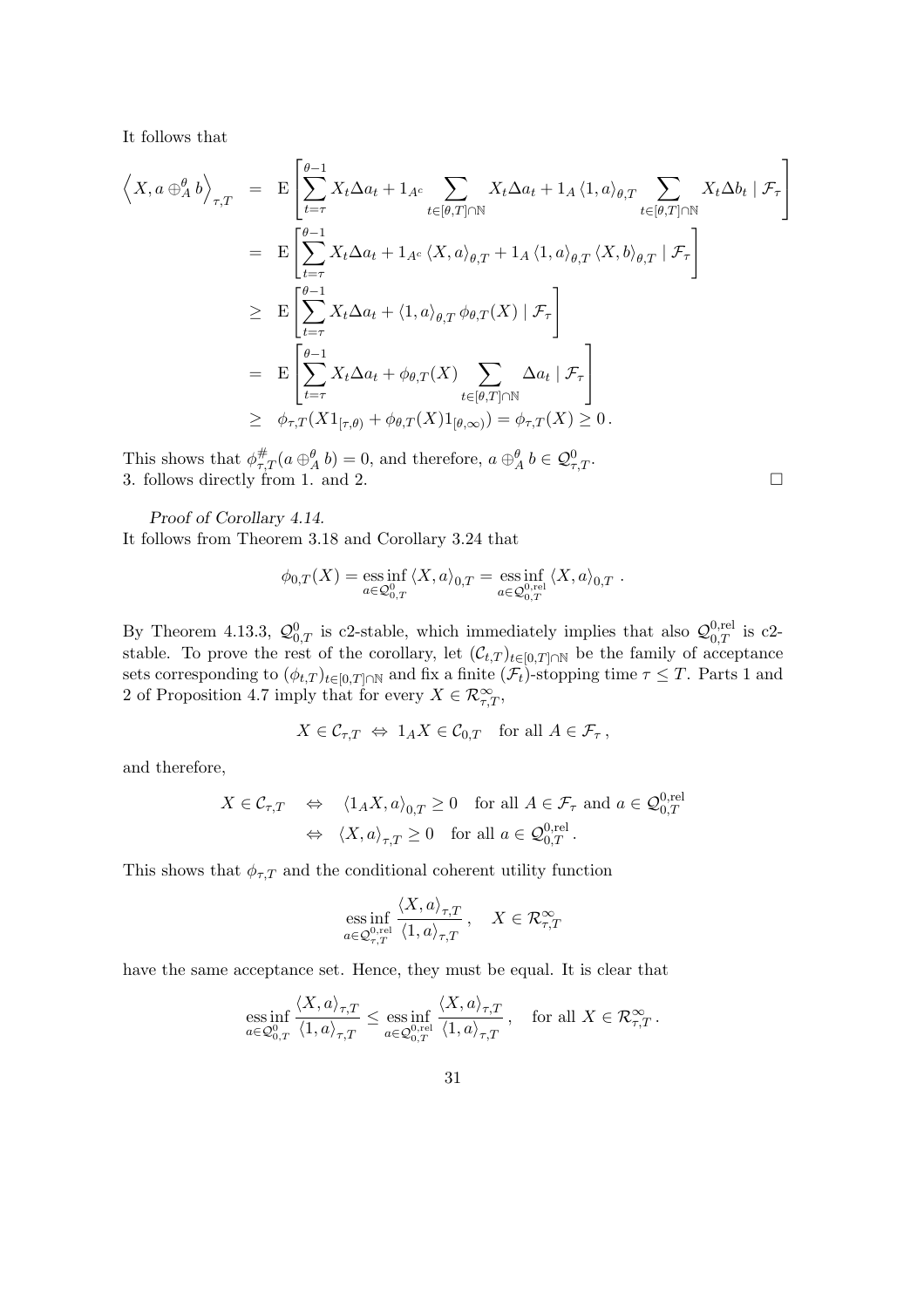On the other hand, since  $X - \phi_{\tau,T}(X)1_{[\tau,\infty)} \in C_{\tau,T}$ , it follows that

$$
\left\langle 1_A\left(X - \phi_{\tau,T}(X)1_{[\tau,\infty)}\right), a \right\rangle_{0,T} \ge 0, \quad \text{for all } A \in \mathcal{F}_{\tau} \text{ and } a \in \mathcal{Q}^0_{\tau,T},
$$

and therefore,

$$
\frac{\langle \left(X-\phi_{\tau,T}(X)1_{[\tau,\infty)}\right),a\rangle_{\tau,T}}{\langle 1,a\rangle_{\tau,T}}\geq 0\,,\quad\text{for all}\,\, a\in\mathcal{Q}^0_{\tau,T}\,,
$$

which shows that

$$
\underset{a \in \mathcal{Q}_{\tau,T}^0}{\text{ess inf}} \frac{\langle X, a \rangle_{\tau,T}}{\langle 1, a \rangle_{\tau,T}} \ge \phi_{\tau,T}(X), \quad \text{for all } X \in \mathcal{R}_{\tau,T}^{\infty}.
$$

The subsequent theorem and its corollary give sufficient dual conditions for timeconsistency of dynamic coherent utility functions.

**Theorem 4.15** Let  $(\phi_{t,T})_{t\in[0,T]\cap\mathbb{N}}$  be a dynamic coherent utility function such that for all  $t \in [0, T] \cap \mathbb{N}$  and  $X \in \mathcal{R}_{t, T}^{\infty}$ ,

$$
\phi_{t,T}(X) = \underset{a \in \mathcal{Q}_{t,T}}{\mathrm{ess\,inf}} \left\langle X, a \right\rangle_{t,T} ,
$$

for a non-empty subset  $\mathcal{Q}_{t,T}$  of  $\mathcal{D}_{t,T}$ . Set

$$
\mathcal{Q}^0_{t,T} := \left\{ a \in \mathcal{D}_{t,T} \mid \phi_{t,T}^{\#}(a) = 0 \right\} \quad \text{for all } t \in [0,T] \cap \mathbb{N},
$$

and assume that for each  $t \in [0, T) \cap \mathbb{N}$ , the following two conditions are satisfied:

(i) For every  $a \in \mathcal{Q}_{t,T}$  there exists  $b \in \mathcal{Q}_{t+1,T}^0$  such that

$$
\frac{a}{\langle 1, a \rangle_{t+1,T}} 1_{[t+1,\infty)} = b \quad on \ the \ set \ \Big\{ \langle 1, a \rangle_{t+1,T} > 0 \Big\}
$$

(ii)

$$
a \oplus_A^{t+1} b \in \mathcal{Q}_{t,T}^0
$$
 for all  $a \in \mathcal{Q}_{t,T}$ ,  $b \in \mathcal{Q}_{t+1,T}$  and  $A \in \mathcal{F}_{t+1}$ .

Then  $(\phi_{t,T})_{t\in[0,T]\cap\mathbb{N}}$  is time-consistent.

**Corollary 4.16** Let  $\mathcal{Q}^{\text{rel}}$  be a non-empty subset of  $\mathcal{D}_{0,T}^{\text{rel}}$  such that for all  $a, b \in \mathcal{Q}^{\text{rel}}$ , every  $s \in (0, T] \cap \mathbb{N}$  and  $A \in \mathcal{F}_s$ ,  $\overline{a}$ 

$$
a \oplus_A^s b \in \left\langle \mathcal{Q}^{\text{rel}} \right\rangle,
$$

where  $\langle \mathcal{Q}^{\text{rel}} \rangle$  is the  $\sigma(\mathcal{A}^1, \mathcal{R}^{\infty})$ -closed, convex hull of  $\mathcal{Q}^{\text{rel}}$ . Then

$$
\phi_{t,T}(X) := \underset{a \in \mathcal{Q}^{\text{rel}}}{\text{ess inf}} \frac{\langle X, a \rangle_{t,T}}{\langle 1, a \rangle_{t,T}}, \quad t \in [0, T] \cap \mathbb{N}, X \in \mathcal{R}_{t,T}^{\infty},
$$

 $\Box$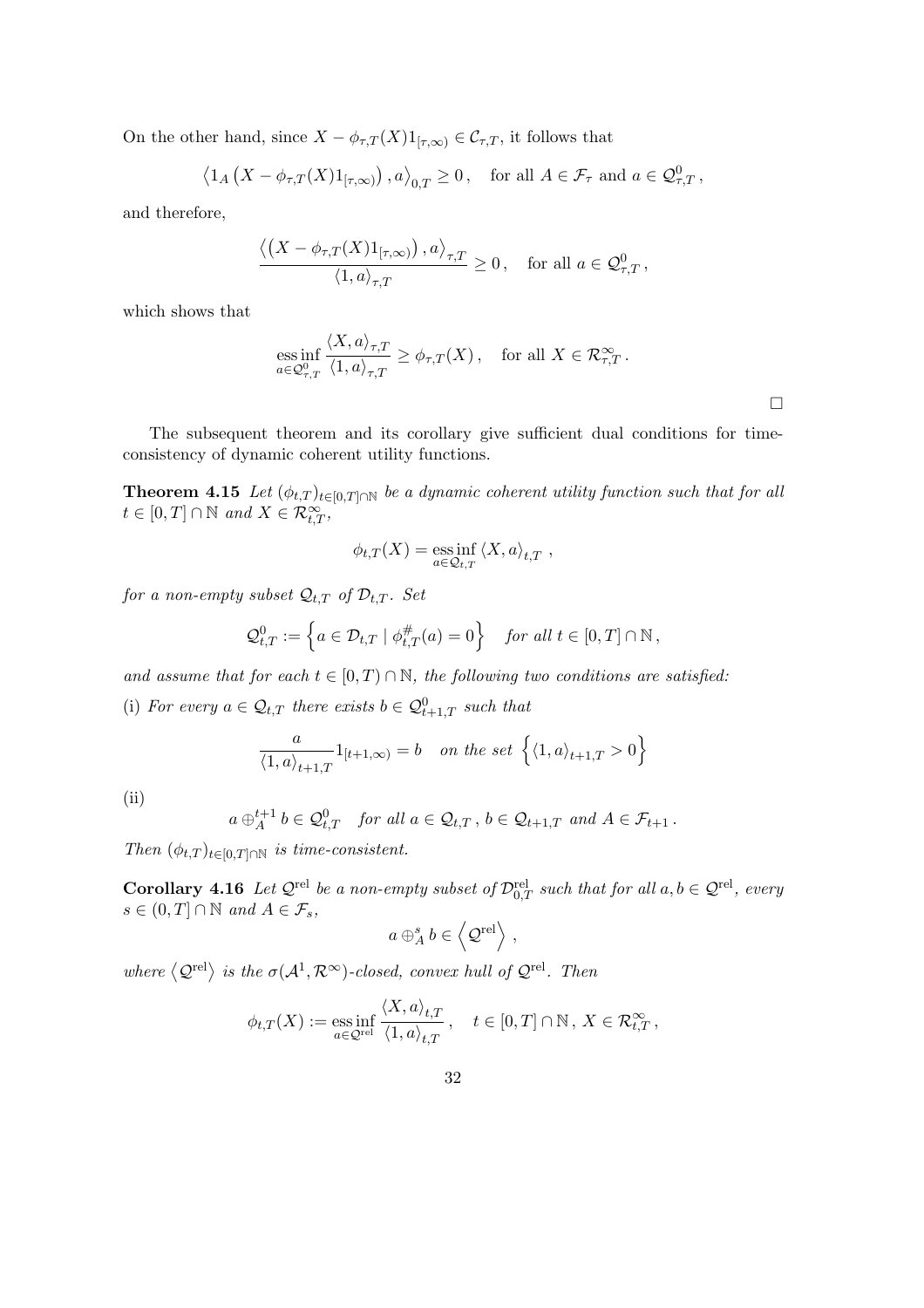defines a time-consistent dynamic coherent utility function such that

$$
\phi_{\tau,T}(X) = \underset{a \in \mathcal{Q}^{\text{rel}}}{\text{ess inf}} \frac{\langle X, a \rangle_{\tau,T}}{\langle 1, a \rangle_{\tau,T}} \tag{4.12}
$$

for every finite  $(\mathcal{F}_t)$ -stopping time  $\tau \leq T$  and  $X \in \mathcal{R}_{\tau,T}^{\infty}$ . In particular,  $\phi_{\tau,T}(X)$  is  $T$ relevant for every finite  $(\mathcal{F}_t)$ -stopping time  $\tau \leq T$ .

#### Proof of Theorem 4.15.

By Theorem 3.18, all  $\phi_{t,T}$  are continuous for bounded decreasing sequences. Hence, by Proposition 4.5, it is enough to show that

$$
\phi_{t,T}(X) = \phi_{t,T}(X1_{\{t\}} + \phi_{t+1,T}(X)1_{[t+1,\infty)})
$$

for each  $t \in [0,T) \cap \mathbb{N}$  and  $X \in \mathcal{R}_{t,T}^{\infty}$ . Let  $a \in \mathcal{Q}_{t,T}$ . By condition (i), there exists  $b \in \mathcal{Q}_{t+1,T}^0$  such that

$$
\frac{a}{\langle 1, a \rangle_{t+1,T}} 1_{[t+1,\infty)} = b \quad \text{on the set } \left\{ \langle 1, a \rangle_{t+1,T} > 0 \right\}.
$$

Hence,  $\langle X, a \rangle_{t+1,T} = \langle 1, a \rangle_{t+1,T} \langle X, b \rangle_{t+1,T} \ge \langle 1, a \rangle_{t+1,T} \phi_{t+1,T}(X)$ , and therefore,  $\overline{a}$  $\overline{a}$ 

$$
\langle X, a \rangle_{t,T} = \mathcal{E} \left[ X_t \Delta a_t + \sum_{j \in [t+1,T] \cap \mathbb{N}} X_j \Delta a_j \mid \mathcal{F}_t \right] = \mathcal{E} \left[ X_t \Delta a_t + \langle X, a \rangle_{t+1,T} \mid \mathcal{F}_t \right]
$$
  
\n
$$
\geq \mathcal{E} \left[ X_t \Delta a_t + \langle 1, a \rangle_{t+1,T} \phi_{t+1,T}(X) \mid \mathcal{F}_t \right] = \langle X \mathbf{1}_{\{t\}} + \phi_{t+1,T}(X) \mathbf{1}_{[t+1,\infty)}, a \rangle_{t,T},
$$

which shows that

$$
\phi_{t,T}(X) \ge \phi_{t,T}(X1_{\{t\}} + \phi_{t+1,T}(X)1_{[t+1,\infty)}).
$$

To show the converse inequality, we introduce the set

$$
\tilde{\mathcal{Q}}_{t+1,T} := \left\{ \sum_{k=1}^K 1_{B_k} b^k \mid K \geq 1, b^k \in \mathcal{Q}_{t+1,T}, (B_k)_{k=1}^K \text{ an } \mathcal{F}_{t+1} \text{-measurable partition of } \Omega \right\}
$$

and note that it induces  $\phi_{t+1,T}$ . Also, it follows from condition (ii) that

$$
a \oplus_{\Omega}^{t+1} b \in \mathcal{Q}_{t,T}^0 \text{ for all } a \in \mathcal{Q}_{t,T} \text{ and } b \in \tilde{\mathcal{Q}}_{t+1,T}.
$$

Choose  $X \in \mathcal{R}_{t+1,T}^{\infty}$ . The set  $\left\{ \langle X, b \rangle_{t+1,T} \mid b \in \tilde{\mathcal{Q}}_{t+1,T} \right\}$  is directed downwards. Therefore, there exists a sequence  $(b^n)_{n\geq 1}$  in  $\mathcal{Q}_{t+1,T}$  such that

$$
\langle X, b^n\rangle_{t+1,T} \searrow \phi_{t+1,T}(X) \quad \text{almost surely},
$$

and hence, for every  $a \in \mathcal{Q}_{t,T}$ ,

$$
\phi_{t,T}(X) \le \langle X, a \oplus_{\Omega}^{t+1} b^{n} \rangle_{t,T} \setminus \langle X1_{\{t\}} + \phi_{t+1,T}(X)1_{[t+1,\infty)}, a \rangle_{t,T} \quad \text{almost surely,}
$$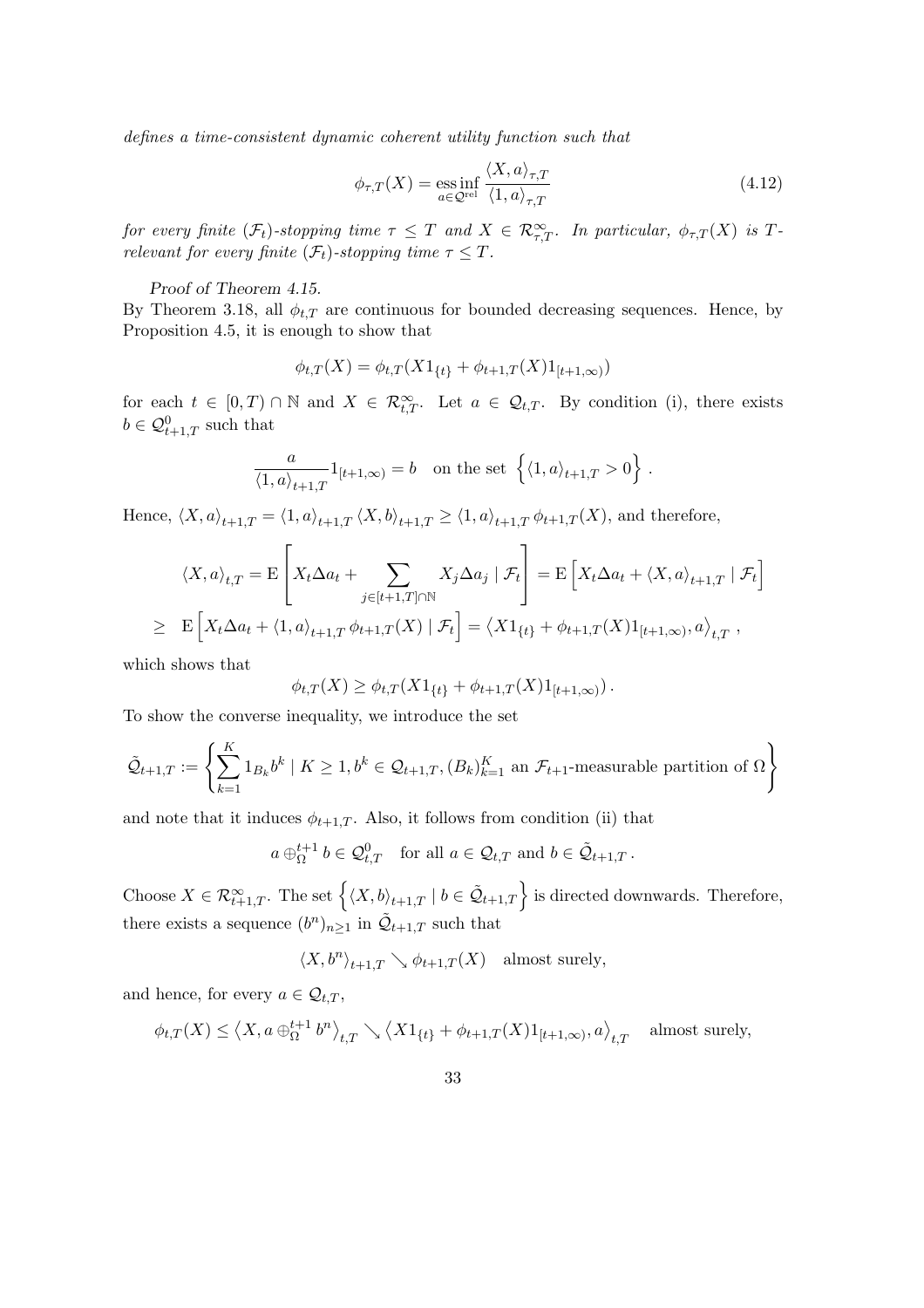which shows that

$$
\phi_{t,T}(X) \leq \phi_{t,T}(X1_{\{t\}} + \phi_{t+1,T}(X)1_{[t+1,\infty)}).
$$

Proof of Corollary 4.16.

Time-consistency follows from Theorem 4.15, the representation (4.12) from Remark 4.12, and T-relevance from Proposition 3.21.  $\Box$ 

As a consequence of Corollaries 4.14 and 4.16 we get the following stability result for subsets of  $\mathcal{D}_{0,T}^{\text{rel}}$ .

**Corollary 4.17** Let  $\mathcal{Q}^{\text{rel}}$  be a non-empty subset of  $\mathcal{D}_{0,T}^{\text{rel}}$  and denote by  $\langle \mathcal{Q}^{\text{rel}} \rangle$  the  $\sigma(\mathcal{A}^1,\mathcal{R}^{\infty})$ closed, convex hull of  $\mathcal{Q}^{\text{rel}}$ . If

$$
a \oplus_A^s b \in \langle \mathcal{Q}^{\text{rel}} \rangle
$$
 for all  $a, b \in \mathcal{Q}^{\text{rel}}, s \in (0, T] \cap \mathbb{N}$  and  $A \in \mathcal{F}_s$ ,

then the sets  $\langle \mathcal{Q}^{\text{rel}} \rangle$  and  $\langle \mathcal{Q}^{\text{rel}} \rangle \cap \mathcal{D}_{0,T}^{\text{rel}}$  are c2-stable.<br>In particular, if  $\mathcal{Q}^{\text{rel}}$  is c1-stable, then  $\langle \mathcal{Q}^{\text{rel}} \rangle$  and  $\langle \mathcal{Q}^{\text{rel}} \rangle \cap \mathcal{D}_{0,T}^{\text{rel}}$  are c2-stable.

*Proof.* Define the dynamic coherent utility function  $(\phi_{t,T})_{t\in[0,T]\cap\mathbb{N}}$  by

$$
\phi_{t,T}(X) := \inf_{a \in \mathcal{Q}^{\text{rel}}} \frac{\langle X, a \rangle_{t,T}}{\langle 1, a \rangle_{t,T}}, \quad t \in [0, T] \cap \mathbb{N}, X \in \mathcal{R}_{t,T}^{\infty}.
$$

By Corollary 4.16,  $(\phi_{t,T})_{t\in[0,T]\cap\mathbb{N}}$  is time-consistent. Hence, it follows from Corollary 4.14 by Coronary 4.10,  $(\varphi_{t,T/t\in[0,T]\cap\mathbb{N}}$  is time-consistent. Hence, it follows from Coronary 4.14<br>that  $\langle \mathcal{Q}^{\text{rel}} \rangle$  and  $\langle \mathcal{Q}^{\text{rel}} \rangle \cap \mathcal{D}_{0,T}^{\text{rel}}$  are c2-stable.

#### 4.5 Time-consistent dynamic concave monetary utility functions

In this subsection we give necessary and sufficient conditions for time-consistency of dynamic concave monetary utility functions in terms of penalty functions.

We use the following standard conventions for the definition of conditional expectations of random variables that are not necessarily integrable: Let  $f \in \overline{L}(\mathcal{F})$  and  $\tau$  a finite  $(\mathcal{F}_t)$ -stopping time. If there exists a  $g \in L^1(\mathcal{F})$  such that  $f \geq g$ , we define

$$
\mathrm{E}[f \mid \mathcal{F}_{\tau}] := \lim_{n \to \infty} \mathrm{E}[f \wedge n \mid \mathcal{F}_{\tau}].
$$

If there exists a  $g \in L^1(\mathcal{F})$  such that  $f \leq g$ , we define

$$
\mathrm{E}[f \mid \mathcal{F}_{\tau}] := \lim_{n \to -\infty} \mathrm{E}[f \vee n \mid \mathcal{F}_{\tau}].
$$

If X is an adapted process on  $(\Omega, \mathcal{F},(\mathcal{F}_t)_{t\in\mathbb{N}}, P)$  taking values in the interval  $[m,\infty]$  for some  $m \in \mathbb{R}$ , we define for all  $a \in \mathcal{A}^1_+$ ,

$$
\langle X, a \rangle_{\tau, \theta} := \lim_{n \to \infty} \langle X \wedge n, a \rangle_{\tau, \theta} .
$$

 $\Box$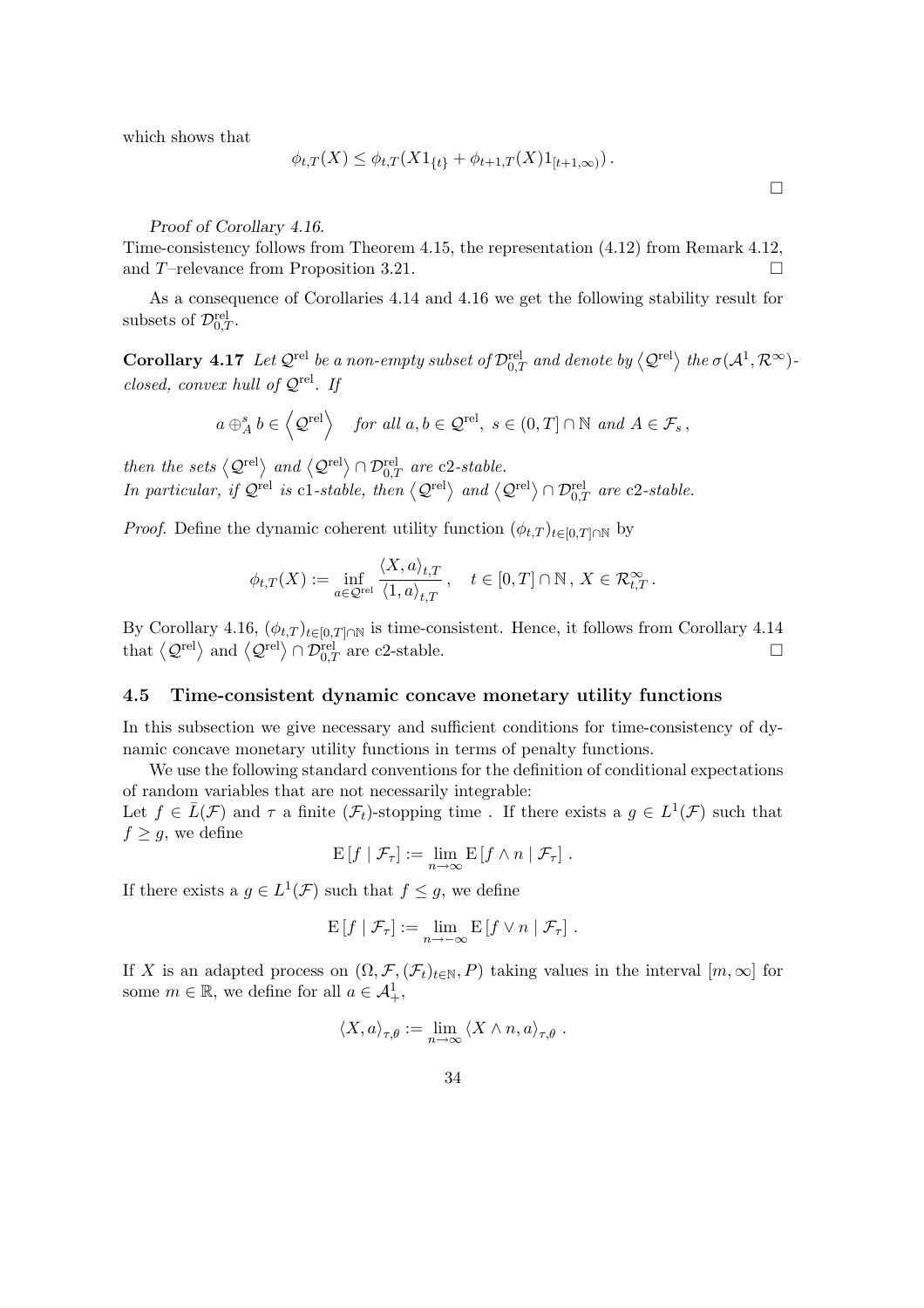If X takes values in  $[-\infty, m]$  for some  $m \in \mathbb{R}$ , we define for all  $a \in \mathcal{A}^1_+$ ,

$$
\langle X, a \rangle_{\tau, \theta} := \lim_{n \to -\infty} \langle X \vee n, a \rangle_{\tau, \theta} .
$$

**Remark 4.18** Let  $(\phi_{t,T})_{t\in[0,T]\cap\mathbb{N}}$  be a dynamic concave monetary utility function such that for each  $t \in [0, T] \cap \mathbb{N}$ ,  $\phi_{t,T}$  is given by

$$
\phi_{t,T}(X) = \underset{a \in \mathcal{D}_{t,T}}{\mathrm{ess\,inf}} \left\{ \langle X, a \rangle_{t,T} - \gamma_{t,T}(a) \right\} , \quad X \in \mathcal{R}_{t,T}^{\infty} ,
$$

for a penalty function  $\gamma_{t,T}$  on  $\mathcal{D}_{t,T}$  that satisfies the local property. Then it can easily be checked that for all finite  $(\mathcal{F}_t)$ -stopping times  $\tau \leq T$ ,

$$
\phi_{\tau,T}(X) = \underset{a \in \mathcal{D}_{\tau,T}}{\mathrm{ess\,inf}} \left\{ \langle X, a \rangle_{\tau,T} - \gamma_{\tau,T}(a) \right\} , \quad X \in \mathcal{R}_{\tau,T}^{\infty} ,
$$

where  $\gamma_{\tau,T}$  is the penalty function on  $\mathcal{D}_{\tau,T}$  given by

$$
\gamma_{\tau,T}(a) := \sum_{t \in [0,T] \cap \mathbb{N}} 1_{\{\tau = t\}} \gamma_t (1_{\{\tau = t\}} a + 1_{\{\tau \neq t\}} 1_{[t,\infty)}), \quad a \in \mathcal{D}_{\tau,T}.
$$
 (4.13)

The subsequent theorem and corollary give necessary dual conditions for time-consistency of dynamic concave monetary utility functions  $(\phi_{t,T})_{t\in[0,T]\cap\mathbb{N}}$  such that all  $\phi_{t,T}$  are continuous for bounded decreasing sequences.

**Theorem 4.19** Let  $(\phi_{t,T})_{t\in[0,T]\cap\mathbb{N}}$  be a time-consistent dynamic concave monetary utility function such that for all  $t \in [0, T] \cap \mathbb{N}$ ,

$$
\phi_{t,T}(X) = \underset{a \in \mathcal{D}_{t,T}}{\mathrm{ess}\inf} \left\{ \langle X, a \rangle_{t,T} - \phi_{t,T}^{\#}(a) \right\} , \quad X \in \mathcal{R}_{t,T}^{\infty}.
$$

Then

$$
\phi_{\tau,T}^{\#}(a) = \operatorname*{ess\,sup}_{b \in \mathcal{D}_{\theta,T}} \phi_{\tau,T}^{\#}\left(a \oplus_{\Omega}^{\theta} b\right) + \operatorname{E}\left[\phi_{\theta,T}^{\#}(a) \mid \mathcal{F}_{\tau}\right],\tag{4.14}
$$

for every pair of finite  $(\mathcal{F}_t)$ -stopping times  $\tau, \theta$  such that  $0 \leq \tau \leq \theta \leq T$  and all  $a \in \mathcal{D}_{\tau,T}$ .

Corollary 4.20 Let  $(\phi_{t,T})_{t\in[0,T]\cap\mathbb{N}}$  be a time-consistent dynamic concave monetary utility function such that  $\phi_{0,T}$  is T-relevant and continuous for bounded decreasing sequences. Then

$$
\phi_{\tau,T}(X) = \underset{a \in \mathcal{D}_{\tau,T}}{\mathrm{ess}\inf} \left\{ \langle X, a \rangle_{\tau,T} - \phi_{\tau,T}^{\#}(a) \right\} = \underset{a \in \mathcal{D}_{\tau,T}^{\mathrm{rel}}}{\mathrm{ess}\inf} \left\{ \langle X, a \rangle_{\tau,T} - \phi_{\tau,T}^{\#}(a) \right\} ,
$$

for every finite  $(\mathcal{F}_t)$ -stopping time  $\tau \leq T$ , and

$$
\phi_{\tau,T}^{\#}(a) = \operatorname*{ess\,sup}_{b \in \mathcal{D}_{\theta,T}} \phi_{\tau,T}^{\#}\left(a \oplus_{\Omega}^{\theta} b\right) + \operatorname{E}\left[\phi_{\theta,T}^{\#}(a) \mid \mathcal{F}_{\tau}\right]
$$
  

$$
= \operatorname*{ess\,sup}_{b \in \mathcal{D}_{\theta,T}^{\text{rel}}} \phi_{\tau,T}^{\#}\left(a \oplus_{\Omega}^{\theta} b\right) + \operatorname{E}\left[\phi_{\theta,T}^{\#}(a) \mid \mathcal{F}_{\tau}\right],
$$

for every pair of finite  $(\mathcal{F}_t)$ -stopping times  $\tau, \theta$  such that  $0 \leq \tau \leq \theta \leq T$  and all  $a \in \mathcal{D}_{\tau,\theta}$ .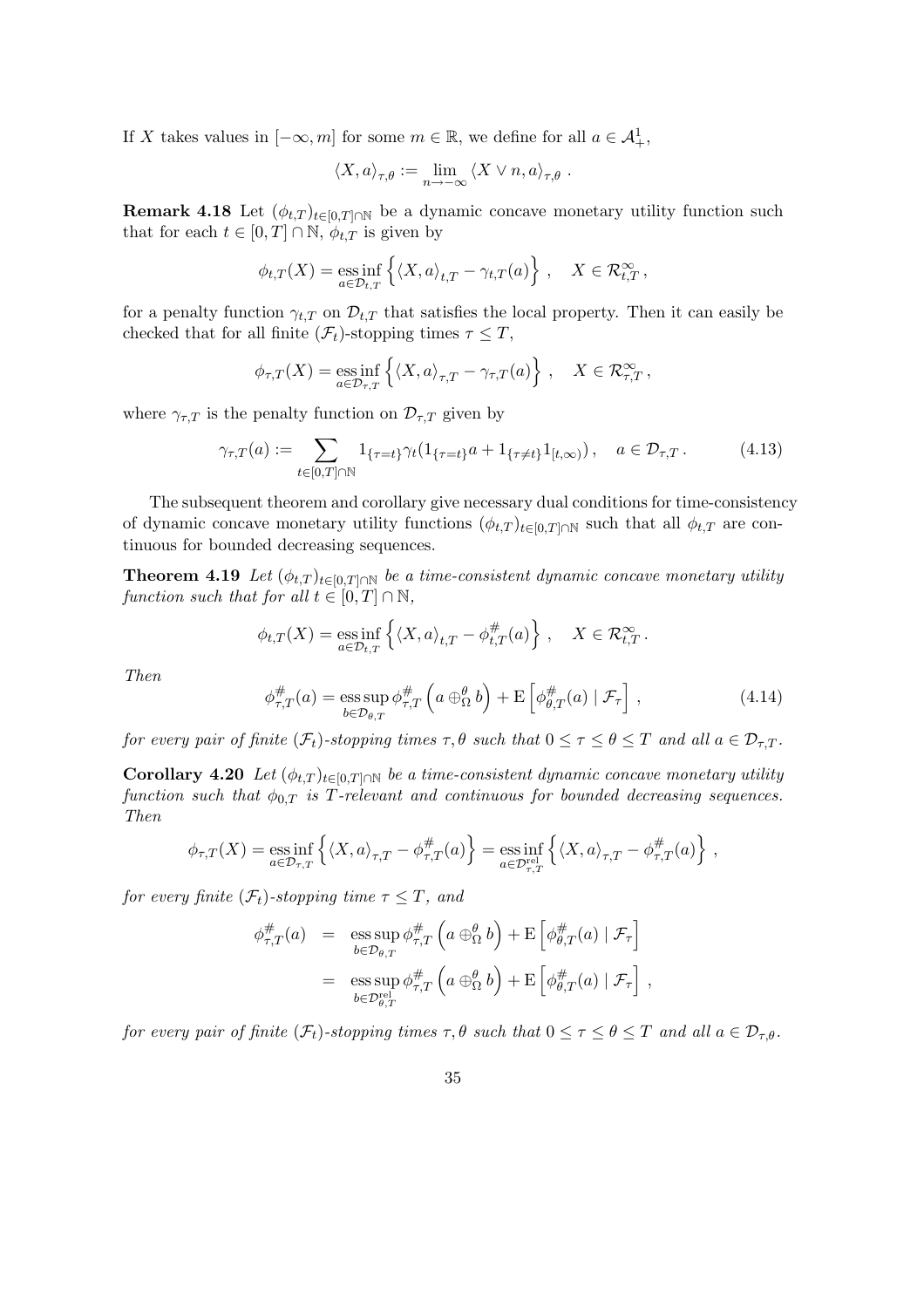#### Proof of Theorem 4.19.

Let  $\tau$  and  $\theta$  be two finite  $(\mathcal{F}_t)$ -stopping times such that  $0 \leq \tau \leq \theta \leq T$ , and  $(\mathcal{C}_{t,T})_{t \in [0,T] \cap \mathbb{N}}$ the acceptance sets corresponding to  $(\phi_{t,T})_{t\in[0,T]\cap\mathbb{N}}$ . It follows from Remark 4.3 and Theorem 4.6 that for all  $a \in \mathcal{D}_{\tau,T}$ ,

$$
\phi_{\tau,T}^{\#}(a) = \operatorname*{ess\,inf}_{X \in \mathcal{C}_{\tau,T}} \langle X, a \rangle_{\tau,T}
$$
\n
$$
= \operatorname*{ess\,inf}_{X \in \mathcal{C}_{\tau,\theta}} \langle X, a \rangle_{\tau,T} + \operatorname*{ess\,inf}_{X \in \mathcal{C}_{\theta,T}} \langle X, a \rangle_{\tau,T}
$$
\n
$$
= \operatorname*{ess\,inf}_{X \in \mathcal{C}_{\tau,\theta}} \langle X, a \rangle_{\tau,T} + \operatorname*{E}\left[\operatorname*{ess\,inf}_{X \in \mathcal{C}_{\theta,T}} \langle X, a \rangle_{\theta,T} | \mathcal{F}_{\tau}\right]
$$
\n
$$
= \operatorname*{ess\,inf}_{X \in \mathcal{C}_{\tau,\theta}} \langle X, a \rangle_{\tau,T} + \operatorname*{E}\left[\phi_{\theta,T}^{\#}(a) | \mathcal{F}_{\tau}\right], \tag{4.15}
$$

and for all  $a \in \mathcal{D}_{\tau,T}$  and  $b \in \mathcal{D}_{\theta,T}$ ,

$$
\phi_{\tau,T}^{\#}(a \oplus_{\Omega}^{\theta} b) = \operatorname*{ess\,inf}_{X \in \mathcal{C}_{\tau,T}} \left\langle X, a \oplus_{\Omega}^{\theta} b \right\rangle_{\tau,T}
$$
\n
$$
= \operatorname*{ess\,inf}_{X \in \mathcal{C}_{\tau,\theta}} \left\langle X, a \oplus_{\Omega}^{\theta} b \right\rangle_{\tau,T} + \operatorname*{ess\,inf}_{X \in \mathcal{C}_{\theta,T}} \left\langle X, a \oplus_{\Omega}^{\theta} b \right\rangle_{\tau,T}
$$
\n
$$
= \operatorname*{ess\,inf}_{X \in \mathcal{C}_{\tau,\theta}} \left\langle X, a \right\rangle_{\tau,T} + \operatorname*{E}\left[\operatorname*{ess\,inf}_{X \in \mathcal{C}_{\theta,T}} \left\langle X, b \right\rangle_{\theta,T} \left\langle 1, a \right\rangle_{\theta,T} \mid \mathcal{F}_{\tau}\right]
$$
\n
$$
= \operatorname*{ess\,inf}_{X \in \mathcal{C}_{\tau,\theta}} \left\langle X, a \right\rangle_{\tau,T} + \operatorname*{E}\left[\phi_{\theta,T}^{\#}(b) \left\langle 1, a \right\rangle_{\theta,T} \mid \mathcal{F}_{\tau}\right].
$$

By Remark 4.18,

$$
\phi_{\theta,T}(X) = \operatorname*{ess\,inf}_{a \in \mathcal{D}_{\theta,T}} \left\{ \langle X, a \rangle_{\theta,T} - \phi_{\theta,T}^{\#}(a) \right\}, \quad X \in \mathcal{R}_{\theta,T}^{\infty},
$$

which implies,

$$
\operatorname*{ess\,sup}_{b\in\mathcal{D}_{\theta,T}}\phi_{\theta,T}^\#(b)=0\,.
$$

Since  $\phi_{\theta}^{\#}$  $\frac{\#}{\theta,T}$  has the local property, the set  $\left\{\phi_{\theta,T}^{\#}\right\}$  $\left\{\begin{aligned}\n\#_{\theta,T}(b) \mid b \in \mathcal{D}_{\theta,T}\n\end{aligned}\right\}$  is directed upwards, and therefore,

$$
\operatorname{ess} \operatorname{sup}_{b \in \mathcal{D}_{\theta,T}} \operatorname{E} \left[ \phi_{\theta,T}^{\#}(b) \, \langle 1,a \rangle_{\theta,T} \mid \mathcal{F}_{\tau} \right] = \operatorname{E} \left[ \operatorname{ess} \operatorname{sup}_{b \in \mathcal{D}_{\theta,T}} \phi_{\theta,T}^{\#}(b) \, \langle 1,a \rangle_{\theta,T} \mid \mathcal{F}_{\tau} \right] = 0 \, .
$$

Hence,

ess sup 
$$
\phi_{\tau,T}^{\#}
$$
  $\left(a \oplus_{\Omega}^{\theta} b\right) = \underset{X \in \mathcal{C}_{\tau,\theta}}{\text{ess inf }} \langle X, a \rangle_{\tau,T}$ ,

which together with  $(4.15)$ , proves  $(4.14)$ .

Proof of Corollary 4.20.

By Theorem 3.16,  $\mathcal{C}_{0,T}$  is a  $\sigma(\mathcal{R}^{\infty}, \mathcal{A}^1)$ -closed subset of  $\mathcal{R}^{\infty}$ . Let  $\tau \leq T$  be a finite  $(\mathcal{F}_t)$ stopping time and  $(X^{\mu})_{\mu \in M}$  a net in  $\mathcal{C}_{\tau,T}$  such that  $X^{\mu} \to X$  in  $\sigma(\mathcal{R}^{\infty}, \mathcal{A}^1)$  for some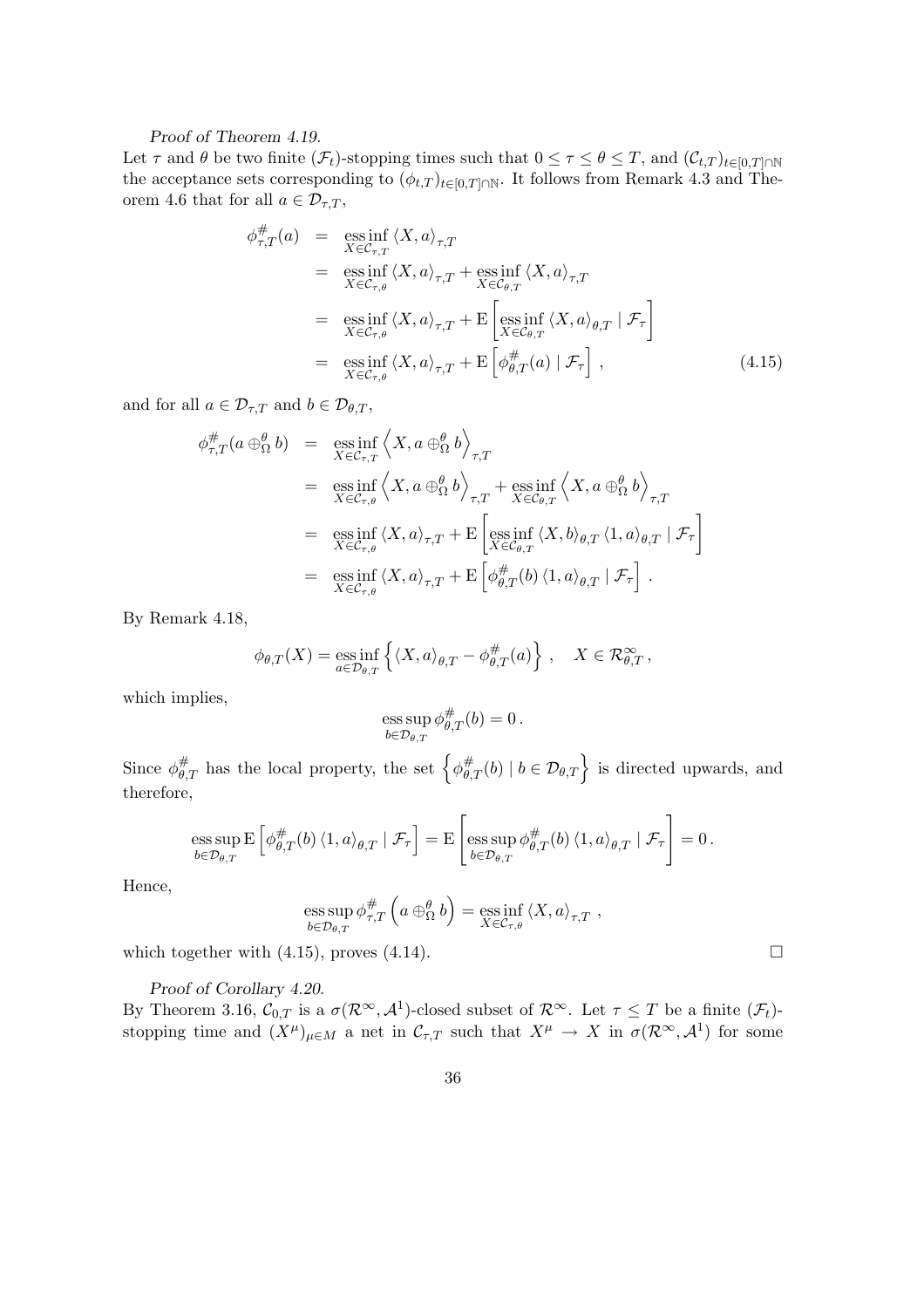$X \in \mathcal{R}^{\infty}$ . Then,  $X \in \mathcal{R}^{\infty}_{\tau,T}$ , and for each  $A \in \mathcal{F}_{\tau}$ ,  $1_A X^{\mu} \to 1_A X$  in  $\sigma(\mathcal{R}^{\infty}, A^1)$ . By Proposition 4.7.1,  $(1_A X^{\mu})_{\mu \in M}$  is a net in  $\mathcal{C}_{0,T}$ . Hence,  $1_A X \in \mathcal{C}_{0,T}$ , which by Proposition 4.7.2, implies that  $X \in \mathcal{C}_{\tau,T}$ . This shows that  $\mathcal{C}_{\tau,T}$  is  $\sigma(\mathcal{R}^{\infty}, \mathcal{A}^1)$ -closed. Hence, it follows from Theorem 3.16 that

$$
\phi_{\tau,T}(X) = \underset{a \in \mathcal{D}_{\tau,T}}{\text{ess inf}} \left\{ \langle X, a \rangle_{\tau,T} - \phi_{\tau,T}^{\#}(a) \right\} \,. \tag{4.16}
$$

By Proposition 4.7.3,  $\phi_{\tau,T}$  is T-relevant, which by Theorem 3.23, implies that

$$
\phi_{\tau,T}(X) = \underset{a \in \mathcal{D}_{\tau,T}^{\text{rel}}}{\text{ess inf}} \left\{ \langle X, a \rangle_{\tau,T} - \phi_{\tau,T}^{\#}(a) \right\} \,. \tag{4.17}
$$

By Theorem 4.19, it follows from (4.16) that

$$
\phi_{\tau,T}^{\#}(a) = \operatorname*{ess\,sup}_{b \in \mathcal{D}_{\theta,T}} \phi_{\tau,T}^{\#}\left(a \oplus_{\Omega}^{\theta} b\right) + \mathrm{E}\left[\phi_{\theta,T}^{\#}(a) \mid \mathcal{F}_{\tau}\right],
$$

for every pair of finite  $(\mathcal{F}_t)$ -stopping times  $\tau, \theta$  such that  $0 \leq \tau \leq \theta \leq T$  and all  $a \in \mathcal{D}_{\tau,\theta}$ . In the proof of Theorem 4.19 we showed that for all  $a \in \mathcal{D}_{\tau,T}$  and  $b \in \mathcal{D}_{\theta,T}$ ,

$$
\phi_{\tau,T}^{\#}(a\oplus_{\Omega}^{\theta} b) = \underset{X \in \mathcal{C}_{\tau,\theta}}{\mathrm{ess\,inf}} \langle X, a \rangle_{\tau,T} + \mathrm{E}\left[\phi_{\theta,T}^{\#}(b) \langle 1, a \rangle_{\theta,T} | \mathcal{F}_{\tau}\right],
$$

and it follows from (4.16) and (4.17) that

$$
\operatorname*{ess\,sup}_{b\in\mathcal{D}_{\theta,T}}\phi_{\theta,T}^\#(b)=\operatorname*{ess\,sup}_{b\in\mathcal{D}_{\theta,T}^{\operatorname*{rel}}} \phi_{\theta,T}^\#(b)=0\,.
$$

Hence,

$$
\operatorname{ess} \operatorname{sup}_{b \in \mathcal{D}_{\theta,T}} \operatorname{E} \left[ \phi_{\theta,T}^{\#}(b) \, \langle 1, a \rangle_{\theta,T} \mid \mathcal{F}_{\tau} \right] = \operatorname{ess} \operatorname{sup}_{b \in \mathcal{D}_{\theta,T}^{\mathrm{rel}}} \operatorname{E} \left[ \phi_{\theta,T}^{\#}(b) \, \langle 1, a \rangle_{\theta,T} \mid \mathcal{F}_{\tau} \right] = 0 \,,
$$

and therefore,

ess sup 
$$
\phi_{\tau,T}^{\#}
$$
  $\left(a \oplus_{\Omega}^{\theta} b\right)$  = ess sup  $\phi_{\tau,T}^{\#}$   $\left(a \oplus_{\Omega}^{\theta} b\right)$ .  
 $b \in \mathcal{D}_{\theta,T}^{\text{rel}}$ 

 $\Box$ 

In the next theorem and corollary we give sufficient dual conditions for time-consistency of dynamic concave monetary utility functions. For their formulation we need the following notation:

**Definition 4.21** Let  $\theta$  be a finite  $(\mathcal{F}_t)$ -stopping time such that  $\theta \leq T$ .

For every  $a \in \mathcal{D}_{0,T}$ , we define the process  $\overrightarrow{a} \in \mathcal{D}_{\theta,T}$  as follows:

$$
\overrightarrow{a} := \left\{ \begin{array}{ll} \frac{a}{\langle 1, a \rangle_{\theta, T}} 1_{[\theta, \infty)} & \text{on } \left\{ \langle 1, a \rangle_{\theta, T} > 0 \right\} \\ 1_{[\theta, \infty)} & \text{on } \left\{ \langle 1, a \rangle_{\theta, T} = 0 \right\} \end{array} \right.
$$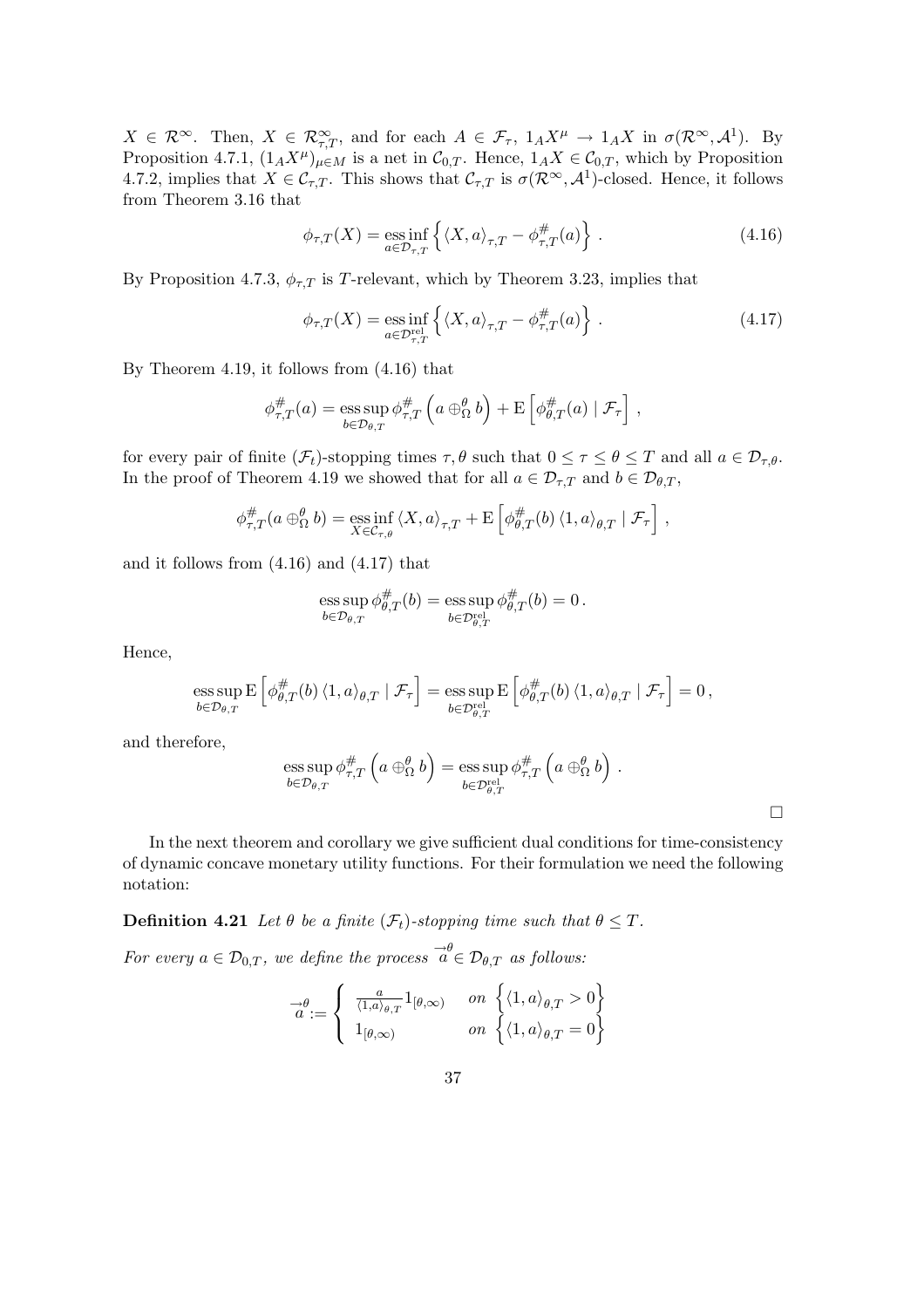If  $\gamma_{\theta,T}$  is a penalty function on  $\mathcal{D}_{\theta,T}$ , we extend it to  $\mathcal{D}_{0,T}$  by setting

$$
\gamma_{\theta,T}^{\text{ext}}(a) := \begin{cases} \langle 1, a \rangle_{\theta,T} \gamma_{\theta,T} \begin{pmatrix} -\theta \\ a \end{pmatrix} & \text{on } \left\{ \langle 1, a \rangle_{\theta,T} > 0 \right\} \\ 0 & \text{on } \left\{ \langle 1, a \rangle_{\theta,T} = 0 \right\} \end{cases}, a \in \mathcal{D}_{0,T}.
$$

**Theorem 4.22** Let  $(\phi_{t,T})_{t\in[0,T]\cap\mathbb{N}}$  be a dynamic concave monetary utility function such that for every  $t \in [0, T] \cap \mathbb{N}$ ,

$$
\phi_{t,T}(X) = \underset{a \in \mathcal{D}_{t,T}}{\text{ess inf}} \left\{ \langle X, a \rangle_{t,T} - \gamma_{t,T}(a) \right\}, \quad X \in \mathcal{R}_{t,T}^{\infty}
$$

for a penalty function  $\gamma_{t,T}$  on  $\mathcal{D}_{t,T}$  with the local property. If for each  $t \in [0,T) \cap \mathbb{N}$  and  $a \in \mathcal{D}_{t,T},$ l<br>E

$$
\gamma_{t,T}(a) = \operatorname*{ess\,sup}_{b \in \mathcal{D}_{t+1,T}} \gamma_{t,T}(a \oplus_{\Omega}^{t+1} b) + \mathrm{E}\left[\gamma_{t+1,T}^{\mathrm{ext}}(a) \mid \mathcal{F}_t\right],
$$

then  $(\phi_{t,T})_{t\in[0,T]\cap\mathbb{N}}$  is time-consistent.

Corollary 4.23 Let  $(\phi_{t,T})_{t\in[0,T]\cap\mathbb{N}}$  be a dynamic concave monetary utility function such that for all  $t \in [0, T] \cap \mathbb{N}$ ,

$$
\phi_{t,T}(X) = \underset{a \in \mathcal{D}_{t,T}^{\text{rel}}}{\text{ess inf}} \left\{ \langle X, a \rangle_{t,T} - \gamma_{t,T}(a) \right\}, \quad X \in \mathcal{R}_{t,T}^{\infty}
$$

for a penalty function  $\gamma_{t,T}$  on  $\mathcal{D}_{t,T}^{\mathrm{rel}}$  with the local property. If for all  $t \in [0,T) \cap \mathbb{N}$  and  $a \in \mathcal{D}_{t,T}^{\text{rel}},$ 

$$
\gamma_{t,T}(a) = \operatorname*{ess\,sup}_{b \in \mathcal{D}_{t+1,T}^{\text{rel}}} \gamma_{t,T}(a \oplus_{\Omega}^{t+1} b) + \operatorname*{E}\left[\gamma_{t+1,T}^{\text{ext}}(a) \mid \mathcal{F}_{t}\right],
$$

then  $(\phi_{t,T})_{t\in[0,T]\cap\mathbb{N}}$  is time-consistent.

Proof of Theorem 4.22. Fix  $t \in [0, T) \cap \mathbb{N}$  and  $X \in \mathcal{R}_{t,T}^{\infty}$ . Note that

$$
\gamma_{t,T}(a) \ge \underset{b \in \mathcal{D}_{t+1,T}}{\text{ess sup }} \gamma_{t,T}(a \oplus_{\Omega}^{t+1} b) + \mathbf{E}\left[\gamma_{t+1,T}^{\text{ext}}(a) \mid \mathcal{F}_t\right], \quad \text{for all } a \in \mathcal{D}_{t,T},
$$

implies that

$$
\gamma_{t,T}(a \oplus_{\Omega}^{t+1} b) \ge \gamma_{t,T}(a) + \mathbb{E}\left[\gamma_{t+1,T}^{\text{ext}}(a \oplus_{\Omega}^{t+1} b) \mid \mathcal{F}_t\right]. \tag{4.18}
$$

for all  $a \in \mathcal{D}_{t,T}$  and  $b \in \mathcal{D}_{t+1,T}$ .

Since  $\gamma_{t+1,T}$  has the local property, the set

$$
\left\{ \langle X, b \rangle_{t+1,T} - \gamma_{t+1,T}(b) \mid b \in \mathcal{D}_{t+1,T} \right\}
$$

is directed downwards. Hence, there exists a sequence  $(b^n)_{n\geq 1}$  in  $\mathcal{D}_{t+1,T}$  such that

 $\langle X, b^n \rangle_{t+1,T} - \gamma_{t+1,T}(b^n) \searrow \phi_{t+1,T}(X)$  almost surely.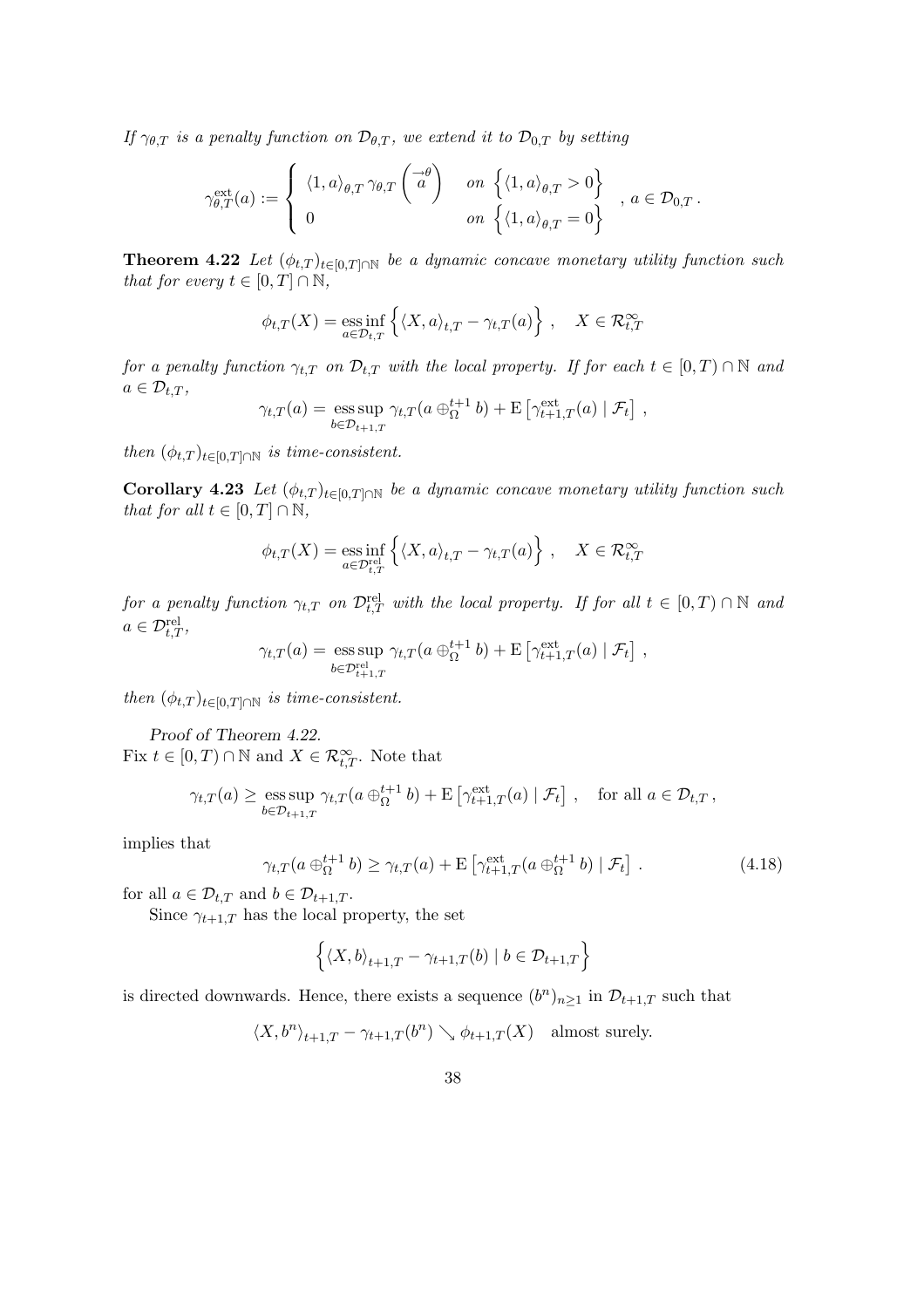It can easily be checked that for all  $a \in \mathcal{D}_{t,T}$  and  $b \in \mathcal{D}_{t+1,T}$ ,

$$
\left\langle X1_{\{t\}} + \langle X, b \rangle_{t+1,T} 1_{[t+1,\infty)}, a \right\rangle_{t,T} = \left\langle X, a \oplus_{\Omega}^{t+1} b \right\rangle_{t,T}
$$
(4.19)

and

$$
\left\langle \gamma_{t+1,T}(b)1_{[t+1,\infty)},a \right\rangle_{t,T} = \mathcal{E}\left[\gamma_{t+1,T}^{\text{ext}}(a \oplus_{\Omega}^{t+1} b) \mid \mathcal{F}_t\right]. \tag{4.20}
$$

Therefore, it follows from (4.18) that for all  $a \in \mathcal{D}_{t,T}$  and  $n \geq 1$ ,

$$
\left\langle X1_{\{t\}} + \left[ \langle X, b^n \rangle_{t+1,T} - \gamma_{t+1,T}(b^n) \right] 1_{[t+1,\infty)}, a \right\rangle_{t,T} - \gamma_{t,T}(a)
$$
\n
$$
= \left\langle X, a \bigoplus_{\Omega}^{t+1} b^n \right\rangle_{t,T} - \mathcal{E} \left[ \gamma_{t+1,T}^{\text{ext}}(a \bigoplus_{\Omega}^{t+1} b^n) \mid \mathcal{F}_t \right] - \gamma_{t,T}(a)
$$
\n
$$
\geq \left\langle X, a \bigoplus_{\Omega}^{t+1} b^n \right\rangle_{t,T} - \gamma_{t,T}(a \bigoplus_{\Omega}^{t+1} b^n)
$$
\n
$$
\geq \phi_{t,T}(X).
$$

This shows that for all  $a \in \mathcal{D}_{t,T}$ ,

$$
\left\langle X1_{\{t\}} + \phi_{t+1,T}(X)1_{[t+1,\infty)}, a \right\rangle_{t,T} - \gamma_{t,T}(a) \geq \phi_{t,T}(X),
$$

and therefore,

$$
\phi_{t,T}(X1_{\{t\}} + \phi_{t+1,T}(X)1_{[t+1,\infty]}) \ge \phi_{t,T}(X). \tag{4.21}
$$

It follows from (4.19) and (4.20) that for all  $a \in \mathcal{D}_{t,T}$  and  $b \in \mathcal{D}_{t+1,T}$ ,

$$
\left\langle X1_{\{t\}}+\left\langle X,\stackrel{\rightarrow t+1}{a}\right\rangle_{t+1,T}1_{[t+1,\infty)},a\oplus_{\Omega}^{t+1}b\right\rangle_{t,T}=\langle X,a\rangle_{t,T}
$$

and

$$
\left\langle \gamma_{t+1,T}(\overrightarrow{a}^{t+1})1_{[t+1,\infty)}, a\oplus_{\Omega}^{t+1} b \right\rangle_{t,T} = \mathrm{E}\left[\gamma_{t+1,T}^{\mathrm{ext}}(a) \mid \mathcal{F}_{t}\right].
$$

Hence, for fixed  $a\in\mathcal{D}_{t,T},$  the inequality

$$
\gamma_{t,T}(a) \le \underset{b \in \mathcal{D}_{t+1,T}}{\operatorname{ess\,sup}} \gamma_{t,T}(a \oplus_{\Omega}^{t+1} b) + \operatorname{E} \left[ \gamma_{t+1,T}^{\operatorname{ext}}(a) \mid \mathcal{F}_{t} \right]
$$

implies that

$$
\langle X, a \rangle_{t,T} - \gamma_{t,T}(a)
$$
\n
$$
\geq \langle X, a \rangle_{t,T} - \mathbb{E} \left[ \gamma_{t+1,T}^{\text{ext}}(a) \mid \mathcal{F}_t \right] - \underset{b \in \mathcal{D}_{t+1,T}}{\text{ess sup }} \gamma_{t,T}(a \oplus_{\Omega}^{t+1} b)
$$
\n
$$
= \underset{b \in \mathcal{D}_{t+1,T}}{\text{ess inf }} \left\{ \left\langle X \mathbf{1}_{\{t\}} + \left[ \left\langle X, \frac{-t+1}{a} \right\rangle_{t+1,T} - \gamma_{t+1,T} \left( \frac{-t+1}{a} \right) \right] \mathbf{1}_{[t+1,\infty)}, a \oplus_{\Omega}^{t+1} b \right\rangle_{t,T} - \gamma_{t,T}(a \oplus_{\Omega}^{t+1} b) \right\}
$$
\n
$$
\geq \underset{b \in \mathcal{D}_{t+1,T}}{\text{ess inf }} \left\{ \left\langle X \mathbf{1}_{\{t\}} + \phi_{t+1,T}(X) \mathbf{1}_{[t+1,\infty)}, a \oplus_{\Omega}^{t+1} b \right\rangle_{t,T} - \gamma_{t,T}(a \oplus_{\Omega}^{t+1} b) \right\}
$$
\n
$$
\geq \phi_{t,T}(X \mathbf{1}_{\{t\}} + \phi_{t+1,T}(X) \mathbf{1}_{[t+1,\infty)}).
$$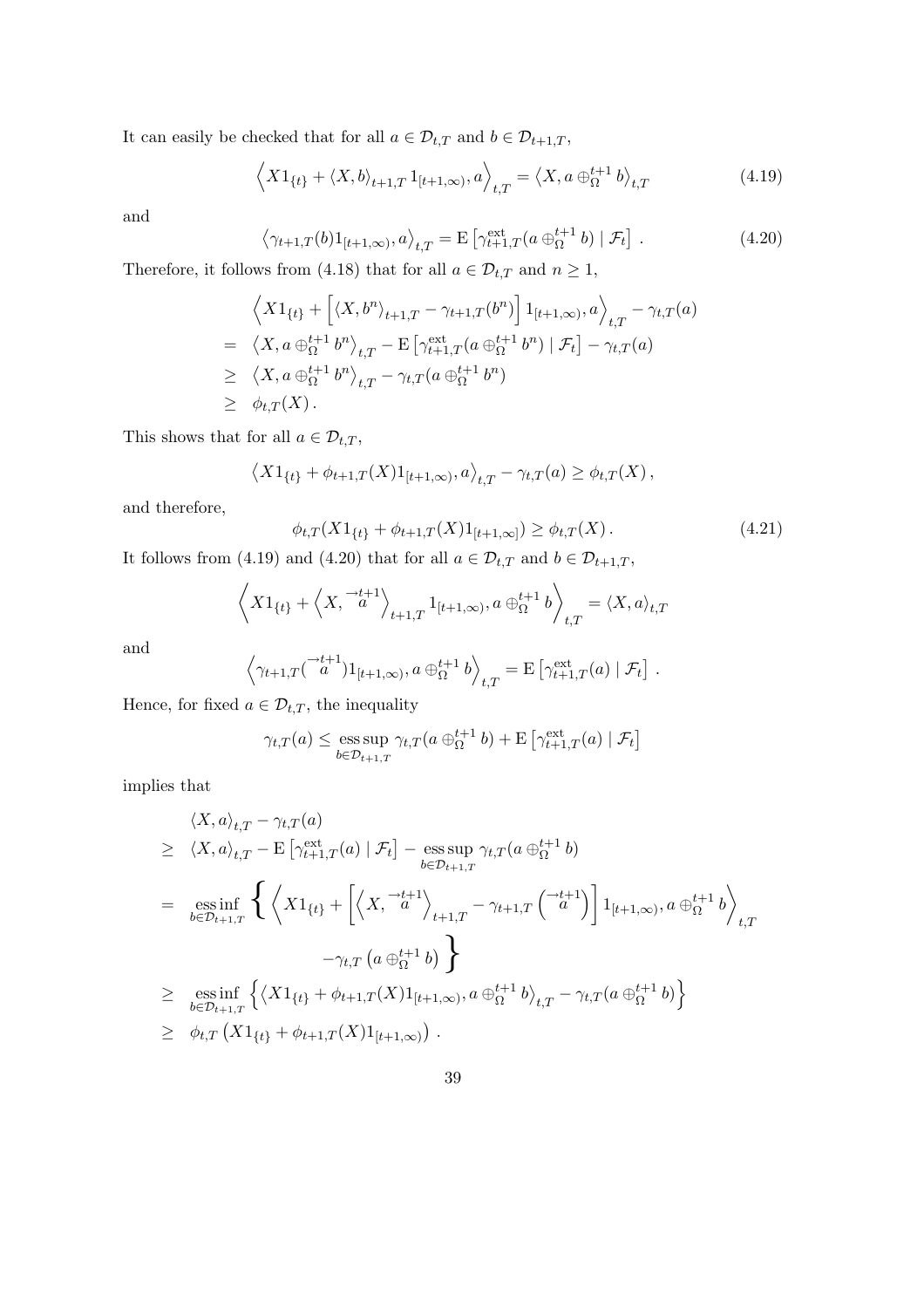This shows that

$$
\phi_{t,T}(X) \ge \phi_{t,T}(X1_{\{t\}} + \phi_{t+1,T}(X)1_{[t+1,\infty)}).
$$
\n(4.22)

By Theorem 3.16, all  $\phi_{t,T}$  are continuous for bounded decreasing sequences. Hence, it follows from (4.21), (4.22) and Proposition 4.5 that  $(\phi_{t,T})_{t\in[0,T]\cap\mathbb{N}}$  is time-consistent.  $\Box$ 

Proof of Corollary 4.23.

The proof of Corollary 4.23 is exactly the same as the proof of Theorem 4.22.  $\Box$ 

### 5 Special cases and examples

In much of this section the pasting of probability measures plays an important role. It can be viewed as a special case of the concatenation operation introduced in Subsection 4.3 and has appeared under different names in various contexts; see for instance, Wang (2003), Epstein and Schneider (2003), Artzner et al. (2004), Delbaen (2003), Riedel (2004), Roorda et al. (2005).

We describe probability measures on  $(\Omega, \mathcal{F})$  which are absolutely continuous with rewe describe probability measures on  $(x, \mathcal{F})$  which are absolutely continuous with respect to P by their Radon–Nikodym derivatives  $dQ/dP \in \{h \in L^1(\mathcal{F}) \mid h \ge 0, E[h] = 1\}$ . We recall that a probability measure  $Q$  absolutely continuous with respect to  $P$  is equivalent to P if and only if  $f = dQ/dP > 0$ , in which case, for finite  $(\mathcal{F}_t)$ -stopping time  $\theta$ , the conditional expectation  $E_Q[Y | \mathcal{F}_\theta]$  of a random variable  $Y \in L^\infty(\mathcal{F})$  is given by

$$
\frac{\mathrm{E}\left[f\,Y\mid\mathcal{F}_{\theta}\right]}{\mathrm{E}\left[f\mid\mathcal{F}_{\theta}\right]}.
$$

For all  $T \in \mathbb{N} \cup \{\infty\}$ , we denote

$$
\tilde{\mathcal{D}}_T := \left\{ h \in L^1(\mathcal{F}_T) \mid h \ge 0, \, \mathcal{E}[h] = 1 \right\}
$$

and

$$
\tilde{\mathcal{D}}_T^{\text{rel}} := \left\{ h \in L^1(\mathcal{F}_T) \mid h > 0 \,, \, \mathcal{E}[h] = 1 \right\} \,,
$$

where  $\mathcal{F}_{\infty}$  is the sigma-algebra generated by  $\bigcup_{t \in \mathbb{N}} \mathcal{F}_{t}$ .

**Definition 5.1** For  $T \in \mathbb{N} \cup \{\infty\}$ ,  $f, g \in \tilde{\mathcal{D}}_T$ , a finite  $(\mathcal{F}_t)$ -stopping time  $\theta \leq T$  and  $A\in\mathcal{F}_\theta$ , we define the pasting  $f\otimes_A^\theta g$  by

$$
f \otimes_A^{\theta} g := \begin{cases} f & \text{on } A^c \cup \{ \mathcal{E}[g \mid \mathcal{F}_{\theta}] = 0 \} \\ \mathcal{E}[f \mid \mathcal{F}_{\theta}] \frac{g}{\mathcal{E}[g|\mathcal{F}_{\theta}]} & \text{on } A \cap \{ \mathcal{E}[g \mid \mathcal{F}_{\theta}] > 0 \} \end{cases}
$$
(5.1)

We call a subset  $P$  of  $\tilde{D}_T$  m1-stable if it contains  $f \otimes_A^s g$  for all  $f, g \in P$ , every  $s \in [0, T] \cap \mathbb{N}$ and  $A \in \mathcal{F}_s$ , and m2-stable if it contains  $f \otimes_A^{\theta} g$  for all  $f, g \in \mathcal{P}$ , every finite  $(\mathcal{F}_t)$ -stopping time  $\theta \leq T$  and  $A \in \mathcal{F}_{\theta}$ .

**Remark 5.2** It can be shown as in Remark 4.11 that for  $T \in \mathbb{N}$ , m1-stability is equivalent to m2-stability.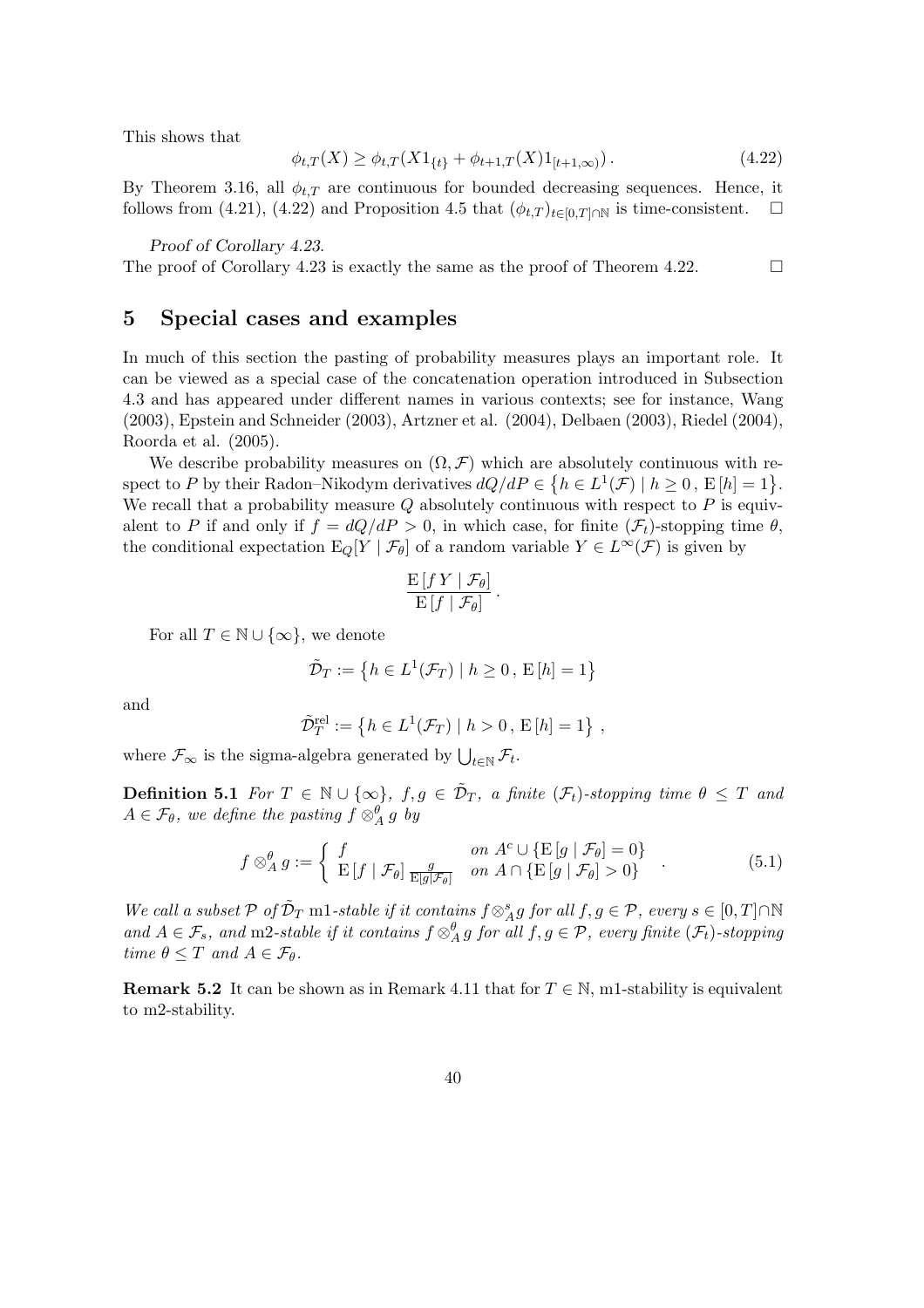#### 5.1 Dynamic coherent utility functions that depend on final values

Let  $T \in \mathbb{N}$  and  $\mathcal{P}$  a non-empty subset of  $\tilde{D}_T$ . Then

$$
\mathcal{Q}(\mathcal{P}) := \left\{ f \, 1_{[T,\infty)} \mid f \in \mathcal{P} \right\}
$$

is a non-empty subset of  $\mathcal{D}_{0,T}$ , and the concatenation of two elements

$$
a = f1_{[T,\infty)}
$$
 and  $b = g1_{[T,\infty)}$ 

in  $\mathcal{Q}(\mathcal{P})$  at an  $(\mathcal{F}_t)$ -stopping time  $\theta \leq T$  for a set  $A \in \mathcal{F}_{\theta}$ , is equal to

$$
\left(f\otimes_{A}^{\theta} g\right) 1_{[T,\infty)}.
$$

This shows that  $\mathcal{Q}(\mathcal{P})$  is c1-stable if and only if  $\mathcal P$  is m1-stable. (For  $T \in \mathbb N$ , c1-stability is equivalent to c2-stability and m1-stability equivalent to m2-stability).

If  $\mathcal{P}^{\text{rel}}$  is a non-empty subset of  $\tilde{\mathcal{D}}_T^{\text{rel}}$ , then  $\mathcal{Q}(\mathcal{P}^{\text{rel}})$  is a non-empty subset of  $\mathcal{D}_{0,T}^{\text{rel}}$ , and

$$
\phi_{t,T}(X) := \underset{a \in \mathcal{Q}(\mathcal{P}^{\text{rel}})}{\text{ess inf}} \frac{\langle X, a \rangle_{t,T}}{\langle 1, a \rangle_{t,T}} = \underset{f \in \mathcal{P}^{\text{rel}}}{\text{ess inf}} \frac{\mathrm{E}\left[fX_T \mid \mathcal{F}_t\right]}{\mathrm{E}\left[f \mid \mathcal{F}_t\right]}, \ t = 0, \ldots, T, \ X \in \mathcal{R}_{t,T}^{\infty},
$$

defines a dynamic coherent utility function such that  $\phi_{t,T}$  is T-relevant for every  $t =$  $0, \ldots, T$ .

If  $\mathcal{P}^{\text{rel}}$  is m1-stable, it follows from Corollary 4.16 that  $(\phi_{t,T})_{t=0}^T$  is time-consistent. On the other hand, if  $(\phi_{t,T})_{t=0}^T$  is time consistent, then by Corollary 4.14, the  $\sigma(\mathcal{A}^1, \mathcal{R}^{\infty})$ closed convex hull of  $\mathcal{Q}(\mathcal{P}^{\text{rel}})$  is c1-stable, which implies that the  $\sigma(L^1, L^{\infty})$ -closed, convex hull of  $\mathcal{P}^{\text{rel}}$  is m1-stable.

This class of time-consistent dynamic coherent utility functions appears in Artzner et al. (2004), Riedel (2004), Roorda et al. (2005) and in a continuous-time setup, in Delbaen (2003).

### 5.2 Dynamic coherent utility functions defined by worst stopping

Let  $T \in \mathbb{N} \cup \{\infty\}$  and  $\mathcal{P}^{\text{rel}}$  a non-empty m1-stable subset of  $\tilde{\mathcal{D}}_T^{\text{rel}}$ . For all  $t \in [0, T] \cap \mathbb{N}$ , define

$$
\psi_t(Y) := \operatorname{ess\,inf}_{f \in \mathcal{P}^{\text{rel}}} \frac{\mathrm{E}[f\,Y \mid \mathcal{F}_t]}{\mathrm{E}[f \mid \mathcal{F}_t]}, \quad Y \in L^{\infty}(\mathcal{F}_T),
$$

and for all  $X \in \mathcal{R}_{t,T}^{\infty}$ ,

$$
\phi_{t,T}(X) := \text{ess inf } \{ \psi_t(X_{\xi}) \mid \xi \text{ a finite } (\mathcal{F}_t) \text{-stopping time such that } t \leq \xi \leq T \} . \tag{5.2}
$$

Then  $(\phi_{t,T})_{t\in[0,T]\cap\mathbb{N}}$  is a time-consistent dynamic coherent utility function such that every  $\phi_{t,T}$  is T-relevant.

To see this, note that  $\phi_{0,T}$  is a T-relevant coherent utility function on  $\mathcal{R}_{0,T}^{\infty}$  that can be represented as

$$
\phi_{0,T}(X) = \inf_{a \in \mathcal{Q}(\mathcal{P}^{\text{rel}})} \langle X, a \rangle_{0,T} , \quad X \in \mathcal{R}_{0,T}^{\infty} ,
$$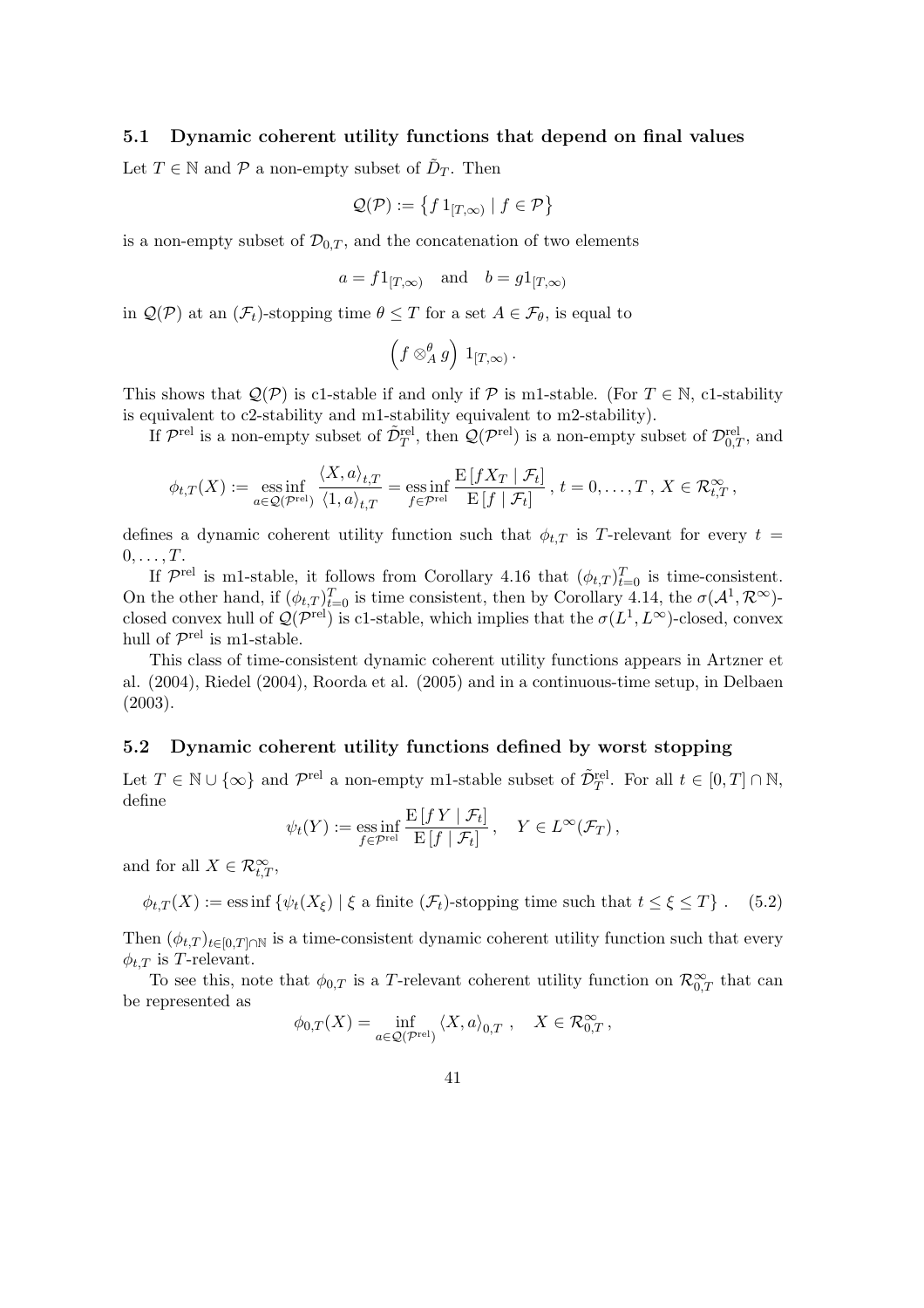where  $\mathcal{Q}(\mathcal{P}^{\text{rel}})$  is the non-empty subset of  $\mathcal{D}_{0,T}$  given by

$$
\mathcal{Q}(\mathcal{P}^{\text{rel}}) := \left\{ \mathrm{E}\left[f \mid \mathcal{F}_{\xi}\right]1_{\left[\xi,\infty\right)} \mid f \in \mathcal{P}^{\text{rel}}, \, \xi \leq T \text{ a finite } (\mathcal{F}_{t})\text{-stopping time} \right\} \,.
$$

Note that, unless  $T \in \mathbb{N}$  and  $\xi = T$ , an element of  $\mathcal{Q}(\mathcal{P}^{\text{rel}})$  of the form  $E[f | \mathcal{F}_{\xi}] 1_{[\xi,\infty)}$ does not belong to  $\mathcal{D}_{0,T}^{\text{rel}}$ . But it follows from Theorem 3.18 and Corollary 3.24 that  $\phi_{0,T}$ can also be represented as

$$
\phi_{0,T}(X)=\inf_{a\in\mathcal{Q}_{0,T}^0}\left\langle X,a\right\rangle_{0,T}=\inf_{a\in\mathcal{Q}_{0,T}^{0,\mathrm{rel}}}\left\langle X,a\right\rangle_{0,T},\quad X\in\mathcal{R}_{0,T}^\infty,
$$

where

$$
\mathcal{Q}_{0,T}^0 := \left\{ a \in \mathcal{D}_{0,T} \mid \phi_{0,T}^{\#}(a) = 0 \right\} \quad \text{and} \quad \mathcal{Q}_{0,T}^{0,\text{rel}} := \mathcal{Q}_{0,T}^0 \cap \mathcal{D}_{0,T}^{\text{rel}}.
$$

Let  $\theta \leq T$  be a finite  $(\mathcal{F}_t)$ -stopping time,  $A \in \mathcal{F}_\theta$  and  $a, b$  two processes in  $\mathcal{Q}(\mathcal{P}^{\text{rel}})$  of the form

$$
a = f_a 1_{[\xi_a,\infty)}
$$
 and  $b = f_b 1_{[\xi_b,\infty)}$ ,

where  $\xi_a \leq T$  and  $\xi_b \leq T$  are finite  $(\mathcal{F}_t)$ -stopping times,  $f_a = \mathbb{E} \left[ \hat{f}_a \mid \mathcal{F}_{\xi_a} \right]$ i here  $\xi_a \leq T$  and  $\xi_b \leq T$  are finite  $(\mathcal{F}_t)$ -stopping times,  $f_a = \mathbb{E}\left[\hat{f}_a \mid \mathcal{F}_{\xi_a}\right]$  and  $f_b =$  $\mathbb{E} \left| \hat{f}_b \mid \mathcal{F}_{\xi_b} \right| \text{ for } \hat{f}_a, \hat{f}_b \in \mathcal{P}^{\text{rel}}. \text{ Then}$ 

$$
(a \bigoplus_{A}^{\theta} b)_{t} = 1_{B^{c}} f_{a} 1_{\{t \ge \xi_{a}\}} + 1_{B} \frac{\mathrm{E}[f_{a} \mid \mathcal{F}_{\theta}]}{\mathrm{E}[f_{b} \mid \mathcal{F}_{\theta}]} f_{b} 1_{\{t \ge \xi_{b}\}}
$$
  

$$
= 1_{B^{c}} f_{a} 1_{\{t \ge \xi_{a}\}} + 1_{B} \frac{\mathrm{E}[\hat{f}_{a} \mid \mathcal{F}_{\theta}]}{\mathrm{E}[\hat{f}_{b} \mid \mathcal{F}_{\theta}]} f_{b} 1_{\{t \ge \xi_{b}\}}
$$
  

$$
= \mathrm{E}[\hat{f} \mid \mathcal{F}_{\xi}] 1_{\{t \ge \xi\}},
$$

where

$$
B = A \cap \{t \ge \theta\} \cap \{\xi_b \ge \theta\} \cap \{\xi_a \ge \theta\} \in \mathcal{F}_{\theta \wedge \xi_a \wedge \xi_b},
$$
  

$$
\hat{f} = \hat{f}_a \otimes_B^\theta \hat{f}_b \quad \text{and} \quad \xi = 1_{B^c} \xi_a + 1_B \xi_b.
$$

It follows from the m1-stability of  $\mathcal{P}^{\text{rel}}$  that  $\mathcal{Q}(\mathcal{P}^{\text{rel}})$  is c1-stable. By Theorem 3.18,  $\mathcal{Q}_{0,T}^0$  is the  $\sigma(A^1, \mathcal{R}^{\infty})$ -closed, convex hull of  $\mathcal{Q}(\mathcal{P}^{\text{rel}})$ . Hence, it follows from Corollary 4.17 that  $\mathcal{Q}_{0,T}^0$  and  $\mathcal{Q}_{0,T}^{0,\text{rel}}$  are c2-stable. Therefore, by Corollary 4.16,

$$
\tilde{\phi}_{t,T}(X) := \underset{a \in \mathcal{Q}_{0,T}^{0,\mathrm{rel}}}{\mathrm{ess\,inf}} \frac{\langle X, a \rangle_{t,T}}{\langle 1, a \rangle_{t,T}}, \quad t \in [0,T] \cap \mathbb{N}, X \in \mathcal{R}_{t,T}^{\infty},
$$

defines a time-consistent dynamic coherent utility function such that every  $\tilde{\phi}_{t,T}$  is Trelevant. It can easily be checked that  $\tilde{\phi}_{t,T} = \phi_{t,T}$  for all  $t \in [0,T] \cap \mathbb{N}$ .

For finite time horizon  $T$ , this class of time-consistent dynamic coherent utility functions is also discussed in Artzner et al. (2004) and in a continuous-time setup in Delbaen (2003). Up to signs they are of the same form as the super-hedging prices of American contingent claims discussed in Karatzas and Kou (1998), see also Sections 6.5, 7.3, 9.3 and 9.4 in Föllmer and Schied (2004).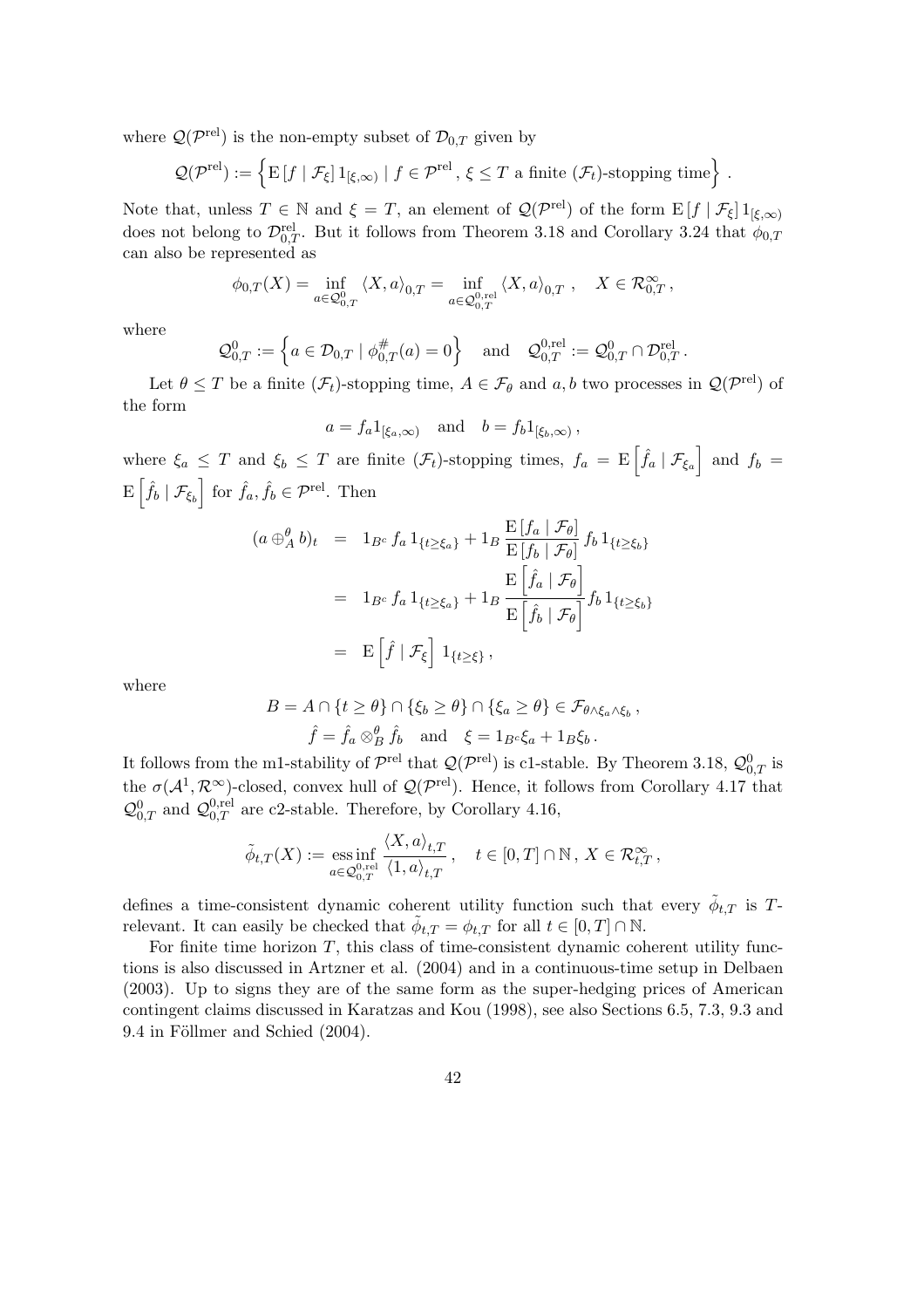#### 5.3 Dynamic monetary utility functions defined by worst stopping

The time-consistent dynamic utility functions of Subsection 5.2 can be generalized as follows:

Let  $T \in \mathbb{N} \cup \{\infty\}$ . For all  $t \in [0, T] \cap \mathbb{N}$ , let  $\psi_t$  be a mapping from  $L^{\infty}(\mathcal{F}_T)$  to  $L^{\infty}(\mathcal{F}_t)$ that satisfies the following conditions:

$$
(N) \psi_t(0) = 0
$$

(M) 
$$
\psi_t(Y) \leq \psi_t(Z)
$$
 for all  $Y, Z \in L^{\infty}(\mathcal{F}_T)$  such that  $Y \leq Z$ 

(TI) 
$$
\psi_t(Y+m) = \psi_t(Y) + m
$$
 for all  $Y \in L^{\infty}(\mathcal{F}_T)$  and  $m \in L^{\infty}(\mathcal{F}_t)$ 

(TC)  $\psi_t(\psi_{t+1}(Y)) = \psi_t(Y)$ , for all  $Y \in L^{\infty}(\mathcal{F}_T)$  and  $t \in [0, T) \cap \mathbb{N}$ .

By Proposition 3.3,  $\psi_t$  also satisfies

$$
(\text{LP}) \ \psi_t(1_A Y + 1_{A^c} Z) = 1_A \psi_t(X) + 1_{A^c} \psi_t(Y) \text{ for all } Y, Z \in L^{\infty}(\mathcal{F}_T) \text{ and } A \in \mathcal{F}_t.
$$

Denote by  $\Theta_{t,T}$  the set of all  $(\mathcal{F}_t)$ -stopping times  $\xi$  such that  $t \leq \xi \leq T$ , and define a dynamic monetary utility function by

$$
\phi_{t,T}(X) := \underset{\xi \in \Theta_{t,T}}{\mathrm{ess\,inf}} \, \psi_t(X_{\xi}), \quad t \in [0,T] \cap \mathbb{N}, \, X \in \mathcal{R}_{t,T}^{\infty}.
$$

Note that except linearity and  $\sigma$ -additivity, the operators  $\psi_t$  have all the properties of conditional expectations.

For  $T < \infty$ , we can proceed as in Section VI.1 of Neveu (1975) and define for all  $X \in \mathcal{R}_{0,T}^{\infty}$  the process  $(S_t(X))_{t=0}^T$  recursively by

$$
S_T(X) := X_T \nS_t(X) := X_t \wedge \psi_t(S_{t+1}(X)), \quad \text{for } t \le T - 1.
$$
\n(5.3)

For all  $t = 0, \ldots, T$ , let the stopping time  $\xi^t$  be given by

$$
\xi^t := \inf \{ j = t, ..., T \mid S_j(X) = X_j \}.
$$

It can easily be checked by backwards induction that

$$
S_t(X) = \psi_t(X_{\xi^t}) = \phi_{t,T}(X) \quad \text{for all } t = 0, \dots, T.
$$

Hence, it follows from (5.3) that for all  $t = 0, ..., T - 1$  and  $X \in \mathcal{R}_{t,T}^{\infty}$ ,

$$
\phi_{t,T}(X) = X_t \wedge \psi_t(\phi_{t+1,T}(X)) = \phi_{t,T}(X1_{\{t\}} + \phi_{t+1,T}(X)1_{[t+1,\infty)}),
$$

which by Proposition 4.5 shows that  $(\phi_{t,T})_{t=0}^T$  is time-consistent.

If  $T = \infty$  and all  $\psi_t$  are continuous for bounded decreasing sequences, it can be shown as in Proposition VI.1.2 of Neveu (1975) that for all  $X \in \mathcal{R}_{t,\infty}^{\infty}$ ,

$$
\phi_{t,\infty}(X) = X_t \wedge \psi_t(\phi_{t+1,\infty}(X)) \quad \text{for all } t \in \mathbb{N}.
$$

This implies

$$
\phi_{t,T}(X) = \phi_{t,T}(X1_{\{t\}} + \phi_{t+1,T}(X)1_{[t+1,\infty)}),
$$

for all  $t \in \mathbb{N}$  and  $X \in \mathcal{R}_{t,\infty}^{\infty}$ . Since  $\phi_{t,\infty}$  inherits the continuity for bounded decreasing sequences from  $\psi_t$ , it again follows from Proposition 4.5 that  $(\phi_{t,\infty})_{t\in\mathbb{N}}$  is time-consistent.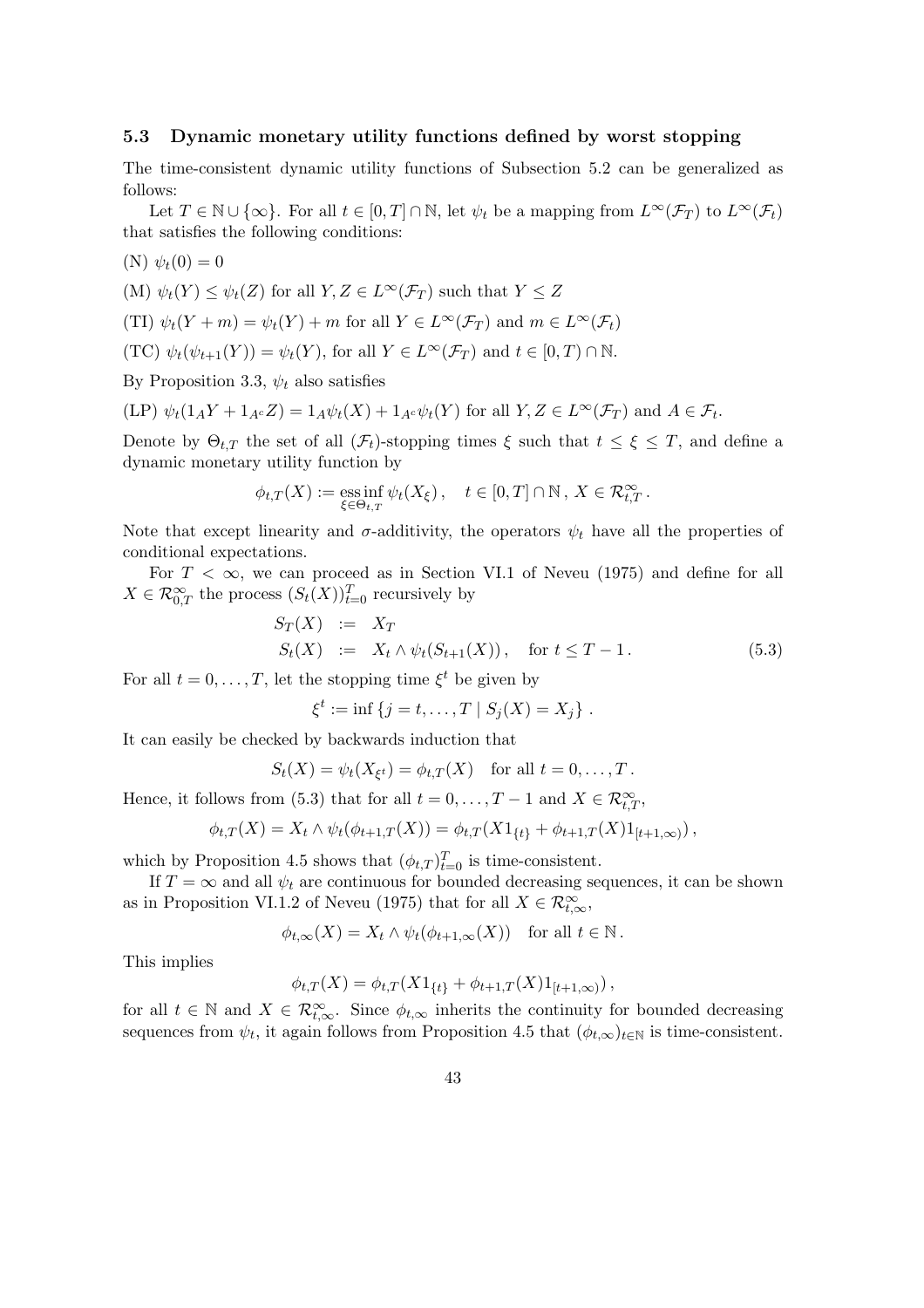# 5.4 Dynamic coherent utility functions that depend on the infimum over time

Let  $T \in \mathbb{N} \cup \{\infty\}$  and  $\mathcal{P}^{\text{rel}}$  a non-empty subset of  $\tilde{\mathcal{D}}_T^{\text{rel}}$ . For all  $t \in [0, T] \cap \mathbb{N}$ , define

$$
\psi_t(Y) := \operatorname*{ess\,inf}_{f \in \mathcal{P}^{\text{rel}}} \frac{\mathrm{E}[f\,Y \mid \mathcal{F}_t]}{\mathrm{E}[f \mid \mathcal{F}_t]}, \quad Y \in L^{\infty}(\mathcal{F}_T),
$$

and

$$
\phi_{t,T}(X) := \psi_t \left( \inf_{s \in [t,T] \cap \mathbb{N}} X_s \right), \quad X \in \mathcal{R}_{t,T}^{\infty}.
$$

Then  $(\phi_{t,T})_{t\in[0,T]\cap\mathbb{N}}$  is a dynamic coherent utility function such that every  $\phi_{t,T}$  is Trelevant. But even if  $\mathcal{P}^{\text{rel}}$  is m2-stable,  $(\phi_{t,T})_{t\in[0,T]\cap\mathbb{N}}$  is in general not time-consistent.

For an easy counter-example, consider a probability space of the form  $\Omega = {\omega_1, \omega_2, \omega_3, \omega_4}$ with  $P[\omega_j] = \frac{1}{4}$  for all  $j = 1, ..., 4$ . Let  $T = 2$  and assume that the filtration  $(\mathcal{F}_t)_{t=0}^2$  is given as follows:  $\mathcal{F}_0 = \{\emptyset, \Omega\}, \mathcal{F}_1$  is generated by the set  $\{\omega_1, \omega_2\}$  and  $\mathcal{F}_2$  is generated by the sets  $\{\omega_j\}, j = 1, \ldots, 4$ . If  $\mathcal{P}^{\text{rel}} = \{1\}$ . Then, for  $t \in \{0, 1, 2\}$  and  $X \in \mathcal{R}_{t,2}^{\infty}$ ,

$$
\phi_{t,2}(X) = \mathrm{E}\left[\inf_{t \leq s \leq 2} X_s \mid \mathcal{F}_t\right].
$$

If  $X_0 = 2$ ,  $X_1(\omega_1) = X_1(\omega_2) = 4$ ,  $X_1(\omega_3) = X_1(\omega_4) = 1$ ,  $X_2(\omega_1) = 5$ ,  $X_2(\omega_2) = 1$ ,  $X_2(\omega_3) = 2$  and  $X_2(\omega_4) = -1$ , then  $\phi_{0,2}(X) = \frac{3}{4}$ . On the other hand,  $\phi_{1,2}(X) = \frac{5}{2}$  on  $\{\omega_1, \omega_2\}$  and  $\phi_{1,2}(X) = 0$  on  $\{\omega_3, \omega_4\}$ . Hence,  $\phi_{0,2}(X1_{\{0\}} + \phi_{1,2}(X)1_{[1,2]}) = 1$ .

# 5.5 Dynamic coherent utility functions that depend on an average over time

Let  $T \in \mathbb{N} \cup \{\infty\}$  and  $\mathcal{P}^{\text{rel}}$  a non-empty subset of  $\tilde{\mathcal{D}}_T^{\text{rel}}$ . For all  $t \in [0, T] \cap \mathbb{N}$ , define

$$
\psi_t(Y) := \operatorname*{ess\,inf}_{f \in \mathcal{P}^{\text{rel}}} \frac{\mathbb{E}[f\,Y \mid \mathcal{F}_t]}{\mathbb{E}[f \mid \mathcal{F}_t]}, \quad Y \in L^{\infty}(\mathcal{F}_T),
$$

and

$$
\phi_{t,T}(X) := \psi_t\left(\frac{\sum_{s \in [t,T] \cap \mathbb{N}} \mu_s X_s}{\sum_{s \in [t,T] \cap \mathbb{N}} \mu_s}\right), \quad X \in \mathcal{R}_{t,T}^{\infty},
$$

where  $(\mu_s)_{s\in[0,T]\cap\mathbb{N}}$  is a sequence of non-negative numbers such that

$$
\sum_{s \in [0,T] \cap \mathbb{N}} \mu_s = 1 \quad \text{and} \quad \sum_{s \in [t,T] \cap \mathbb{N}} \mu_s > 0 \quad \text{for all } t \in [0,T] \cap \mathbb{N}.
$$

Then  $(\phi_{t,T})_{t\in[0,T]\cap\mathbb{N}}$  is a dynamic coherent utility function such that every  $\phi_{t,T}$  is Trelevant. If  $\mathcal{P}^{\text{rel}}$  is m1-stable, then  $(\phi_{t,T})_{t\in[0,T]\cap\mathbb{N}}$  is time-consistent.

To show the latter, we denote for  $f \in \mathcal{P}^{\text{rel}}$  by  $J(f)$  the process  $a \in \mathcal{D}^{\text{rel}}_{0,T}$  given by

$$
\Delta a_t := \mu_t \mathbb{E}\left[f \mid \mathcal{F}_t\right] \quad \text{for all } t \in [0, T] \cap \mathbb{N}.
$$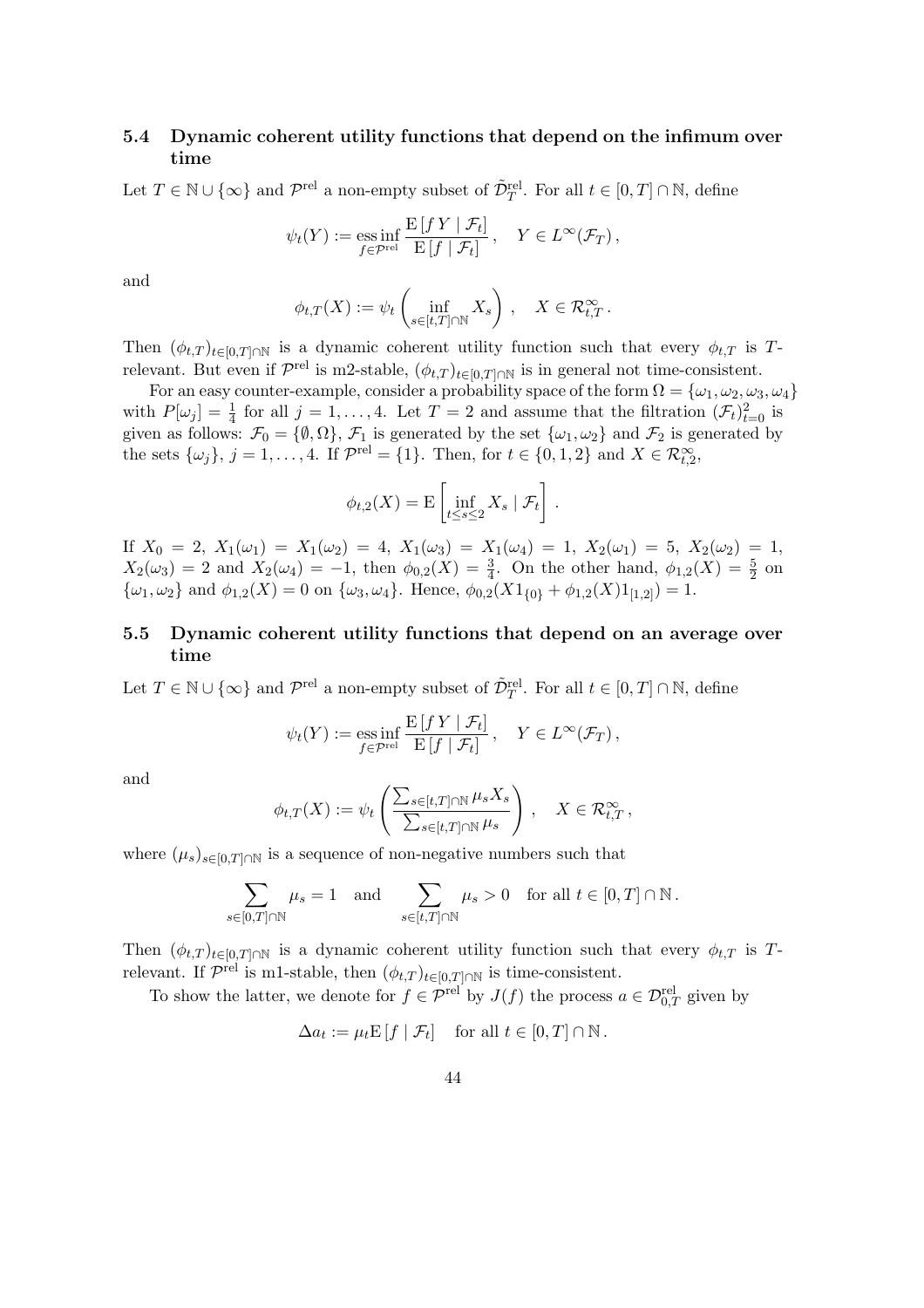Clearly,

$$
\phi_{t,T}(X) = \underset{a \in J(\mathcal{P}^{\text{rel}})}{\text{ess inf}} \frac{\langle X, a \rangle_{t,T}}{\langle 1, a \rangle_{t,T}} \quad \text{for all } t \in [0,T] \cap \mathbb{N} \quad \text{and} \quad X \in \mathcal{R}_{t,T}^{\infty},
$$

and it can easily be checked that for all  $f, g \in \mathcal{P}^{\text{rel}}$ , every  $s \in (0, T] \cap \mathbb{N}$  and  $A \in \mathcal{F}_s$ ,

$$
J(f) \oplus_A^s J(g) = J(f \otimes_A^s g).
$$

Hence,  $J(\mathcal{P}^{\text{rel}})$  is c1-stable, and it follows from Corollary 4.16 that  $(\phi_{t,T})_{t\in[0,T]\cap\mathbb{N}}$  is timeconsistent.

#### 5.6 Dynamic robust entropic utility functions

Let  $T \in \mathbb{N}$ ,  $\mathcal{P}^{\text{rel}}$  a non-empty subset of  $\tilde{\mathcal{D}}_T^{\text{rel}}$  and  $\alpha > 0$ . For  $t = 0, \ldots, T$  and  $X \in \mathcal{R}_{t,T}^{\infty}$ , define  $\mathbf{A}$ 

$$
\phi_{t,T}(X) := \underset{f \in \mathcal{P}^{\text{rel}}}{\text{essinf}} \left\{ -\frac{1}{\alpha} \log \frac{\mathrm{E}\left[f \exp(-\alpha X_T) \mid \mathcal{F}_t\right]}{\mathrm{E}\left[f \mid \mathcal{F}_t\right]} \right\}, \quad X \in \mathcal{R}_{0,T}^{\infty}.
$$

Then, for all  $t = 0, \ldots, T$ ,  $\phi_{t,T}$  is a T-relevant conditional concave monetary utility function on  $\mathcal{R}_{t,T}^{\infty}$  that is continuous for bounded decreasing sequences, and  $(\phi_{t,T})_{t=0}^T$  is timeconsistent if  $\mathcal{P}^{\text{rel}}$  is m1-stable.

Indeed, it is clear that for all  $t = 0, \ldots, T, \phi_{t,T}$  is a T-relevant conditional monetary utility function on  $\mathcal{R}_{t,T}^{\infty}$ . To show the other assertions, we set for  $f \in \tilde{\mathcal{D}}_T^{\text{rel}}$  and  $t = 0, \ldots, T$ ,

$$
f_t := \frac{f}{\mathrm{E}\left[f \mid \mathcal{F}_t\right]},
$$

and introduce the mappings

$$
\psi_t^f(Y) := -\frac{1}{\alpha} \log \mathbb{E} \left[ f_t \exp(-\alpha Y) \mid \mathcal{F}_t \right], \quad Y \in L^{\infty}(\mathcal{F}_T)
$$

and

$$
\psi_t(Y) := \operatorname*{ess\,inf}_{f \in \mathcal{P}^{\text{rel}}} \psi_t^f(Y), \quad Y \in L^{\infty}(\mathcal{F}_T).
$$

For  $g, f \in \tilde{\mathcal{D}}_T^{\text{rel}}$ , we denote by  $H_t(g \mid f)$  the conditional relative entropy  $E\left[g_t \log \frac{g_t}{f_t} \mid \mathcal{F}_t\right]$ i . It follows from Jensen's inequality that

$$
H_t(g \mid f) = \mathcal{E}\left[f_t \frac{g_t}{f_t} \log \frac{g_t}{f_t} \mid \mathcal{F}_t\right] \ge 0
$$

and  $H_t(g \mid f) = 0$  if and only if  $g_t = f_t$ . For  $Y \in L^{\infty}(\mathcal{F}_T)$ , we define

$$
f_t^Y := \frac{e^{-\alpha Y}}{\mathrm{E}\left[f_t e^{-\alpha Y} \mid \mathcal{F}_t\right]} f_t.
$$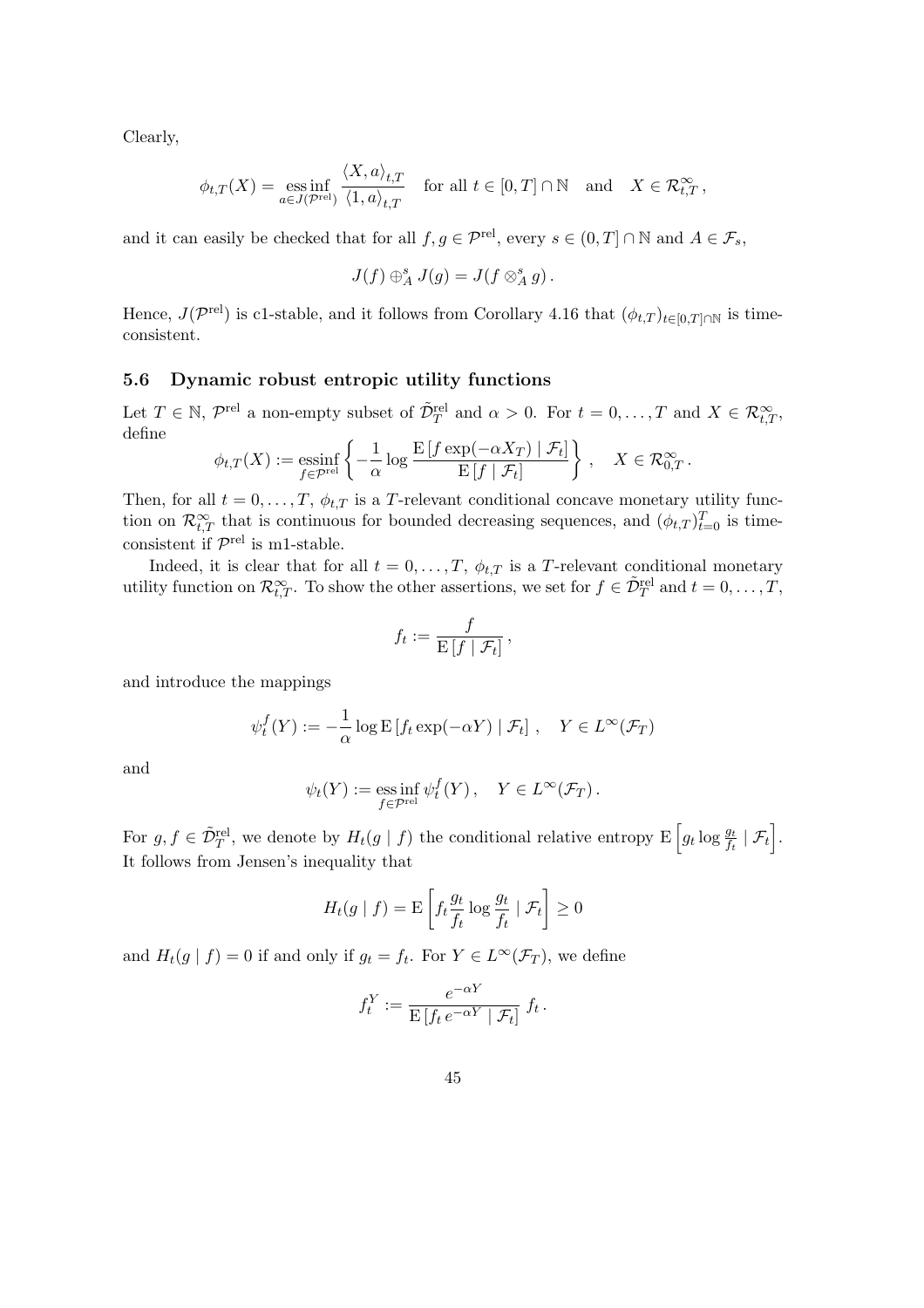Then, for  $g \in \tilde{\mathcal{D}}_T^{\text{rel}}$  and  $f \in \mathcal{P}^{\text{rel}}$ ,

$$
\frac{1}{\alpha}H_t(g \mid f) = \mathcal{E}\left[g_t \log \frac{g_t}{f_t^Y} \frac{f_t^Y}{f_t} \mid \mathcal{F}_t\right] = \frac{1}{\alpha}H_t(g \mid f_t^Y) + \frac{1}{\alpha}\mathcal{E}\left[g_t \log \frac{f_t^Y}{f_t} \mid \mathcal{F}_t\right]
$$
\n
$$
\geq \frac{1}{\alpha}\mathcal{E}\left[g_t \log \frac{f_t^Y}{f_t} \mid \mathcal{F}_t\right] = -\mathcal{E}\left[g_t Y \mid \mathcal{F}_t\right] - \frac{1}{\alpha}\log \mathcal{E}\left[f_t e^{-\alpha Y} \mid \mathcal{F}_t\right]
$$

with equality if  $g_t = f_t^Y$ . This shows that for all  $Y \in L^{\infty}(\mathcal{F}_T)$ ,

ess inf 
$$
\left\{ \mathbf{E} \left[ g_t Y \mid \mathcal{F}_t \right] + \frac{1}{\alpha} H_t(g \mid f) \right\} = -\frac{1}{\alpha} \log \mathbf{E} \left[ f_t e^{-\alpha Y} \mid \mathcal{F}_t \right],
$$

(compare to Example  $4.33$  in Föllmer and Schied, 2004). Hence,

$$
\psi_t(Y) = \underset{f \in \mathcal{P}^{\text{rel}}}{\text{ess inf}} \left\{ \mathbb{E} \left[ g_t Y \mid \mathcal{F}_t \right] + \frac{1}{\alpha} H_t(g \mid f) \right\},\,
$$

and it follows from Theorem 3.16 that  $\psi_t$  is  $\mathcal{F}_t$ -concave and continuous for bounded decreasing sequences.

Now, assume that  $\mathcal{P}^{\text{rel}}$  is m1-stable. Then, for all  $t = 0, \ldots, T$  and  $Y \in L^{\infty}(\mathcal{F}_T)$ , the set n

$$
\left\{\psi_t^f(Y) \mid f \in \mathcal{P}^{\text{rel}}\right\}
$$

is directed downwards because for all  $f, g \in \mathcal{P}^{\text{rel}}$ ,

$$
\psi_t^f(Y) \wedge \psi_t^g(Y) = \psi_t^h(Y) ,
$$

where

$$
h = f \otimes_A^t g \quad \text{for} \quad A = \left\{ \psi_t^g(Y) < \psi_t^f(Y) \right\} \, .
$$

Hence, there exists a sequence  $(f^k)_{k \in \mathbb{N}}$  in  $\mathcal{P}^{\text{rel}}$  such that almost surely,

$$
\psi_t^{f^k}(Y) \searrow \psi_t(T)
$$
, as  $k \to \infty$ .

Next, note that for all  $t = 0, ..., T - 1, f, g \in \mathcal{P}^{\text{rel}}$  and  $Y \in L^{\infty}(\mathcal{F}_{T}),$ 

$$
\psi_t^f(\psi_{t+1}^g(Y)) = \psi_t^h(Y),
$$

where

$$
h = f \otimes_{\Omega}^{t+1} g.
$$

It follows that

$$
\psi_t(\psi_{t+1}(Y)) = \psi_t(Y),
$$

for all  $t = 0, \ldots, T - 1$  and  $Y \in L^{\infty}(\mathcal{F}_T)$ , and therefore,

$$
\phi_{t,T}(X1_{\{t\}} + \phi_{t+1,T}(X)1_{[t+1,\infty)}) = \phi_{t,T}(X),
$$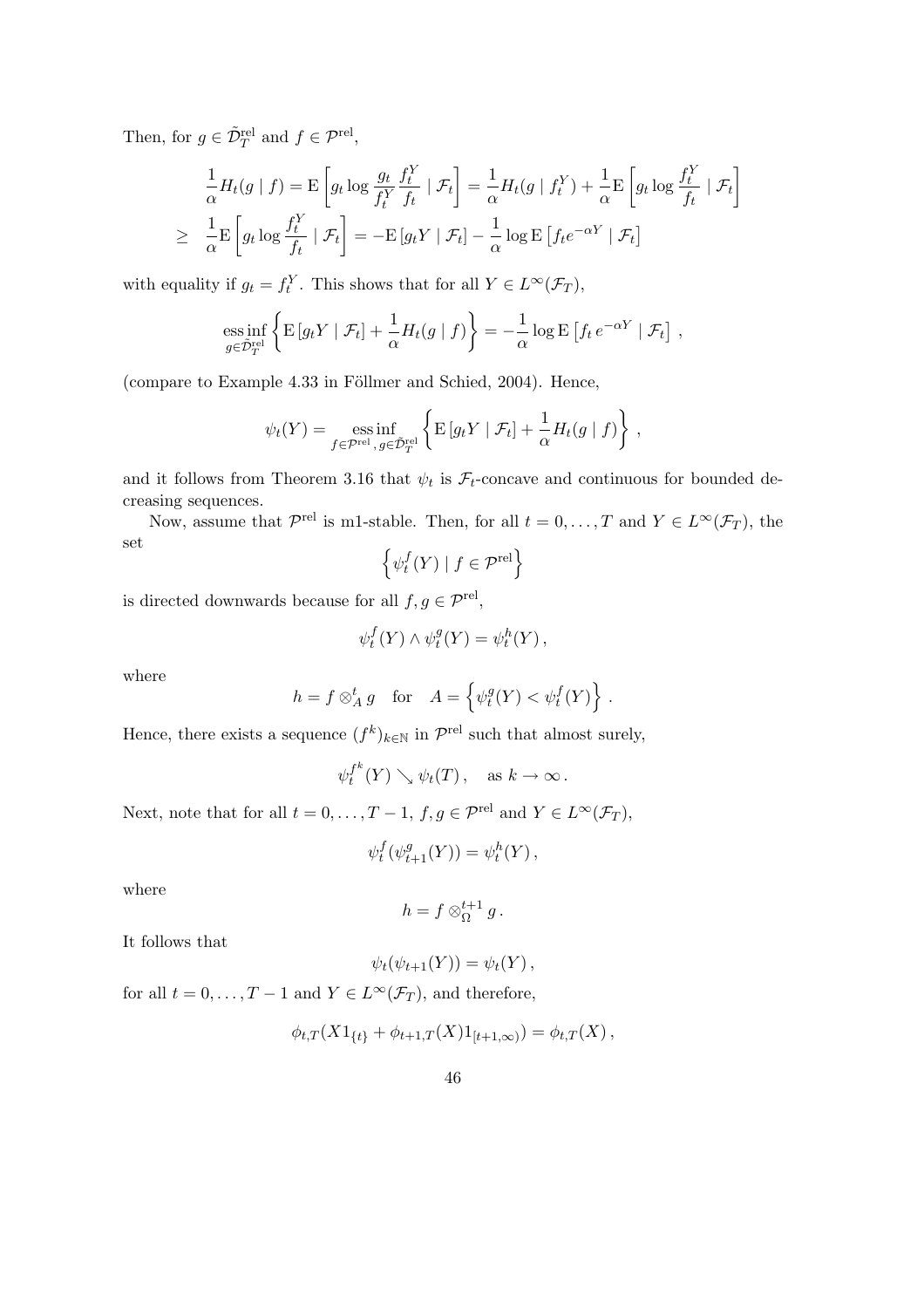for all  $t = 0, \ldots, T-1$  and  $X \in \mathcal{R}_{t,T}^{\infty}$ , which by Proposition 4.5, implies that  $(\phi_{t,T})_{t=0}^T$  is time-consistent.

The functions  $\psi_t$  are conditional robust versions of the mapping

$$
C: L^{\infty}(\mathcal{F}_T) \to \mathbb{R}, \quad Y \mapsto -\frac{1}{\alpha} \log \mathrm{E} \left[ \exp(-\alpha Y) \right],
$$

which assigns a random variable  $Y \in L^{\infty}(\mathcal{F}_T)$  its certainty equivalent under expected exponential utility. For the relation of entropic utility functions to pricing in incomplete markets we refer to Frittelli (2000), Rouge and El Karoui (2000), and Delbaen et al.  $(2002)$ . Entropic risk measures can be found in Föllmer and Schied  $(2002a, 2004)$  and Weber (2005). Conditional entropic risk measures and their dynamic properties are also studied in Frittelli and Rosazza Gianin (2004), Barrieu and El Karoui (2004), Mania and Schweizer (2005), and Detlefsen and Scanolo (2005).

# Acknowledgments

We thank the referees for helpful comments.

# References

Artzner, P., Delbaen, F., Eber, J.M., Heath, D. (1997). Thinking coherently. RISK 10, November, 68–71.

Artzner, P., Delbaen, F., Eber, J.M., Heath, D. (1999). Coherent measures of risk. Math. Finance 9(3), 203–228.

Artzner, P., Delbaen, F., Eber, J.M., Heath, D., Ku, H. (2004). Coherent multiperiod risk adjusted values and Bellman's principle. forthcoming in Ann. Oper. Res.

Barrieu, P., El Karoui, N. (2004). Optimal derivative design under dynamic risk measures. in Mathematics of Finance, Contemporary Mathematics.

Bion-Nadal, J. (2004). Conditional risk measure and robust representation of convex conditional risk measures. CMAP Preprint 557, Ecole Polytechnique Palaiseau.

Carr, P., Geman, H., Madan, D. (2001). Pricing and hedging in incomplete markets. J. Fin. Econ. 62, 131–167.

Cheridito, P., Delbaen F., Kupper M. (2004). Coherent and convex monetary risk measures for bounded càdlàg processes. Stoch. Proc. Appl.  $112(1)$ , 1–22.

Cheridito, P., Delbaen F., Kupper M. (2005). Coherent and convex monetary risk measures for unbounded càdlàg processes. Finance and Stochastics  $9(3)$ ,  $369-387$ .

Delbaen, F. (2000). Coherent Risk Measures. Cattedra Galileiana. Scuola Normale Superiore di Pisa.

Delbaen, F. (2002). Coherent risk measures on general probability spaces. Essays in Honour of Dieter Sondermann, Springer-Verlag.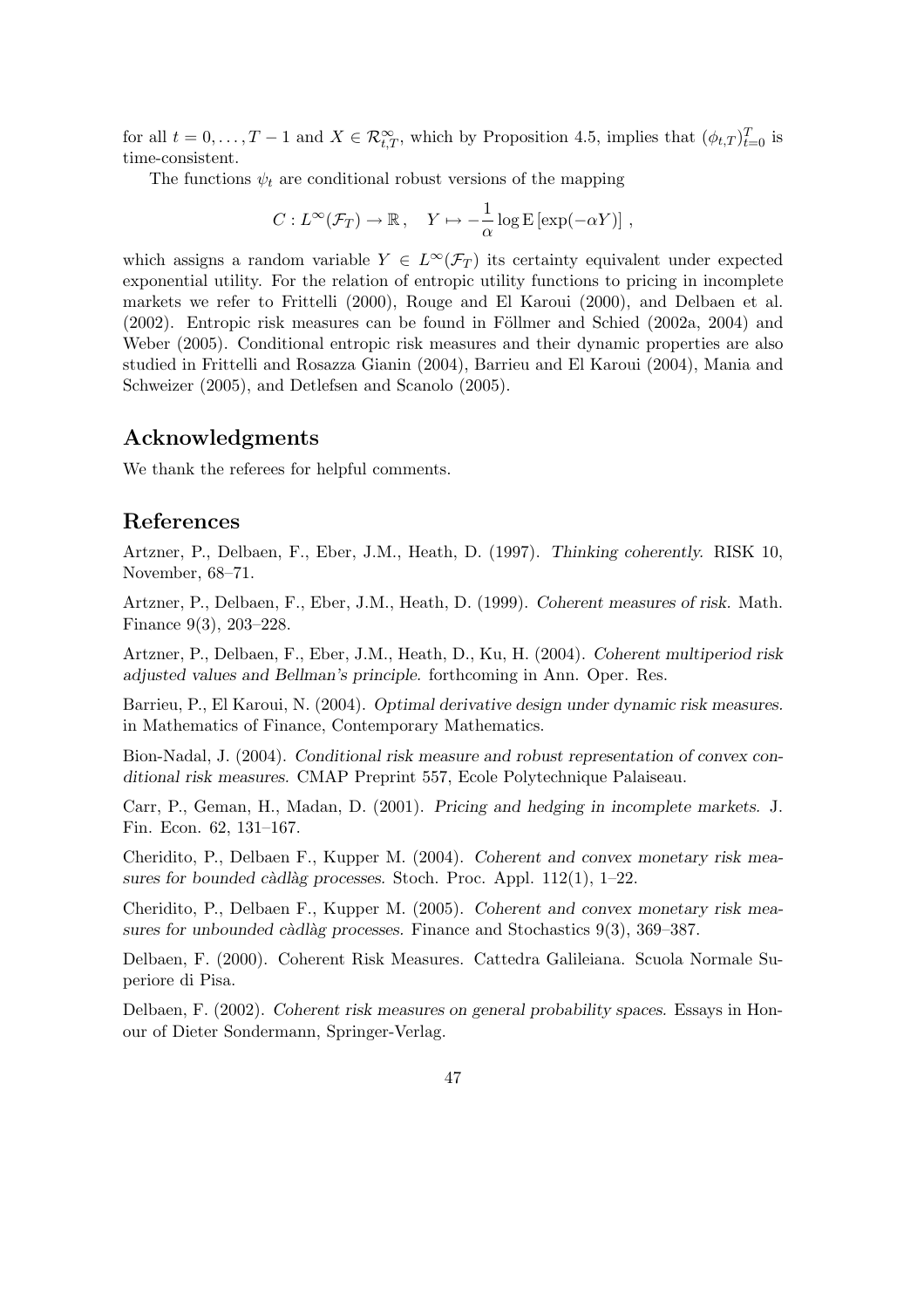Delbaen, F. (2003). The structure of m-stable sets and in particular of the set of risk neutral measures. Preprint, ETH Zürich.

Delbaen, F., Grandits P., Rheinländer T., Samperi D., Schweizer M., Stricker Ch. (2002). Exponential hedging and entropic penalties. Math. Finance 12(2), 99–123.

Detlefsen, G., Scandolo, G. (2005). Conditional and dynamic convex risk measures. Finance and Stochastics  $9(4)$ , 539–561.

Duffie, D., Epstein, L.G. (1992). Stochastic differential utility. Econometrica 60(2), 353– 394.

Epstein, L.G., Schneider, M. (2003). Recursive multiple-priors. J. Econom. Theory 113(1), 1–31.

Epstein, L.G., Zin, S.E. (1989). Substitution, risk aversion, and the temporal behavior of consumption and asset returns: a theoretical framework. Econometrica 57(4), 937–969.

Föllmer, H., Schied, A. (2002a). Convex measures of risk and trading constraints. Finance and Stochastics 6(4), 429–447.

Föllmer, H., Schied, A. (2002b). Robust preferences and convex measures of risk. Advances in Finance and Stochastics, Springer-Verlag.

Föllmer, H., Schied, A. (2004). Stochastic Finance: An Introduction in Discrete Time. Second Edition. de Gruyter Studies in Mathematics 27.

Frittelli, M. (2000). Introduction to a theory of value coherent with the no-arbitrage principle. Finance and Stochastics 4(3), 275–297.

Frittelli, M., Rosazza Gianin, E. (2002). Putting order in risk measures. Journal of Banking and Finance 26(7), 1473–1486.

Frittelli, M., Rosazza Gianin, E. (2004). Dynamic convex risk measures. Risk Measures for the 21st Century, Chapter 12, Wiley Finance.

Frittelli, M., Scandolo, G. (2005). Risk measures and capital requirements for processes. Preprint, Università di Firenze.

Jaschke, S., Küchler, U. (2001). Coherent risk measures and good deal bounds. Finance and Stochastics 5(2), 181–200.

Karatzas, I., Kou, S. (1998). Hedging American claims with constrained portfolios. Finance and Stochastics 2(3), 215–258.

Koopmans, T.C. (1960). Stationary ordinal utility and impatience. Econometrica 28(2), 287–309.

Kreps, M.K., Porteus, E.L. (1978). Temporal resolution of uncertainty and dynamic choice theory. Econometrica  $46(1)$ ,  $185-200$ .

Mania, M., Schweizer, M. (2005). Dynamic exponential utility indifference valuation. Ann. Appl. Prob. 15(3), 2113-2143.